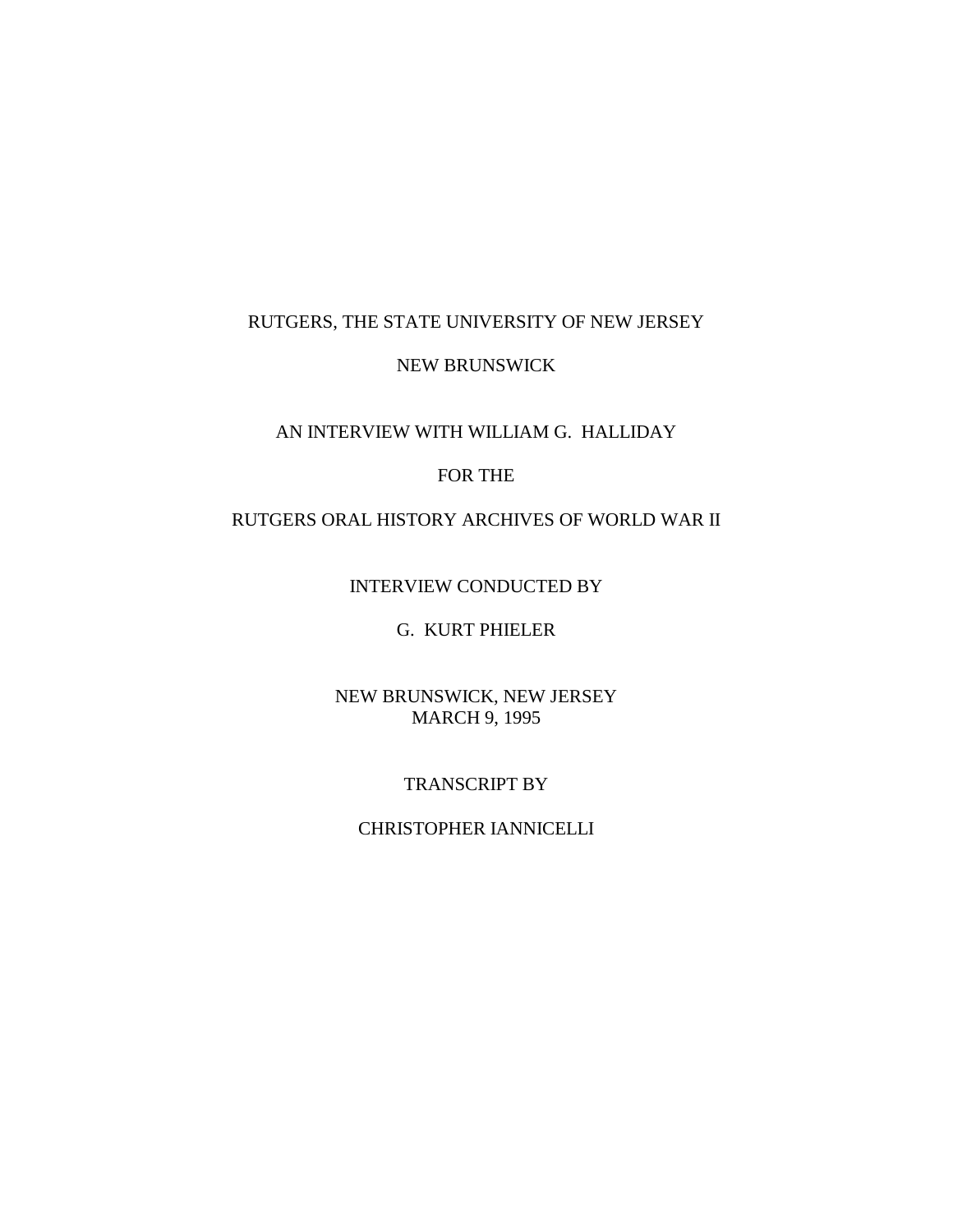Kurt Piehler: This begins an interview with Mr. William G. Halliday on March 9, 1995 at Rutgers University in New Brunswick, New Jersey, with Kurt Piehler. I would like to begin by asking you a few questions about your parents. Your father worked as a sales manager and a machinist for Wright Aeronautical in Paterson.

William Halliday: Yes, correct.

KP: How did he come to work there?

WH: He came from Scotland at sixteen, and he came into a ... lace importing company that he'd worked for in Scotland and started selling for them, and he ended up [as] district manager for Club Aluminum, before the president of Club Aluminum absconded with all of the funds. ... My father was heavily invested in the stock of Club Aluminum, and he went bankrupt, and we were destitute for quite a few years, and he went into a few odd jobs and ended up, as the war, started with Wright, but, he was an avid gardener and this is what brought me ... into Rutgers. I liked to work with him in the garden. Our garden was the showplace of Ridgewood, at least the area where we lived. ... Somehow or ... other, I got an article, my dad showed it to me, on the hydroponics experiments at Rutgers, and reading a little on it, at five, I decided I was going to [go to] Rutgers and major in horticulture. I made my first money in horticulture. [I] went up to the local cigar store and got the wooden cigar boxes, took them back, and Dad showed me how to plant the seeds, and I planted vegetables and flowers in these cigar boxes, and put them on a card table on the corner of Hanks and Van Dean in Ridgewood, and sold them, my first income, and I never wavered from my idea of going to Rutgers and majoring in horticulture.

KP: Why did your father leave Scotland at such an early age?

WH: ... He had two brothers and a later sister, a younger sister, and the oldest brother was in the merchant marines and ended up in Australia, and he decided to stay there, and the second brother came to Detroit and settled there as a line worker at Ford. … Well, the brother in Australia had two children. I know them both. The one in Detroit had none, and the sister in (Saden?), Scotland, … worked at the Grouner Hotel, in Glasgow, as a hostess, and my dad came to the company that might have a job for him in New York. [He] went out to see his brother in Detroit, and he went on to see some people in [the] Seattle/Tacoma area and met my mother at a church meeting, Presbyterian church, and said [that] he was going to marry her, [and] came back to New York. When he had a job, he said, "Come to New York and we'll get married." [laughter] So, then, … after their first son [was born], in 1918, they moved to Ridgewood, bought a house, and they owned that house for over thirty years.

KP: You mentioned that your father had a bit of hard luck. When did this happen? How old were you at the time?

WH: I was in second or third grade and Dad, just shortly after this fiasco with Club Aluminum, was coming back from a temporary job in New York, stepped on some ice getting off the bus on the corner of Ridgewood Avenue and Van Dean, and broke his hip. … There was no hospitalization at those times, and he had lost all his money, and … we rented the house in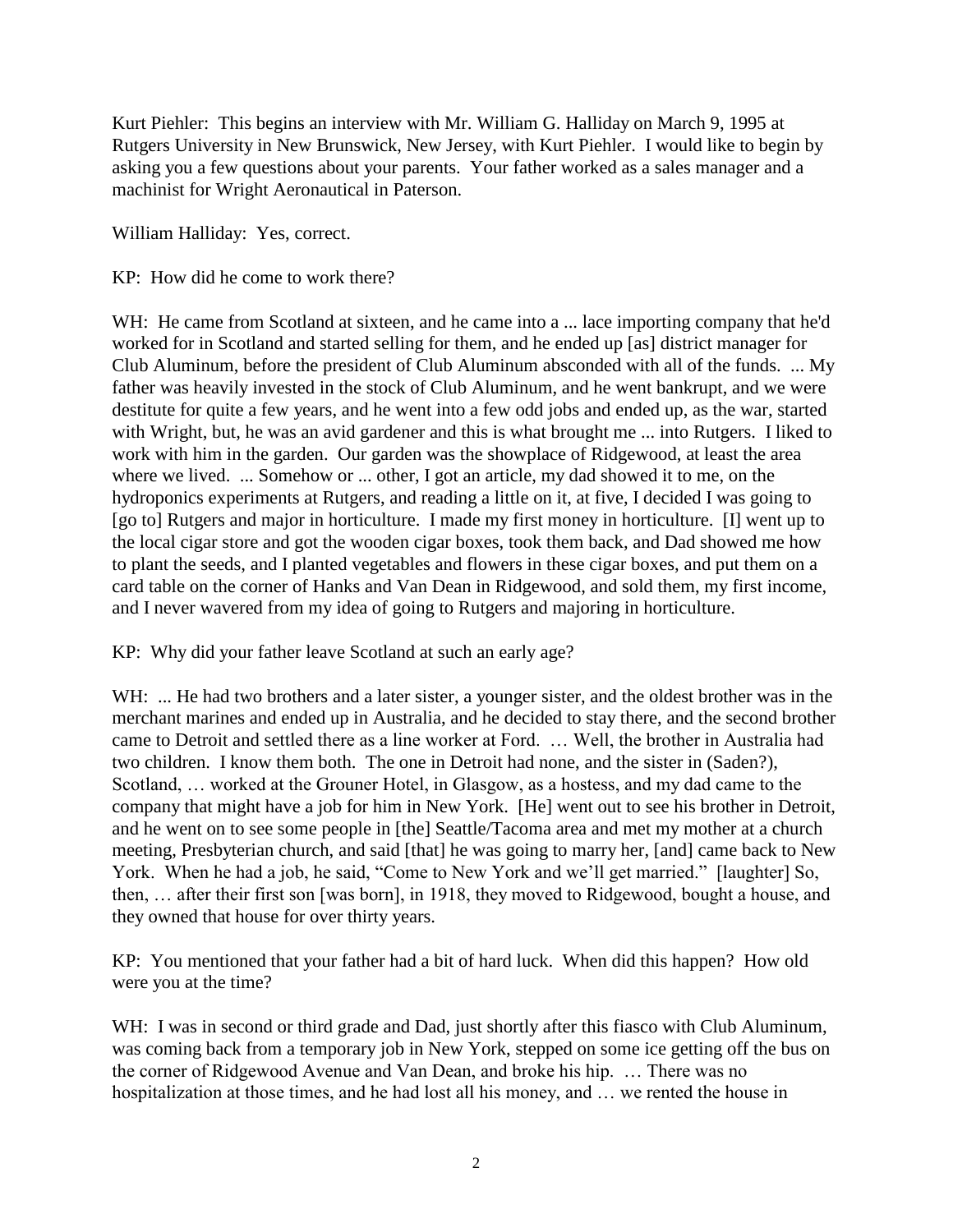Ridgewood and lived in our summer home at Lake Iosco for two years, and we went to school in Bloomingdale. … Then, he finally got well enough that he could go to work and started these series of odd jobs. … So, at an early age, I started doing odd jobs, and making money, and was able to stop having an allowance from my family, and [I] contributed to the family through junior high and high school.

KP: Your childhood must have been very strange, because you were born into relative affluence, but, then, you were thrust into almost a hand-to-mouth type of situation.

WH: It was, it was. ... There was no welfare, and we were living in our summer home, and a lot of our friends would come up for a weekend. We had a big house with a big, open space in the attic, … right on the lake, and they would come up for a weekend, and they'd always bring food. They'd say, "We'll bring food," and they brought a lot. [laughter]

KP: Were these your neighbors in Ridgewood or your neighbors at the lake?

WH: Yeah. [We had] no neighbors up at Iosco. ...

KP: They really helped your family out.

WH: Yeah. ... I can remember getting Thanksgiving baskets and Christmas baskets of food, ... and so, I started working. [laughter]

KP: Your father only had an elementary school education.

WH: Back in those days, a sixth grade education was considered all a man needed in Scotland and England and that's one of the souvenirs I have from my dad, … his diploma from his grade school.

KP: How much of a blow was the Club Aluminum fiasco to your father?

WH: I think it was a disaster, really. He never lost his spirit. He was never hard on us, other than discipline. Yes, we were disciplined, but, [we had] a loving father and mother, churchgoers, and we had a lot of support from the Presbyterian church there in Ridgewood. ...

KP: Was your father a Presbyterian?

WH: Yes, right.

KP: Was your mother also a Presbyterian?

WH: Yes. ... Then, in junior high school, some friends of mine sang in the Episcopal Church, Christ Church, in Ridgewood, and they received a dollar and a quarter a month for singing in the choir, and that was big money to me, and I asked my parents if I could sing in the choir, and I did, and I ended up lead soprano. … That was a boys choir, and I decided I liked the Episcopal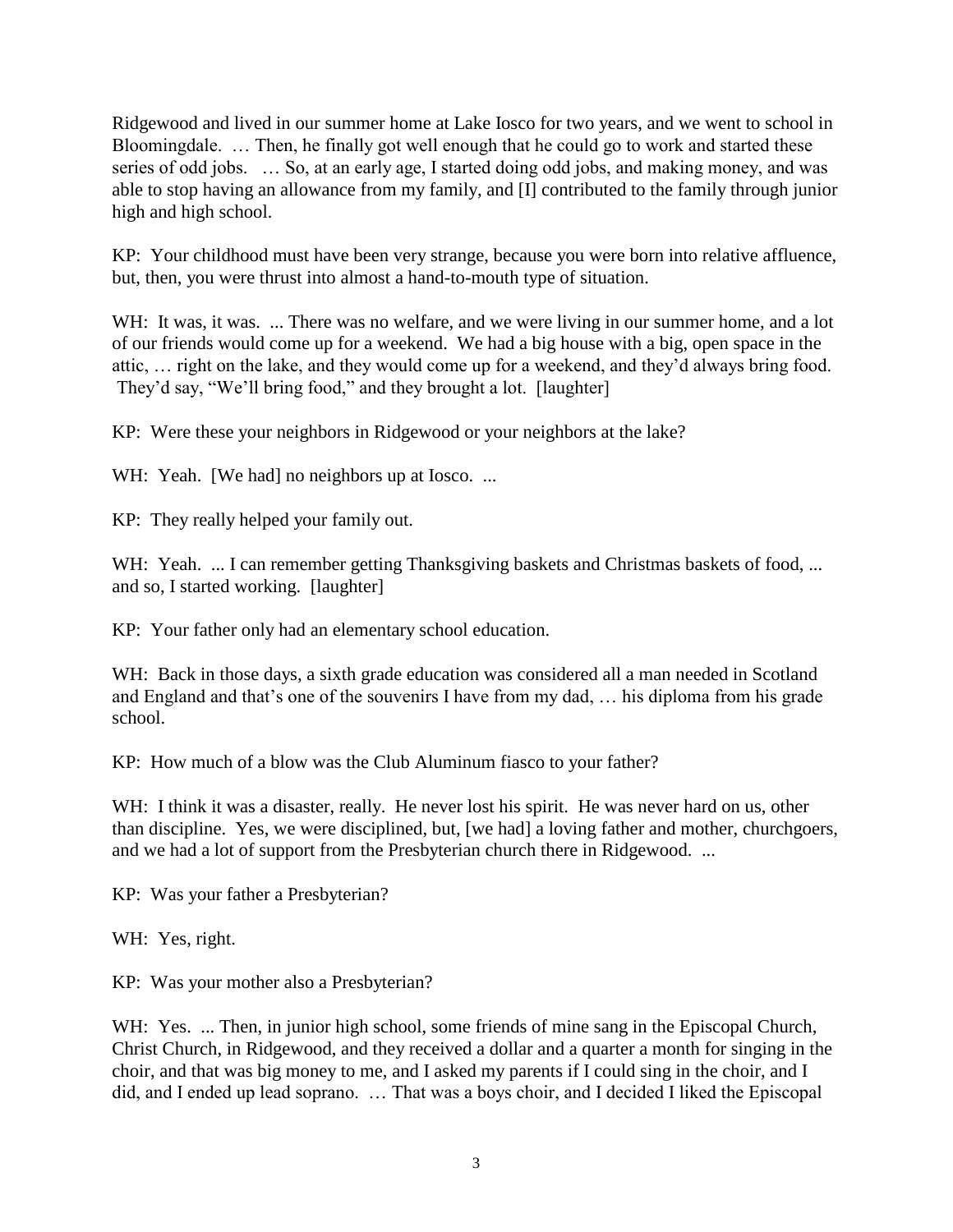service, and I wanted to join it, and my mother and Dad both said that I could join it and [that] they would approve of it, if I would go to church with them at times, and it worked out very nicely. I'm an Episcopalian still. ...

KP: With a ...

WH: ... Presbyterian background, right.

KP: How did your siblings deal with this blow to the family?

WH: I think we all took it, and until we were older, I don't think we really realized how bad it was. Dad was in bed for up to six months, I believe it was, with his hip, recuperating, and then, we moved up to the lake home. My brother went into the service early. He enlisted in the Army Air Corps in '39, right after graduating from high school, and he ended up a regular officer and retired about the same time I did, from the Air Force. [As for] my older sister, they were able to get enough money to get her through college in New York. I can never think of the name. … When I filled that out, I couldn't think of it. ... [laughter] It's a fairly well known college in New York City, not residential, and she commuted, and my parents were able to send her to school. … When I was ready to go to college, they said that my education was more important than my sister's and, ... if I needed them to help me, that they would take Betty out of college. I said, "No, I'll put myself through," and I did.

KP: They were willing to stop supporting your sister for your benefit.

WH: Yeah, yeah. So, she ended up with a bachelor's degree in home economics, and ended up as a food chemist for General Foods, and retired from General Foods five, six years ago.

KP: Did your older brother want to go to college?

WH: No. He was not a student 'til he got into the Air Force and he was able to become regular [Air Force]. He went from the enlisted ranks to a direct commission in the battlefield, … I think it was in Guadalcanal, one of the places ... he had taken out on missions. … The navigator was injured twice and he took over. He had studied piloting and navigation. He was an engineer on a B-17 Flying Fortress and he had … studied piloting and navigation. ... When the navigator was (injured?) on two missions, he was able to take over and bring the plane back to Hawaii, and then, they were stationed out in the islands, and the navigator was killed on a flight, and he took over … the navigation, and was given a battlefield commission, and became a regular officer at that time. So, we were both pilots in the Air Force for a long time.

KP: Were you always interested in the Air Force and aviation?

WH: I'm still a pilot, but, I've always been interested. ... If my family had money, I would have gone into the aviation training program at Rutgers. They had one here, and I wanted to do that, but, there was no way I could make enough money to afford that, and so, I enlisted in the Army Air Corps, ... well, right after Pearl Harbor, in ... early '42. ... I was supposed to be able to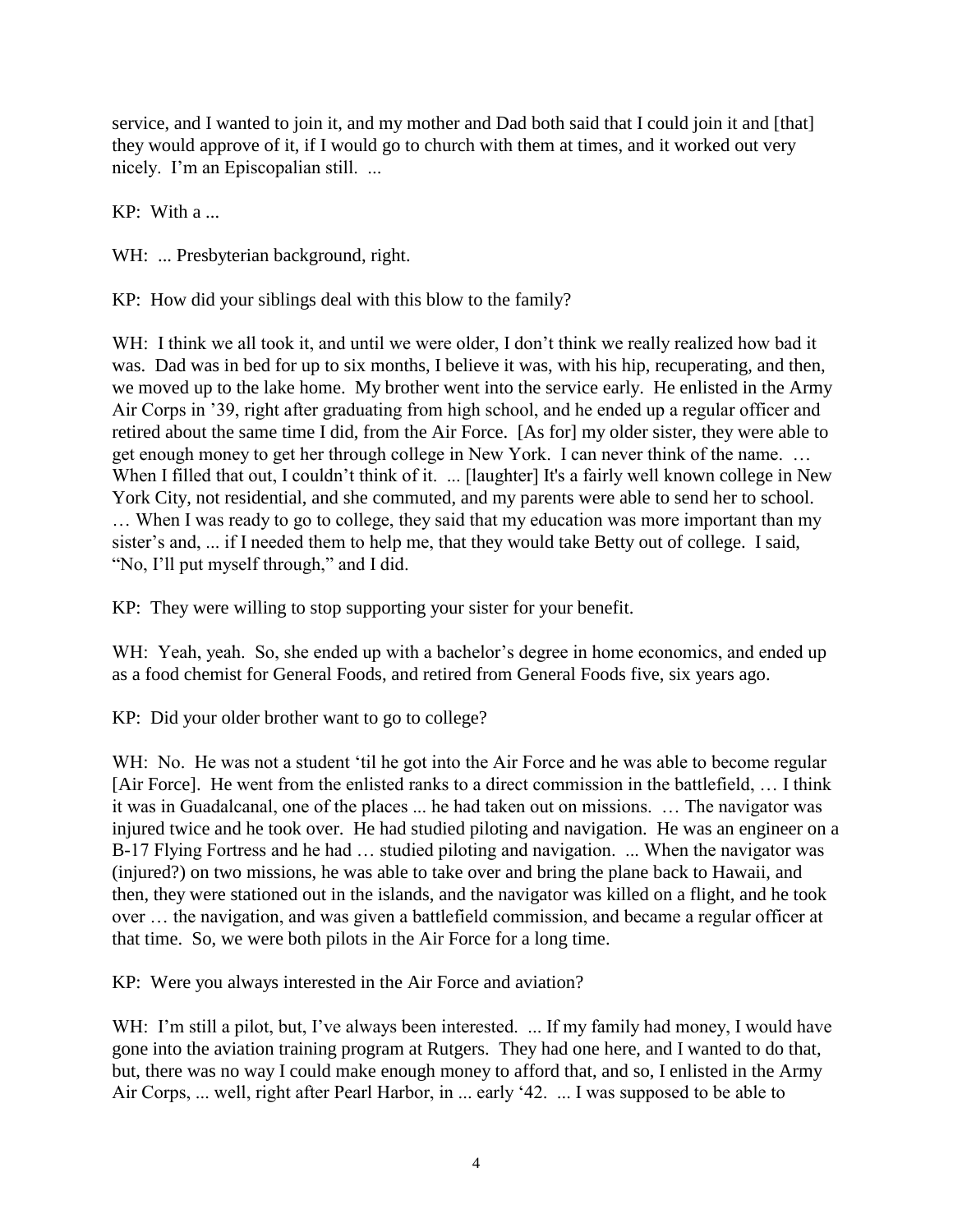continue in college, but, they called me into active duty in the Fall of '42. So, I finished three semesters and I got out, after the war, intending to stay with my horticulture. I came back to Rutgers, finished up, went to Michigan State, got a Masters, ... started teaching, and was recalled. I stayed active in the Reserves all the time I was out, and I was under the impression that, when I went back in ... [during] the Korean War, I'd just stay in, retire with a total of twenty years, but, then, I found out that the five years out didn't count. [They counted] only for pay. So, I stayed for the full twenty active, and, again, I was planning to go back to horticulture, and found out how much they were paying civilian pilots, and became a pilot, and ended up as a 747 captain for Japan Airlines.

KP: You had an interest in flying, however, you envisioned yourself as a horticulturist.

WH: Oh, yes, that was my primary goal, up until I got recalled in '51, and I still thought I would go back to the horticulture after that. I wanted to grow, commercially, carnations and chrysanthemums, probably just for wholesale. My thesis was written on temperature effects on carnations.

KP: Was your mother always a homemaker? Did she ever work outside of the home?

WH: ... Yes. She went to work in school cafeterias when my dad had his accident. Then, we moved back to Ridgewood, after two years at our lake [house]. She worked in the cafeteria at Ridgewood High, and she became a manager there, and then, she was offered a job in the YMCA in Paterson, and then, she took over the management of the cafeteria in the YMCA in Paterson.

KP: Because of what happened to your father, your mother had quite a career.

WH: Yes.

KP: How did your father feel about that?

WH: He didn't like it, but, he was very thankful that she was able and didn't mind working. ... By that time, ... I was in sixth grade and my younger sister was in fourth, so, we were all ... big enough to take care of ourselves. So, my mother was always home before we came home from school. ... We were two blocks from high school and junior high and [it was] four blocks to Kenilworth Elementary School. So, we always walked to school and back for lunch, and we went home and had our own lunch by ourselves, and ... Mother's home by the time we got home ... from school.

KP: By working in the high school cafeteria, she was able to follow your school days.

WH: Yeah, right.

KP: How old were you when she took the job at the YMCA in Paterson?

WH: ... I was either just in my last few years of high school or out of high school.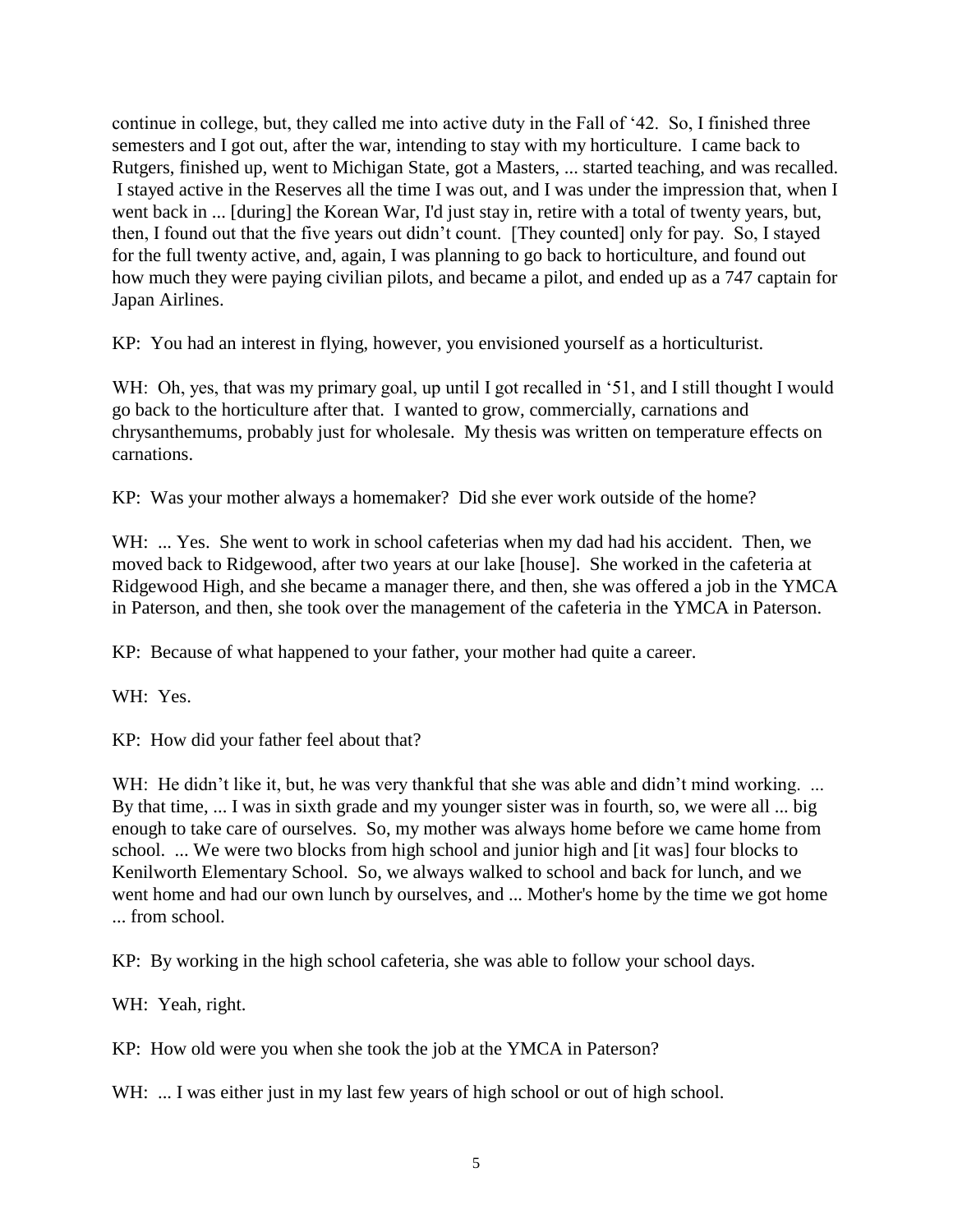KP: All of her children were grown up.

WH: Yeah, right.

KP: Did your mother enjoy working?

WH: No, she didn't like it, but, it was necessary.

KP: She did not enjoy working.

WH: No, I don't think she did, no. She was strictly a homebody and, as I say, I had very loving parents [who] gave us all a good background in religion and in proper ethics. ... Even though they didn't have much money, they were always helping other people out. She'd make food for people who were ill in the neighborhood and Mother and Dad would go visit some of the elderly people ... from the church who couldn't get out, things of the sort.

KP: Were they active in the church?

WH: Yes.

KP: Did your father work for Curtiss-Wright during the war?

WH: Yes. That was at the time of the war and ... I can only remember one story. Both my brother and I were officers in the Air Force and pilots, or Army Air Corps at that time, and my dad was building parts for aircraft. He was a machinist, and he was very conscientious, and some of the ... other employees started riding him for not taking a little time off, and he said [that] he told them that, if their sons were flying the airplanes, they'd be working hard, too. [laughter]

KP: What kind of a reaction did that statement draw?

WH: ... I'm quite sure they left him alone from then on.

KP: Did your father enjoy working for Curtiss-Wright?

WH: He liked it, because it did give him a good income and he could then take care of ... the house and pay off the mortgage. Mother could stop working then and he felt that he was doing something for the war effort. He was ... eligible for World War I, but, because my brother had been born at that time, he was deferred, and then, the rest of the family came along, and the war was over.

KP: He never got a chance to serve.

WH: No.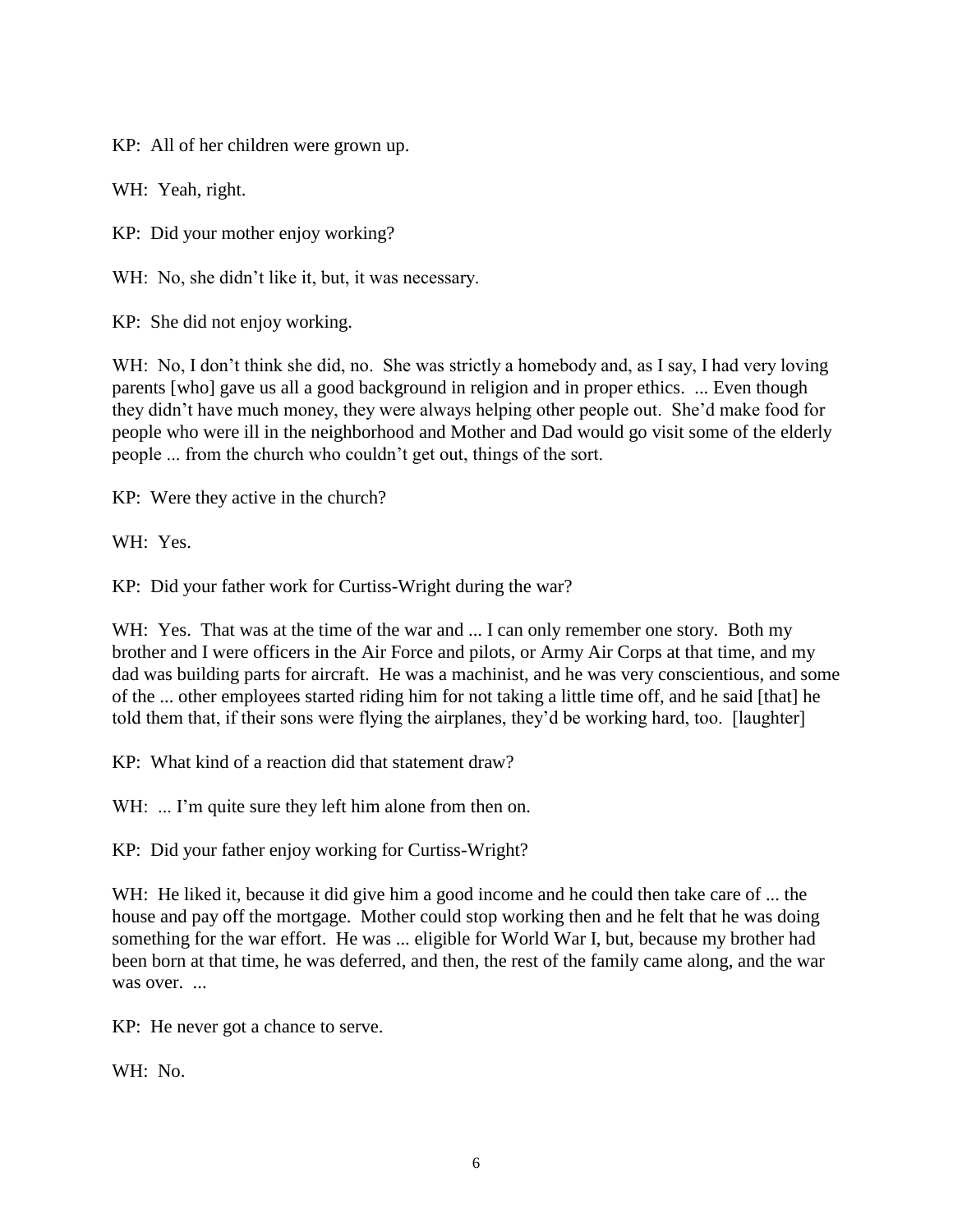KP: How did he feel about the coming of World War II? Did he have any sympathy for Scotland and England?

WH: ... [His] being a Scottish person never showed up until after he retired, and moved to Florida, and started being a guide at the Edison Estates. ... His brogue that had almost gone came back strong. [laughter]

KP: Do you know why?

WH: I don't know. He was working with some people of Scottish descent, and ... he had always imitated Harry Lauder, [the] famous ... Scottish singer, and he made many "last trips" to the United States, entertaining, and he had an outfit, a full Scottish outfit, and a Harry Lauder type cane, and he did a good job entertaining. [laughter]

KP: What kind of a neighborhood did you live in? What kind of a community was Ridgewood in the 1920s and 1930s?

WH: It was a wide open neighborhood. We didn't even have a key to the doors. It's a fairly large house. Van Dean had a lot of older houses. Our house was built in the '10s and we had a full basement. ... [When] we were younger, Dad furnished a room down there as a game room ... [with] a fireplace. We had a large living room, dining room, a butler's pantry. We had four bedrooms upstairs and a full attic [that was] full of stuff, but, the lots were mostly eighty by about 175, good sized lots. [We had] a big house [with] two porches, [one] ... on the lower and the upper level. You could get out and walk around and have a couple of chairs, a swing or something, out there. So, it was a good sized house and there were other houses with much larger lots. In fact, there was one right across from us. They owned the whole quarter of the block, from Ridgewood Avenue all the way to our block, Hanks. That's all been taken over by the church, the Presbyterian Church. ... Hamadi, he's a doctor from Lebanon, ... had two children and we played with them. They had an enormous house there, but, that whole block there is one block off from right off the high school, diagonally. [It] was all mansions, really.

KP: Most of your friends were well off.

WH: Yes, yes, and a lot of them helped Mother and Dad during our time [of need with] ... loans with no interest or little interest and let them pay it off leisurely. ... Again, many of them came out for weekends or for a night and brought food for the dinner, but, [there was] a lot left over. [laughter]

KP: They were understanding of your father's situation.

WH: Yeah, yeah. ...

KP: Did you ever feel uneasy about this whole situation?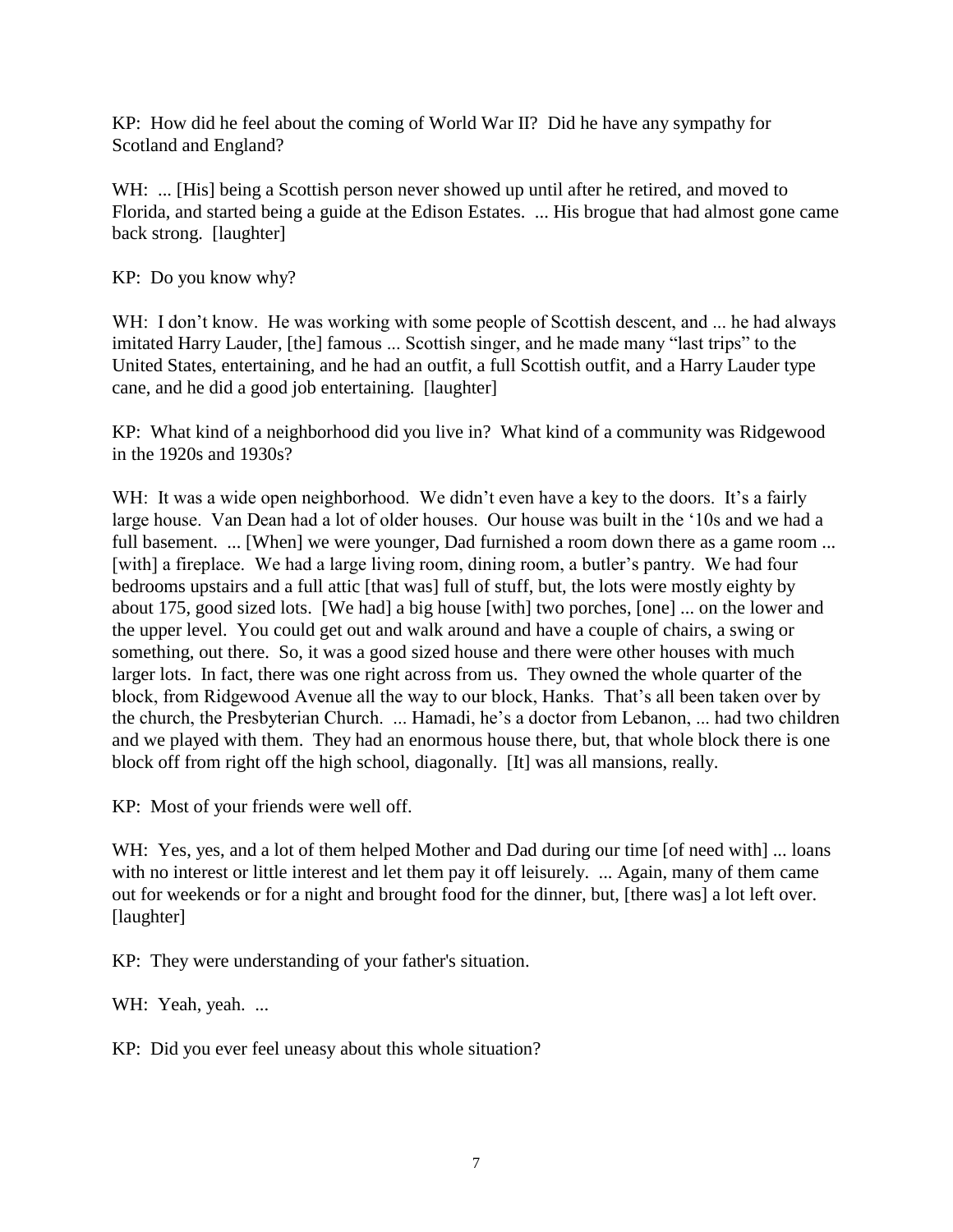WH: No. Mother and Dad took it so well that we never worried. Well, it's a lot worse when I look at it now than it was then, because Mother and Dad were very protective. My brother and I would go out and get meat for supper. We'd take a flashlight and a .22 and paddle along the shore, and we'd see the eyes of a frog, [Mr. Halliday imitates a gunshot] and we'd have bullfrog legs for dinner. [laughter]

KP: That sounds like a great adventure.

WH: Yeah.

KP: Were your parents able to keep your summer home? Did they sell it eventually?

WH: They kept it until we went back to Ridgewood, and then, they put it on the market, and I would guess it was within a year after we went back to live in the house in Ridgewood that they did sell it, because ... they needed the funds, at that time, to keep us all going.

KP: What kind of education did you receive in Ridgewood?

WH: As I recall it, the elementary school was an excellent one. The junior high, I don't remember anything about it, but, the high school, the mixture of people, ... the attitude of the teachers, ... they were excellent. However, I slipped by. [laughter] When ... we were living in the summer home, I went to Bloomingdale ... Grade School. They gave us IQ tests, and you should never tell a child that age his IQ, 'cause it was near genius, and I thought, "Gee, I don't have to work." ... My grades went down from fourth grade on. [laughter] It almost ruined my idea of going to Rutgers, because ... they didn't publish my name on the graduating list until two weeks before graduation, [laughter] and I was turned down at Rutgers, and I [said], "They can't do this. ... I've been planning this for fifteen years."

KP: Why was Rutgers so important to you?

WH: Well, the hydroponics had always ... interested me, and it was ... known for its Agricultural School, and, when they turned me down, my dad suggested [that] we go down and find somebody to talk to.

KP: Who did you talk to?

WH: Prof Thompson, from the Poultry Department, and there was an Ag Fair, and we went down, and he was the first official we ran into, and Dad told him my story, and I told him how I felt. ... He said, "Well, I'll talk to the Dean and we'll see what we can work out," and they sent me a letter, and they said, ... if both Helyar and Thompson agreed, that if I would take the entrance exams, which were not required, and I passed them, they would accept me on probation. I had a C-minus average in high school, and so, I was accepted on probation. ... I worked all the time in high school. I had all sorts of jobs. I came to Rutgers and I ended up with all sorts of jobs here. I ended up in Prof Helyar's Phelps House, cooperative house, and I worked four hours on the weekend for my board, for my room, rather. We paid our own board and did our own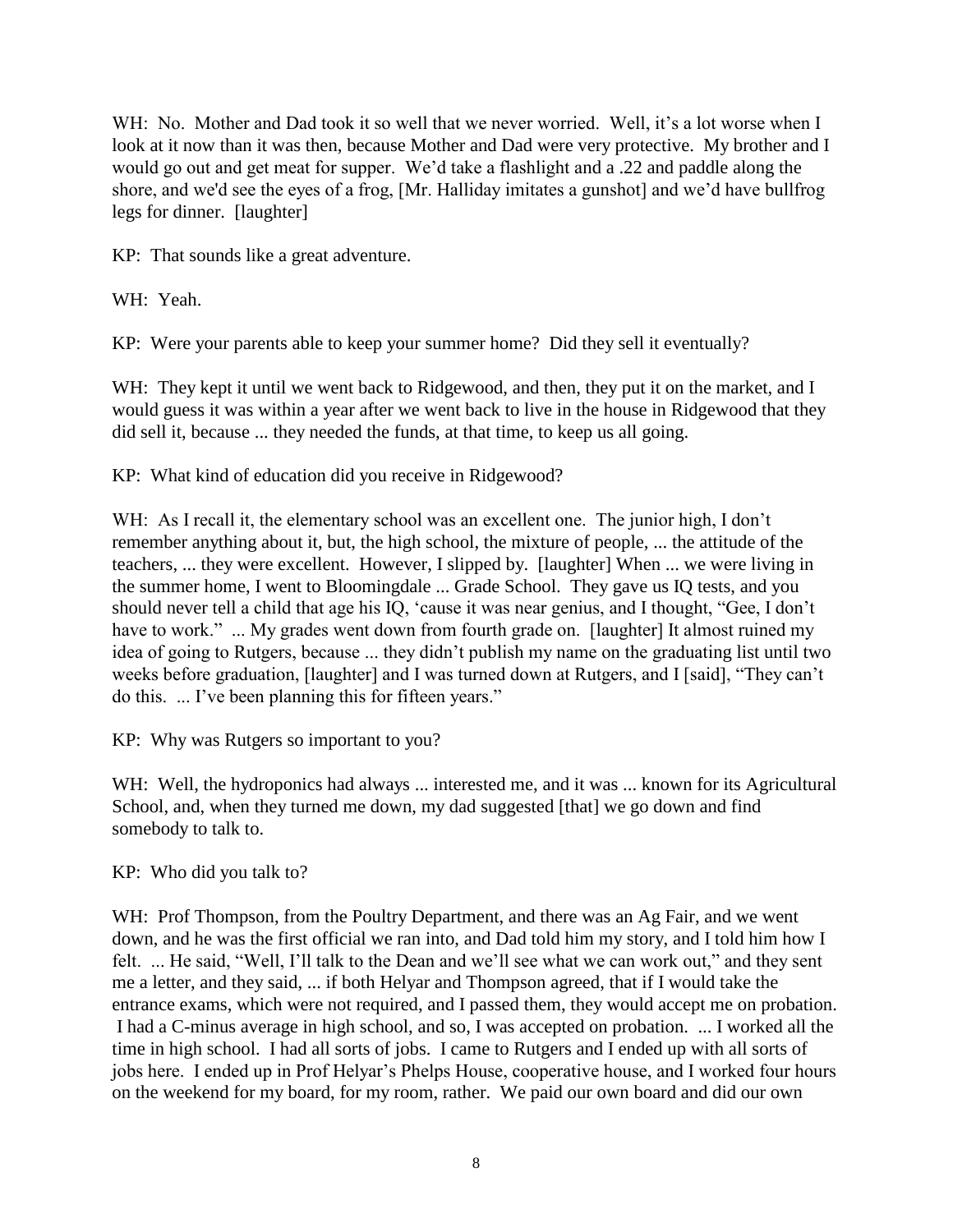cooking. I set up pins in the Elks' alley [on] Friday and Saturday nights. Every noon, I worked on the college switchboard to relieve the switchboard operator. It was a switchboard with two plugs and a bunch of holes and one person handled the whole college. I worked afternoons in the college print shop, I had a background in printing, and I jerked sodas at the campus spa. Every afternoon, I got my dinner [for] free and I was also the only one allowed on the girls campus after hours, because I was delivering their orders. [laughter] So, my grades went down. ... At the end of my freshman year, I was told that I was no longer acceptable and I couldn't use the Phelps House. So, I pleaded again, and Prof Helyar said, "Okay, you're on probation for a week," and, every Friday, I had to go in and see Prof Helyar.

KP: To discuss your grades?

WH: Yeah. He said [that] if it ever went down, I was out, and I ended up with one A, and three Bs, and a C, I think. So, I got through that first semester of my sophomore year, and then, I went in the Air Force. When I came back, I had all As and Bs, except for the freshman chemistry makeup that I had failed, I got a C in that, and, in graduate school, I had an A, A-minus grade point average, about a 3.8.

KP: Were you not doing well because you could not handle the school work or because you had to work to earn money?

WH: Well, I handled it well, but, I made the money so [that] I could go out on dates, and buy orchids for the girls for corsages, and keep up my 1932 Model A. So, ... besides the work, I had a lot of extracurricular activities. [laughter]

KP: Were many of your dates the result of your deliveries?

WH: Not most of them, a few of them were.

KP: Was it more because you had a Model A and you gave out corsages?

WH: That's hard to say. [In terms of] the work and the play, ... I did what I did in high school [for] the first year in college. I knew I was going to Rutgers and ... I talked them into it. [laughter] I did well on the entrance exam, undoubtedly. ...

KP: You mentioned several problems with your schooling in high school and at Rutgers. Did you always feel that you would become a horticulturist and that everything would work out? You mentioned earlier that knowing your IQ sort of ruined you.

WH: Yeah, right. My idea, always, was to ... have a greenhouse and grow flowers. This is what I wanted to do from the beginning. My job for my room ... at the Phelps House was working in the (Hort?) Greenhouses under Dr. Davidson, and so, that's where I put most of my time [in], other than all the other jobs I had. [laughter]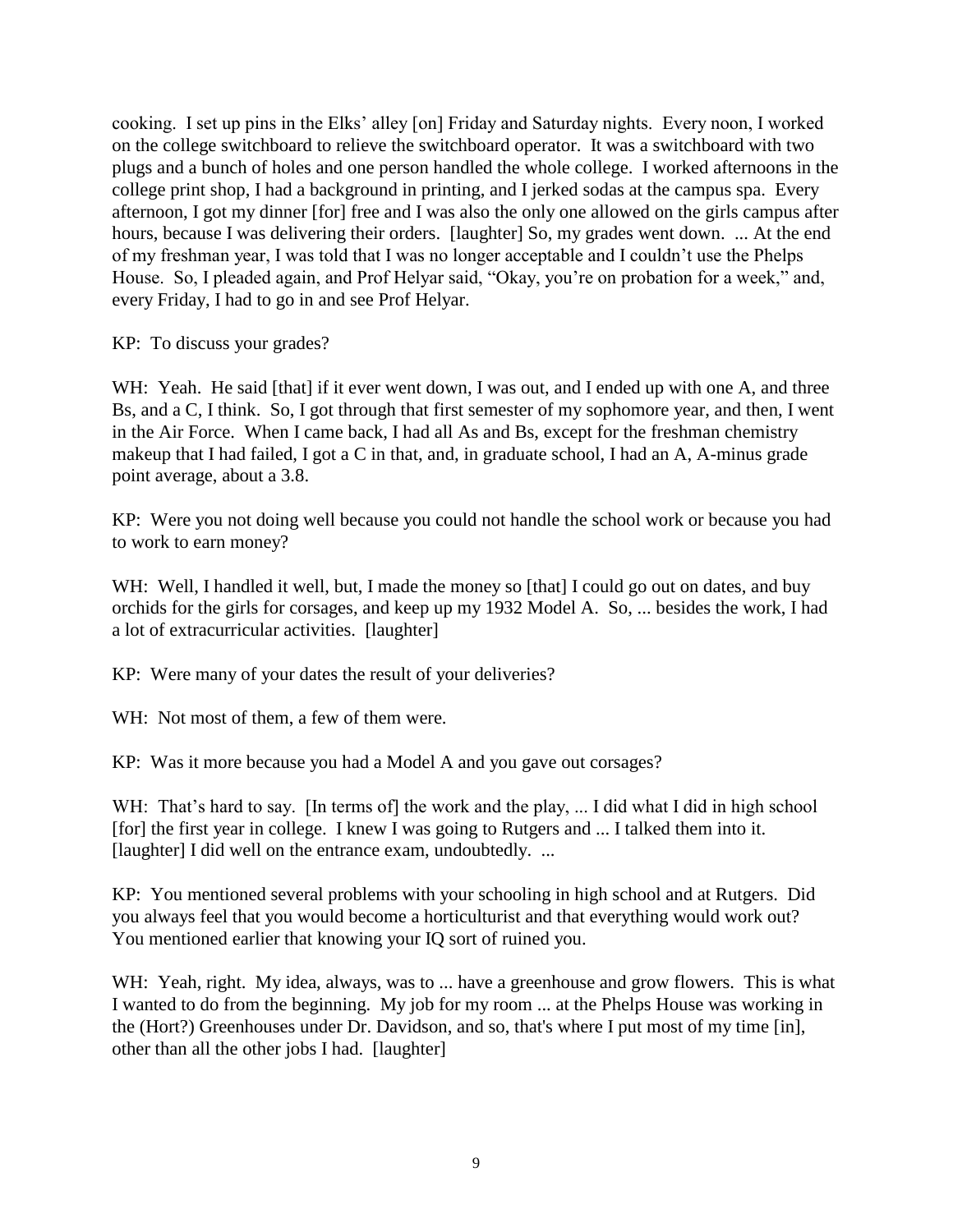KP: What did you think of your classes during your first year at Rutgers? Did they live up to your expectations?

WH: Well, the Ag School did. The only other course I remember was physics, and [I had a] fantastic prof, I might think of his name later, but, it was right across from Winants, ... the last building on the right before you cross the street into Queens. ... I had a physics prof for lecture, and he amazed me, because he had a chart, ... after the first or second class, he'd have everybody read off their names, and he would look around, and he'd say, "Joe is missing," and he knew everybody's name. ... He actually was interesting to listen to, but, then, of course, the agricultural courses were my main interest, and they were all good.

KP: It sounds like you enjoyed the curriculum, but, you did not have time to study.

WH: Well, I didn't feel that I needed it, until I took tests. [laughter] Then, I soon forgot about it after that, [laughter] but, as I say, I put myself completely through school. A little side note, I entered the Ford Good Drivers League in my senior year in high school, they had it [for] two years in a row, and then, the war came along [and] they stopped it, to find the safest high school aged driver in the country. ... In the Summer of '41, I won for New Jersey, went to Detroit for the national finals, and, again, I was too interested in meeting all the girls I met out there and playing around to think too much. ... I messed up a couple of things, like parking in a garage from a right angle, and [I] had to maneuver twice instead of going right in, and I came in eighth in the national finals, and [I] had a one hundred dollar scholarship. ... At that time, one hundred dollars was the year's tuition for residence. ... So, I walked up and gave them my Ford check for one hundred dollars for my year, [laughter] and then, I had to work to keep up my other expenses.

KP: Do you think that having this tuition check cushioned your way into Rutgers?

WH: No, because ... that contest was after I had gone through my application [process]. You know, I am not positive. ... I think my parents probably would have helped me, and [then], I wouldn't have had the twenty-five dollars I needed to buy the car, [laughter] a ten-year-old car with a newly rebuilt engine in it.

KP: Very few Rutgers students had cars at that time.

WH: Right. Have you interviewed David Matthews? He was in [the Class of] '42, I believe.

KP: No.

WH: He was in the Phelps House and his car was a hearse. [laughter] He could carry more people in his hearse than I could carry in and on my Model A. We tried it [while going] to the football game one time.

KP: Did you enjoy living in the Phelps House?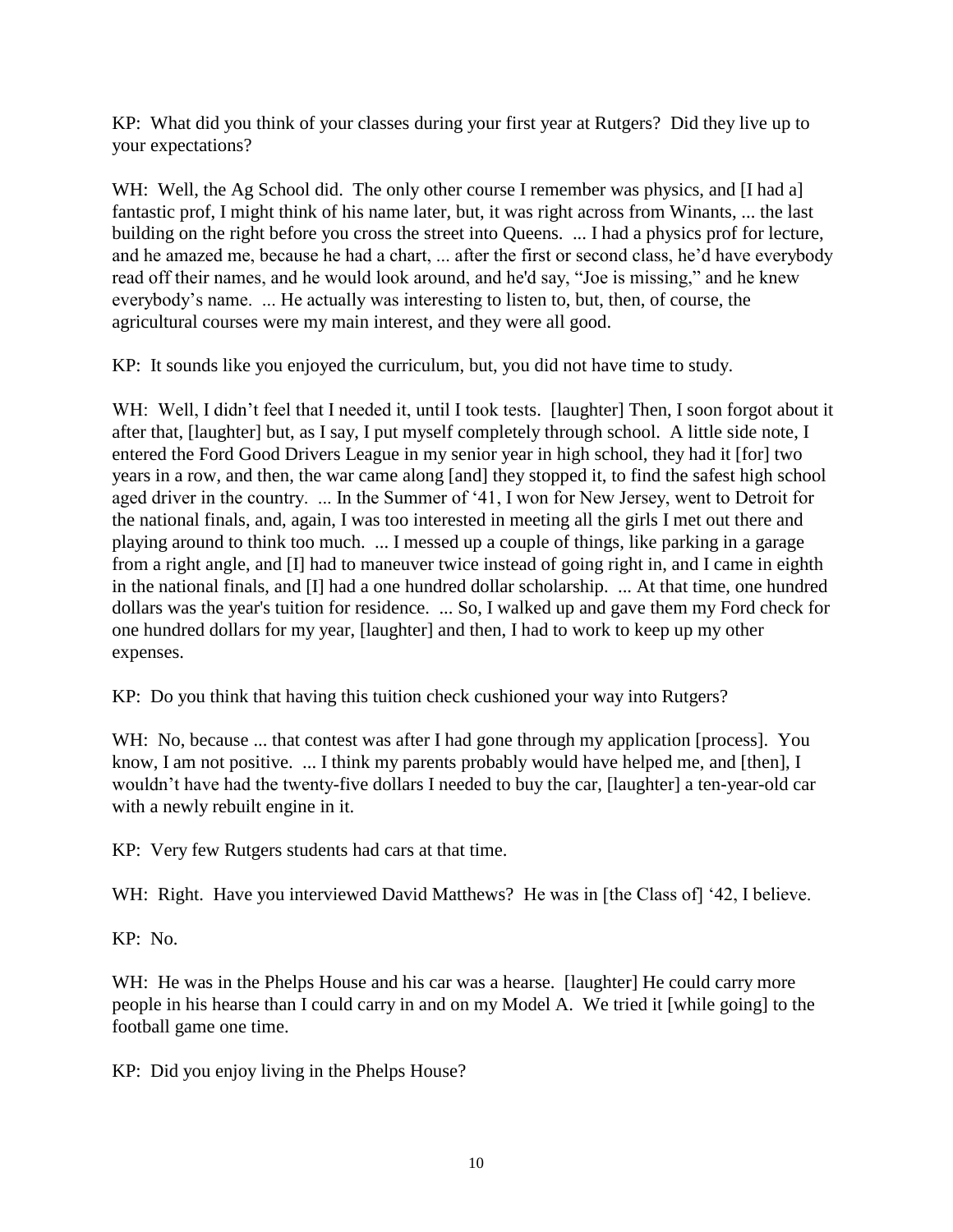WH: It was wonderful. It was a wonderful experience. I think the cooperative way is the way to go. We didn't have all the niceties that the ... present Helyar House has. I can remember one time when the plumbing was out and there was a cornfield there where the Sears Roebuck and all those other stores are now, the mall. ... The college, I guess, had the cornfield there, and, with the plumbing out, ... we each put our name on a row, and we used our own row for the toilet facilities. [laughter] Another story, we bought in bulk, and we had oatmeal, and Russ (Berosse?) cooked the oatmeal. He was our chief cook. ... Somebody else always helped him. ... When I was on duty, helping him, we opened the oatmeal and it was full of little rat droppings. So, we spread the oatmeal out ... on one of the tables and pulled the oatmeal this way and the rat droppings this way [laughter] and we had oatmeal. We were the only ones who didn't eat it. [laughter]

KP: What else about cooperative living made it so enjoyable for you? Was it the responsibility?

WH: Yeah, and the older students were very interested in new people, and they were ... always after me for studying, and I do remember that I did study, [laughter] because I can remember trying to stay awake with coffee. I'd have a couple [of] cups of coffee and fall asleep. ...

KP: It was not just the deans and professors telling you to study.

WH: Yeah. The older students in the Phelps House were very interested in keeping us all up, because it was fairly new. I don't know how many years they had it before '41, but, it was an experiment, and it wasn't just the Phelps House. They had ag ... cooperative quarters all over. The Poultry Building had two rooms up in the attic. ... There was one room above the greenhouse office. There were two rooms in the Ag Building, and so, we were scattered all over, but, we were all common ... in our associations and with the school. I think it was a wonderful learning experience. We did all our own cooking. ... We had an assessment each month for food and we stayed within it. Of course, the people in the dairy farm took eggs home, and ... in the meat cutting [department, there was] always extra meat there that they would throw away, we'd bring it home, and all I could bring was flowers. [laughter]

KP: The house was later renamed in honor of Professor Helyar.

WH: Yeah.

KP: What kind of influence did he have on the house?

WH: Well, this was all his idea, and, again, these older students, when I was first there, the only year I was there, were very interested in making a go of it, ... 'cause everybody loved Prof Helyar, ... even though he told me I couldn't come back and, finally, [he] let me. ... I saw him every week. [He was] a very understanding man, and everybody loved him, and he had an experiment there with the cooperative houses, and, as far as I'm concerned, it worked for a lot of people who never would have gotten to college without it.

KP: The cost would have prohibited them from going to college.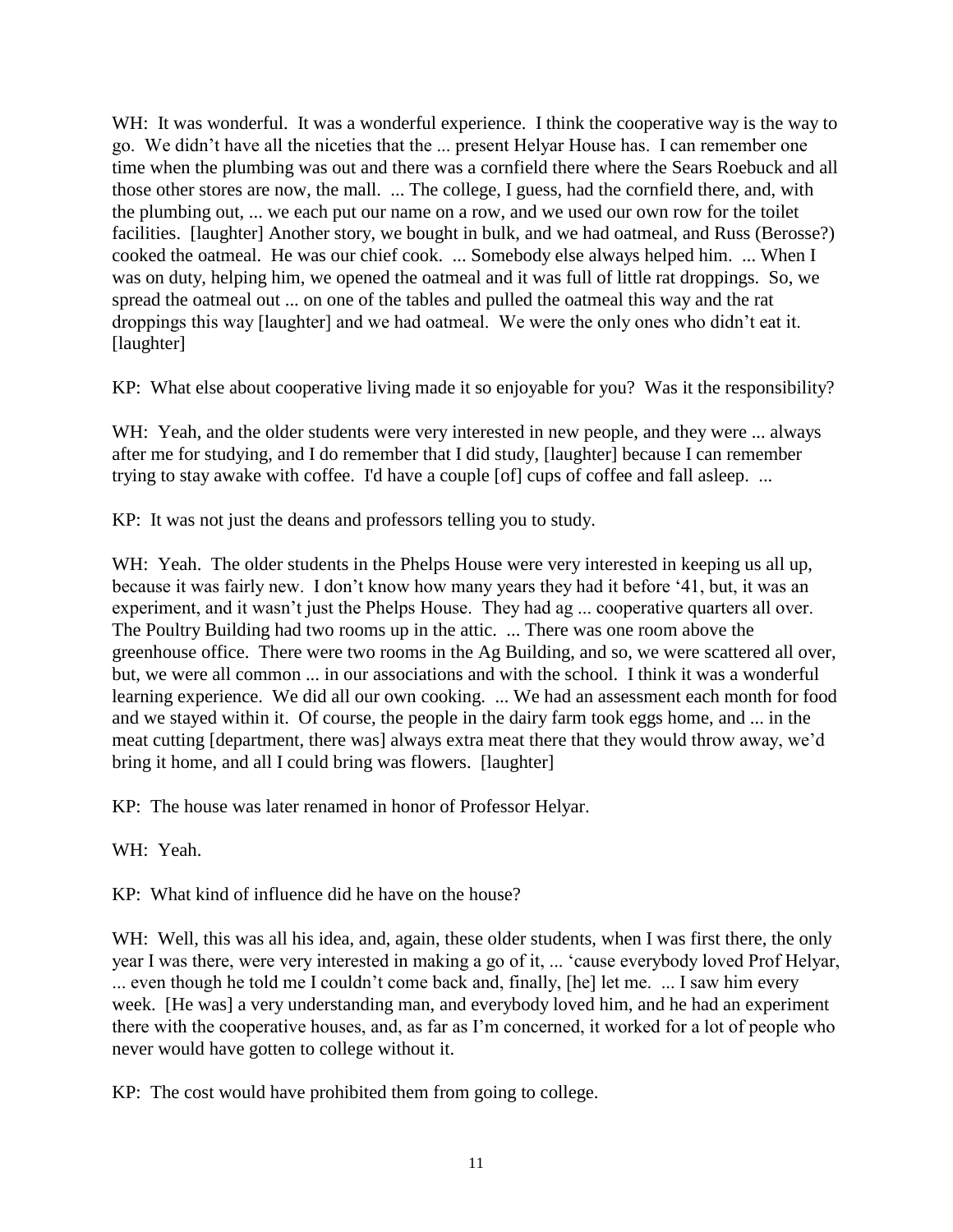WH: Yes, right, yeah.

KP: How much did your board cost?

WH: It was in the very few dollars. I would hazard to guess right now, but, back in those days, if you figure [on] comparative salaries, people enlisting in the military got twenty-one dollars a month. So, you could live on twenty-one dollars a month, with your board and room, and that gave you all the expenses you needed. I know, because my brother went in and he was below that. He was [being paid] fourteen when he enlisted in '39, and, in '41, it was twenty-one dollars a month, ... to give you an idea of what the comparison [was]. Some of the people who were the cooks and this sort and did the buying would probably have a better idea, but, I couldn't even hazard a guess. It may be in the book on the Helyar experience. I haven't read it through, cover to cover, but, I've leafed through it.

KP: What was your attitude towards the coming of war in the 1930s and 1940s? Did you follow the events in Europe?

WH: I didn't follow it too much, I didn't like the idea of the Germans running over everybody, that part I was well aware of, ... until the bombing of Pearl Harbor on December 7th. ... I can remember that, because I was out washing my car and one of the roommates, or housemates, from the second floor yelled out and said, "Bill, they just bombed Pearl Harbor." That's where my brother was stationed, so, I was very aware of it at that time.

KP: You were probably very concerned about your brother at that time.

WH: Oh, yes, right. It was a couple weeks before we got any real word from him, because he had been in the hospital with pneumonia, and, as soon as the bombing started, they needed all the bed space, and he was kicked out and was running across the parade ground when a bomb dropped, and he claims that he was thrown about fifty feet. ... He was just shook up, and he got up, and there was nobody living around him. Everybody was dead in the area. It was just a miracle that he was able to live through this bomb in the middle of a parade ground, but, we didn't hear anything about any of this until after the war.

KP: Your brother was very lucky to be alive.

WH: Oh, yeah, right.

KP: What was your immediate reaction, besides worrying about your brother? Did you think about enlisting?

WH: Yeah, that was my first thing, to find out, because we had ROTC. That was compulsory, unless you were a conscientious objector. We had one of those in our class, I remember. [laughter]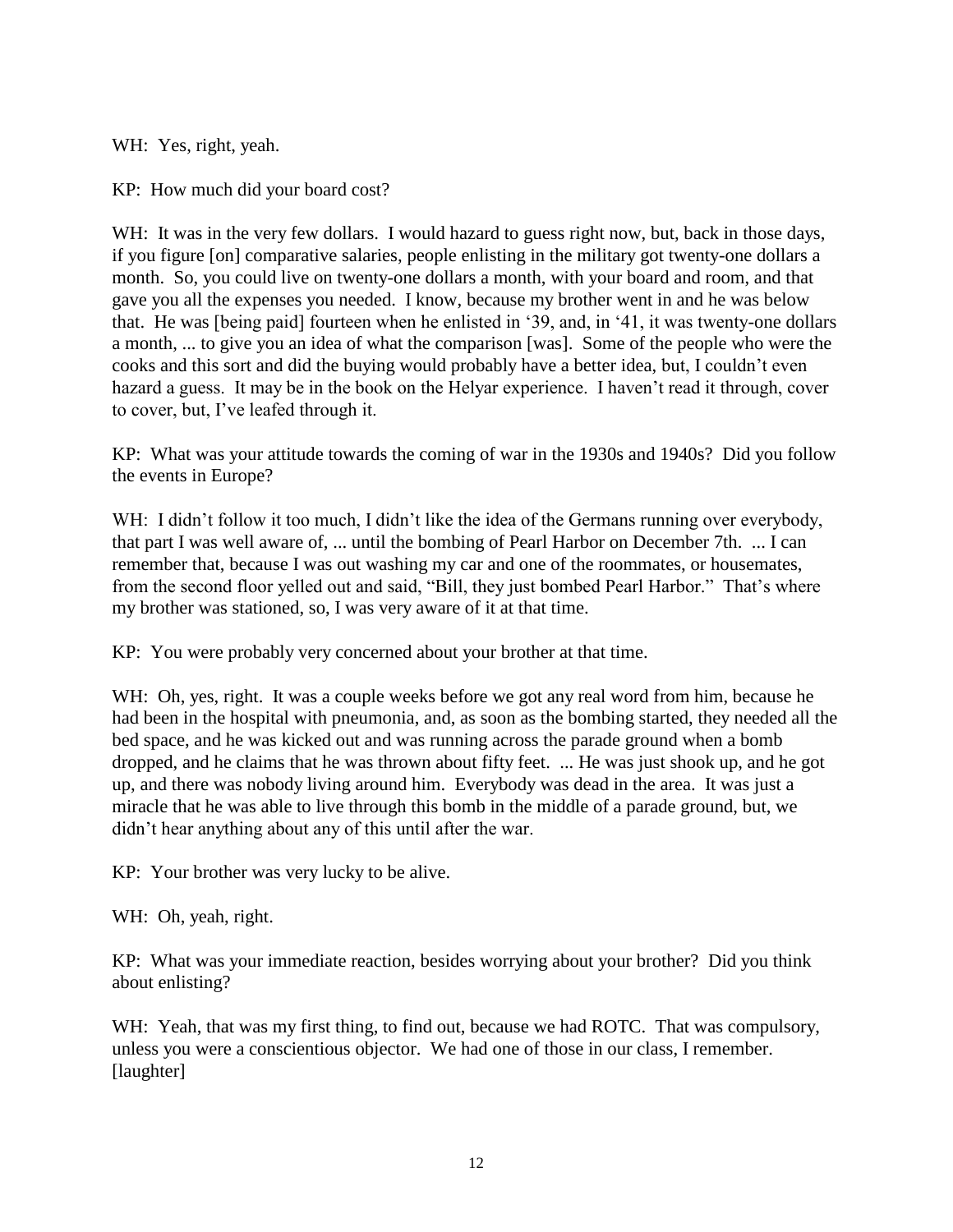KP: Really? Do you remember who it was?

WH: Yes, I do. I wouldn't [want to] say. [laughter]

KP: This was in the Class of 1945.

WH: He became a minister.

KP: Was he a conscientious objector on religious grounds?

WH: He claimed it was, but, knowing him and his personality, most of us just figured he was scared. He didn't want to do anything like that. [laughter] [I] could be wrong, but, again, ... the rest of us were all gung-ho to sign up, and go, and take our part, but, he didn't.

KP: Once the war began, he was the exception.

WH: Yeah. ... He stayed here at school, ... as far as I know, now, but, I know, in the monthly magazine, it's monthly or bimonthly, it has mentioned him in the past few years, that he ... had been a minister and was retired now or something.

KP: Before Pearl Harbor, did you think that the United States would get involved in the war?

WH: I don't think that we really thought we were going to get involved. ... Of course, we were sending expeditionary forces over, and there were some people that went up to Canada and enlisted in the Canadian forces who really wanted to get involved, and my only idea, as things went on, was to enlist in the ... Army Air Corps, because I felt it would be a lot healthier, sitting up in a plane, shooting at something, than to be walking through the mud and the rain, with a rifle on my shoulder, shooting at people. So it was and I was interested in aviation, so that the two of them went hand in hand, because, as I say, I did want to fly. I had been up in an aircraft, a little, light aircraft, twice in high school and that's another story. ... Back in the day, we called them "queers." A homosexual got three of us interested in flying, and then, we found out that he had ulterior motives, and I immediately left, and the other two stayed to find out for sure, and then, they left, and we got our airplane rides.

KP: He was ...

WH: ... An older man.

KP: Was he from Ridgewood?

WH: No. It was up near [the] Butler area. Oh, no, he was from the Ridgewood area. I remember the name Plumber, but, that's about all I know about him.

KP: How old were you when this happened?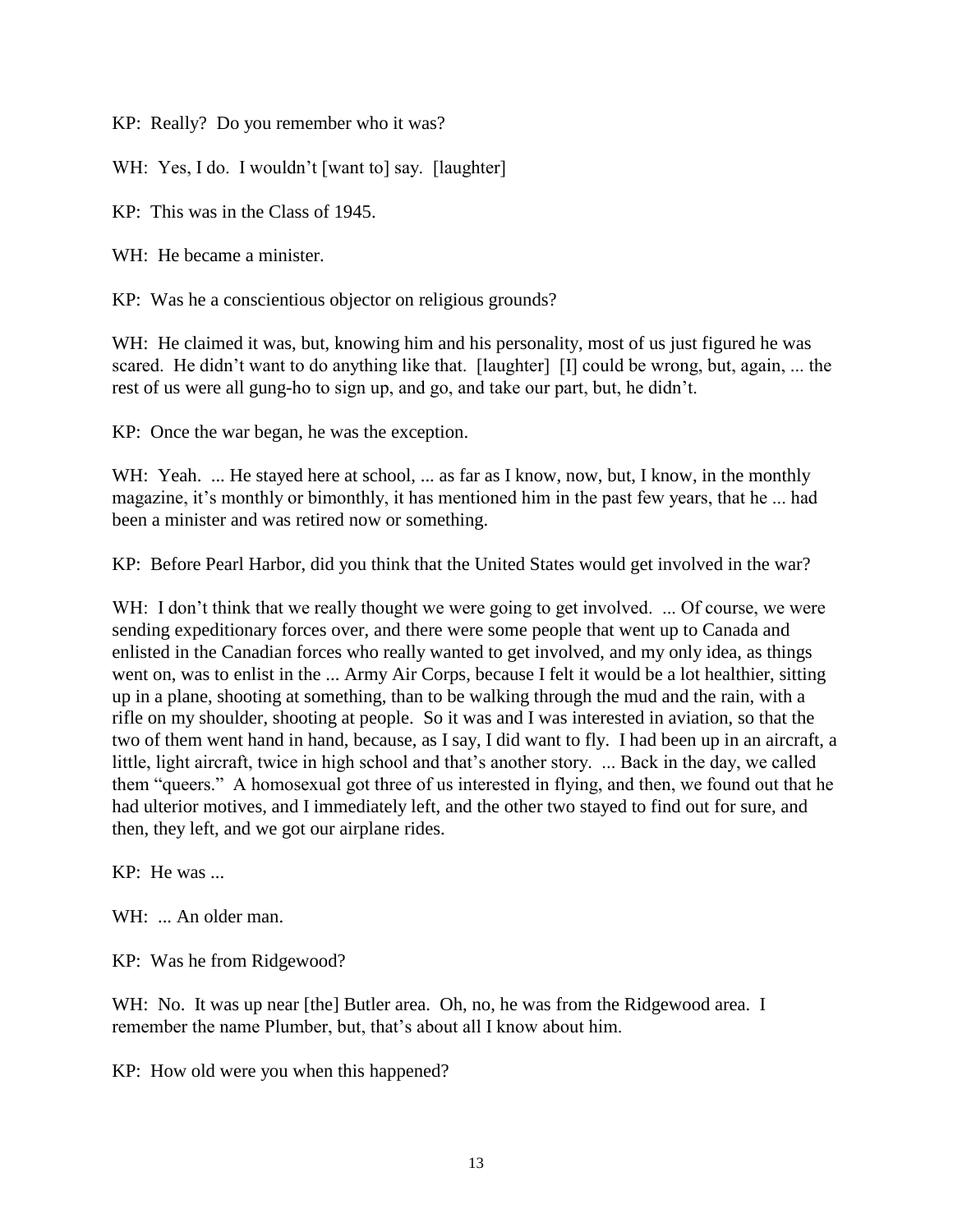WH: This was in, ... probably, seventh, eighth, and ninth [grades]. ...

KP: You were quite young.

WH: Yeah, still young, yeah, but, old enough to know better. My parents had briefed me well. As soon as he took us swimming and didn't go swimming himself, but, was in the locker room helping us change, I knew I wasn't going to get very close to him. [laughter]

KP: Did you join the Air Force because you did not like the thought of going into the infantry?

WH: Yeah. I think my interest in being a pilot was overpowering, but, I did consider the idea of not wanting to be walking through a war, and I picked the Air Force, the Army Air Corps, over the Navy, because all I could see was, you're on this ship, and you take off, and the ship says it's going to ... [sail] so many miles this direction and so many miles in this direction, and you're going to go out and do something, and meet it there. What happens if a submarine comes along and gets in front of it, and it goes the other way, and you're out there looking for a ship, and it's not there? This deterred me from the Navy. [laughter]

KP: What did you think of your ROTC training? Did you find it useful in your military service?

WH: To me, it was very useful only through the basic training. Because I had had the ROTC training, I was immediately taken out as a drill instructor and a squad leader. So, I was able to practice authority as a private in the Air Corps. When we went into Atlantic City, [we had] a big mess of people and all these hotels with nothing but Army cots in them. ... A room that had one or two people in them now had ten recruits in it and we didn't have enough clothing to go around. It was the middle of the winter, and I only had a light jacket, and we were out there on the boardwalk, parading around in our ... civilian clothes, ... [the] minimum that we brought down, because we figured [that] we would get uniforms. ... [I was] freezing on the boardwalk, trying to do military training, but, after that, ... I went to a training detachment in Burlington, Vermont, because, with the big influx of people, they were getting away from a corps of cadets that were college trained, and so, they wanted to bring them up to academic standards. ... Of course, the only things that I took up there were meteorology, electronics, where we built a radio, and health sciences, and, of course, the military training, ... stripping weapons and things of this sort, but, we did this all through the college training detachment in Burlington, Vermont.

KP: I spoke with an Air Corps veteran several years ago and he had very vivid memories of going to Atlantic City. He recalled seeing a group of recruits from the Midwest march through and, when they saw the Atlantic Ocean, they broke ranks and ran to stare at the surf for about ten minutes. Their sergeant let them do it. [laughter]

WH: Yeah.

KP: There was no stopping them. Did you have any similar experiences, in terms of meeting people from different parts of the country?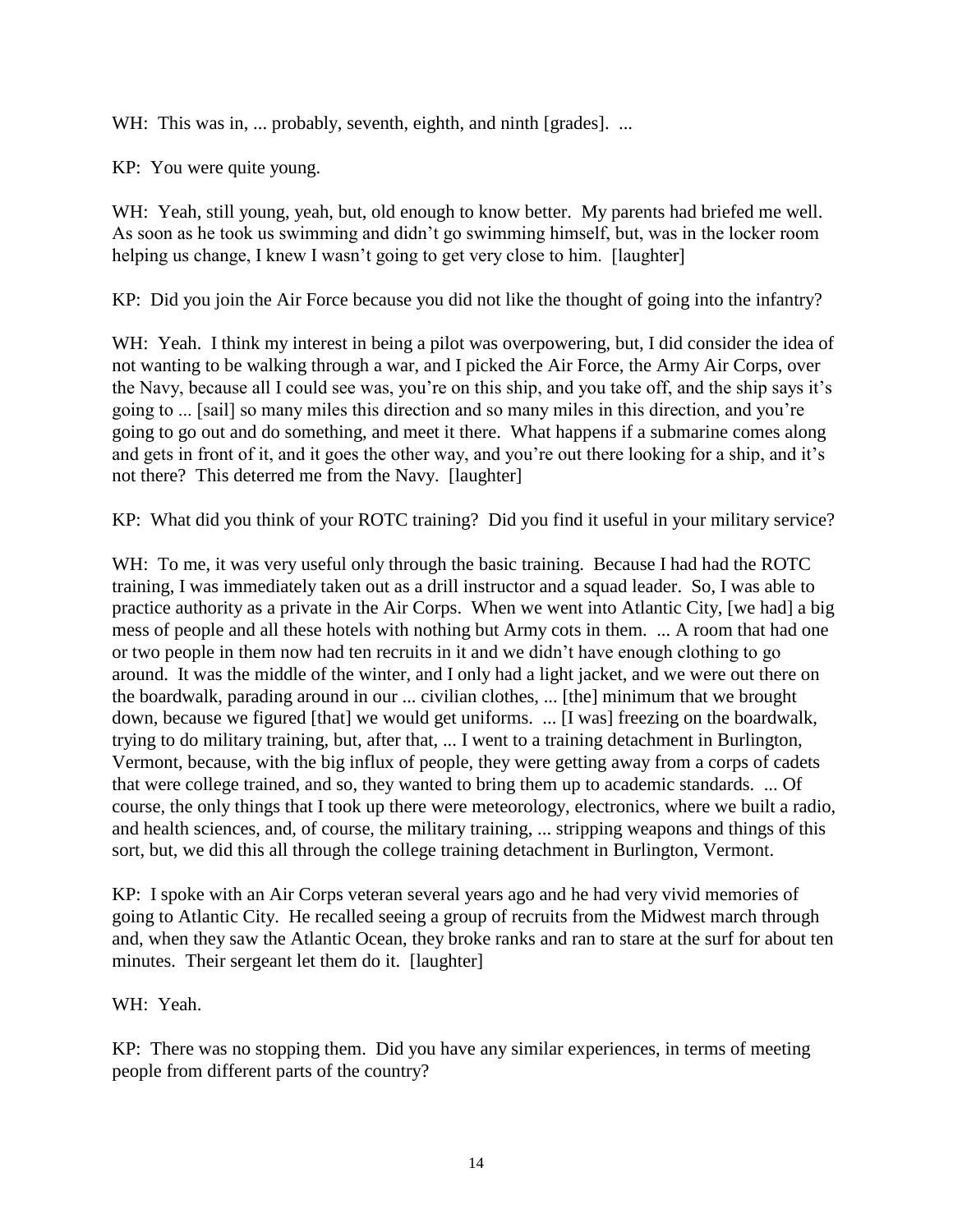WH: No, because I was with a group from New Jersey. We went in as a group, we were all assigned [as] a group, and most of ... the group that I met ... on the train going down to Atlantic City and in the hotel in Atlantic City were in the group that went to Burlington, Vermont. That was a small group. They sent us all over the United States for these college training detachments, and so, we stayed ... quite a small group together for a while.

KP: How long were you stationed at Burlington, Vermont?

WH: I think it was three or four months. ... Because of my previous college [experience], I was one of the first ones that they took out to send through the cadet program. I didn't need any of the courses that they were giving, and they had some basic physics, and English, and a few things that I had already had at Rutgers, and so, they took me out of the group earlier.

KP: You mentioned that you sometimes had a hard time concentrating during your early college days. In the military, were you ever tempted to try to get off base?

WH: You couldn't, not through basic training. You couldn't. We were allowed time off for church at Burlington, and we went to a civilian church, and, frequently, almost every Sunday, somebody would come along and invite you home for dinner. ... My biggest thrill up there, there was an Army major general, retired, who had just retired after Pearl Harbor. He was stationed in Hawaii and [was] one of the ones blamed for the lack of [preparation], but, he was still all military, and, for a private to go into his home, and this big car picked us up at the church and took us over to his home, another big home up there, ... [it was] quite a thrill, as a private, [to meet] with a ... major general, even though he was retired.

KP: It sounds as if you liked the military from the very beginning. Is that an accurate assessment?

WH: I did. After I was recalled in '51, I became a little disillusioned in the Strategic Air Command, because they spoon-fed you everything. You didn't have to study, really. They spoon fed you everything in the initial training, and they demanded one hundred percent on tests, and it became a massive exchange of information during the tests. I got so disgusted with it at one time, because I had been teaching college for a year before that, and, as I say, it was a big difference at that point than it was going through cadets, ... the old thing with, "An officer's word was law and ... his bond." ... When I got recalled in '51, things had changed quite a bit. ...

------------------------------------END OF SIDE ONE, TAPE ONE--------------------------------------

KP: How was your training in Vermont?

WH: I thought it was excellent, the meteorology course, which ... I hadn't had anything in that area before, and the electronics, where we built a little, crystal radio and learned all of the codes, and all of the wiring, ... long before the computers, and the labels on each of the resisters, to show the value of the resisters. ... We had memory phrases ... to remember all of these different things. The one to remember the order of number in the color bands on the resisters, the memory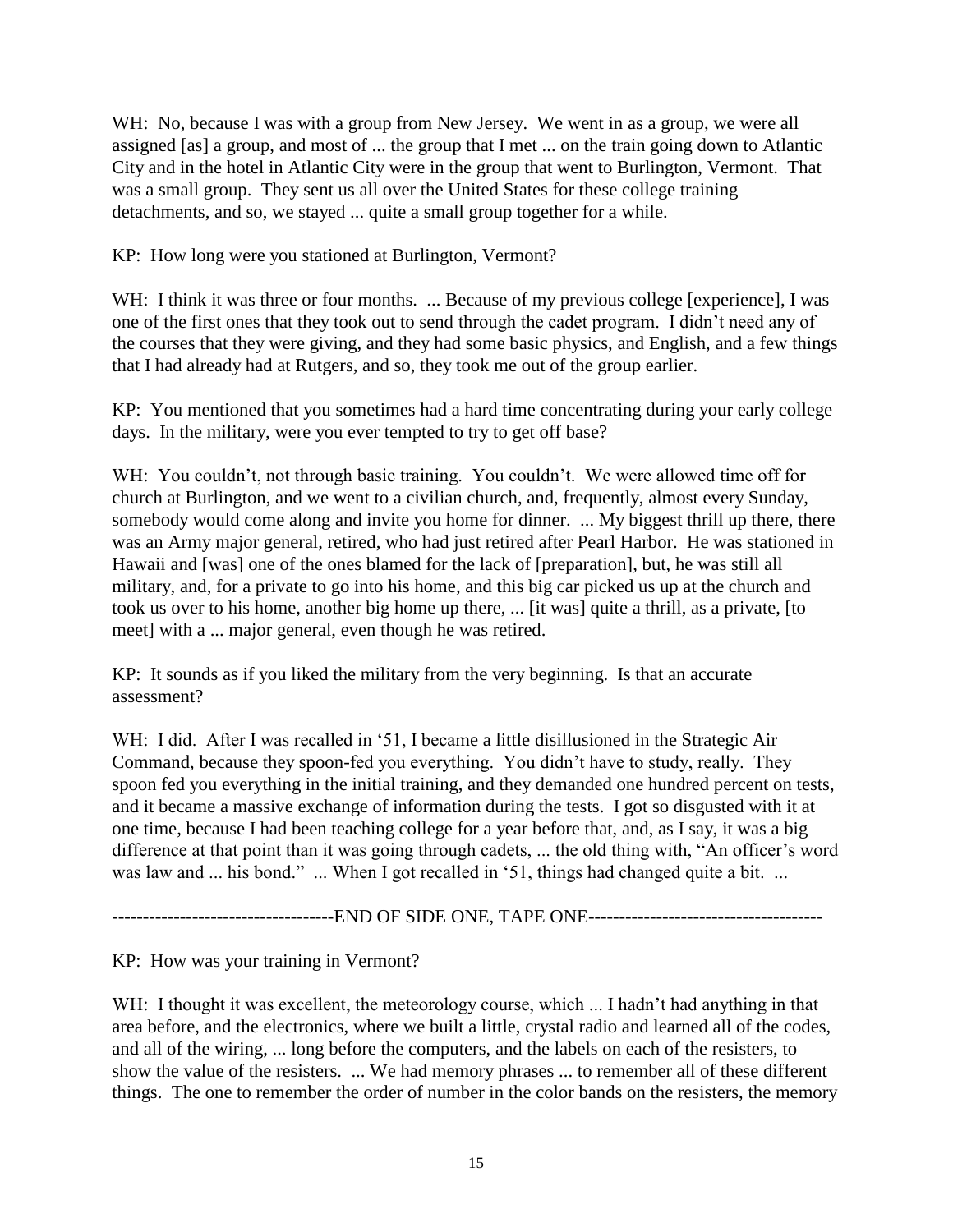phrase, was, "Bad boys rape our young girls, but, Violet gives willingly," black, brown, red, orange. [laughter] It's amazing, some of those memory items. You never forget them. "The prepositions should never be used to end a sentence with."

KP: How many people washed out of cadet training?

WH: They were very anxious to get as many through as possible, but, as I recall, there was pretty close to ten percent of every class [that washed out]. We had ... primary, basic, and advanced training. Each one was two months long. In each one of those, we lost about ten percent ... of the group that was left.

KP: What did you learn at each stage? You mentioned that there were three stages of cadet training.

WH: The basic differences between the three levels were the complexity of the aircraft. In primary, we had a Steerman open-cockpit biplane, and we had a needle in the ball, and an airspeed [indicator], and an altimeter, and a clock, and a turn and bank indicator, and that was about it, plus, a couple of engine instruments, and then, ... we were in advanced class, so, we went to twin engine basic. They gave us two weeks in ... a Vulti Vibrator, they called it. I've forgotten the designation, B-15 or something like that, and then, we went into a twin engine in the basic school, ... and then, from there, we went to B-25s for advanced. Where most of the places, at that time, were using a single engine or a twin engine, a real trainer, we got into B-25s, the Mitchell Bomber. ... I can say anything on your tape, can't I?

KP: Sure.

WH: Okay. I'll never forget the lecture that this colonel gave us, as new cadets, at this B-25 training school in Albany, Georgia. He said, I am not quoting word for word, except for the last phrase, ... "Gentlemen, you've been playing around with toys." He says, "Now, you're going into an aircraft that is a real Air Force bomber. It's a hot aircraft. When you get down at the end of the runway and put that power forward, it's gonna peel your foreskin back against your belly." [laughter] There were no women in the class. [laughter]

KP: Did you have any flight training at Burlington?

WH: Yes. They had a Piper Cub there [or] a Taylor craft, one of the two, they're very similar aircraft, ... a two-seated plane, tandem, and we got ten hours, and they ... eliminated people there who were habitually sick or something, or couldn't even make a landing [while] being instructed from the back how to get it down. We didn't solo there, we just got ten hours of basic flying, ... visual flying, in an aircraft. ...

KP: I found a letter that you wrote to a dean here in which you mentioned that you had encountered several Rutgers men during training, including Frank Seipert. Do you remember him?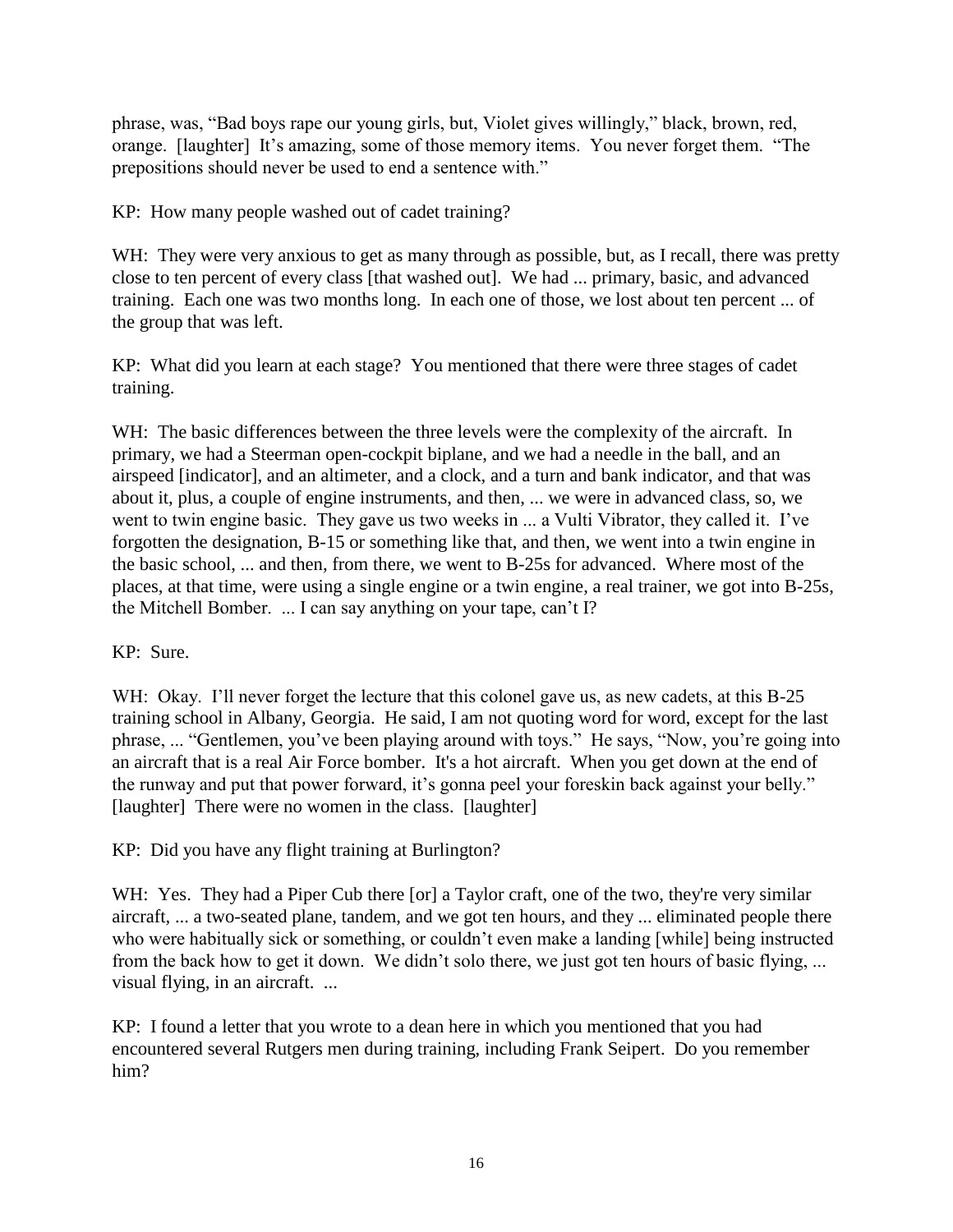WH: Yeah. I remember the name. ...

KP: It was while you were flying the B-25s.

WH: Advanced, yeah.

KP: You also mentioned Joseph L. McCarthy, Class of 1945, who was killed during training.

WH: I had forgotten about that one.

KP: Do you remember any of the Rutgers men from your training?

WH: No. The people that I enlisted with did not go in at the same time that I went. There were four of us, as I recall, and none of them ended up at the ... [same] training period with me. I had one friend who went in the Army, Jack Griggs, same class, and he was a private. ... We had corresponded all through [training], we were still friends, ... and he was in Florida at the time [that] I was graduating from Albany, Georgia, getting my commission, my wings, and he came up and pinned my wings on for me, but, he's the only one from Rutgers that I really maintained any contact with from that class, other than through the Phelps House. I get correspondence and meet people there.

KP: The Phelps House was a very tight-knit group.

WH: Oh, very, yeah, twelve people, I think.

KP: Have you stayed in touch with them over the years?

WH: With none of them individually, but, just through Phelps House, and meetings, and donations. ... I make my annual donation to the Phelps House Scholarship, the Helyar House Scholarship, now.

KP: I have been struck by how dangerous flying could be during the war, even during training. Do you remember any accidents or close calls?

WH: Yes. ... In training, I've seen several. ... The one that I remember most was when we were first flying C-46s, after I was an instructor in troop carrier. We had a plane go down, crash in a takeoff [at] one of our auxiliary fields, and I went over with another C-46 to bring back the bodies, and that really hit me hard, because [of] these two rubber bags laying on the ... wide open cargo area. Every time the plane moved, they sort of ... sloshed around. That hit me. Another one was, I was officer of the day, where you more or less drive around in a car, ... again, at Sedalia. The officer of the day would more or less be monitoring all activities, and someone took off, and went like that. ...

KP: He rolled over?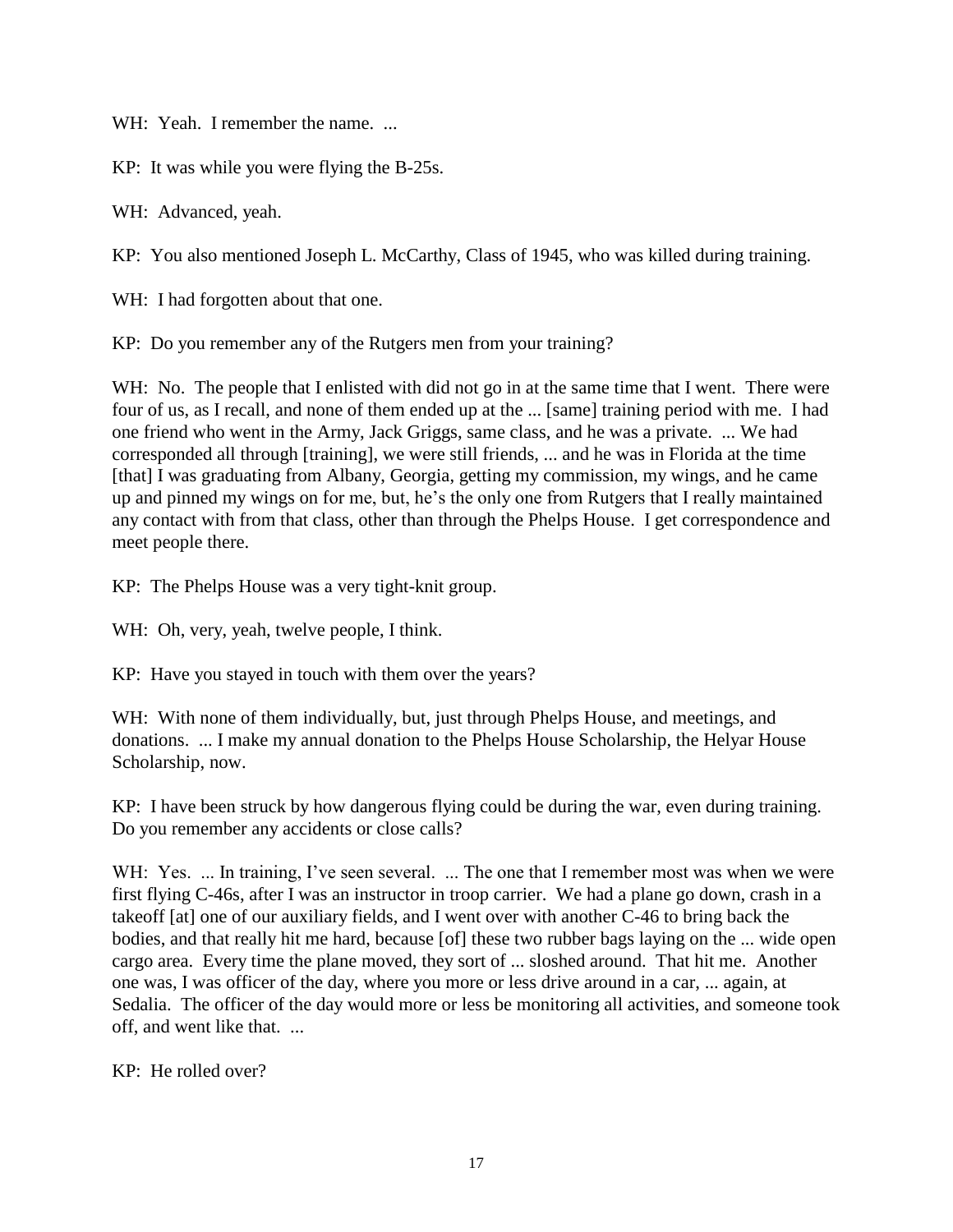WH: Yeah, right into the ground. Everyone was killed and the rudder lock was in place on the tail. ... I never would leave the rudder lock on after that.

KP: What did you think of your pilot training? When you were an instructor, what did you draw on from your training experience and what did you discard?

WH: I think being a little more understanding of people and judging personalities. I had the wrong personality for my primary trainer. The primary trainer had a stick, and you move it in, and you hold it very lightly, and any time I made a mistake, he had the same stick in the back that moved mine, he would just take it and go, "Wham," like that, and I had these bruises all over my knee, and he'd holler so loud, I could hear him right over the wind noise and everything. ... The day ... I soloed, I couldn't move my knee very much, 'cause of all the knocks I got on it. ... We landed, and he told me to pull over, and he got out, and threw his stuff down on the ground, and sat there, and I waited [for] about five minutes, and he got up. He says, "Well, what are you waiting for?" and I says, "Well, what do you want me to do?" He says, "Well, don't you want to solo?" Well, I says, "Well, I didn't know I was ready." He says, "You don't think I'm gonna kill myself and go up with you again, do you?" [laughter] So, there, I'm shaking. ... [laughter] So, I didn't have that kind of an attitude, but, I never instructed basic. They were all pilots when I got them. It was just changing them over to a different aircraft, teaching them the tactics of troop carrier, towing gliders, dropping paratroopers, how to figure out when to signal to jump, and how long you could let a string go out before you stopped them, depending on [the] wind and the size of the area you were dropping them in, and how to go in and drop free falls ... on a target, supply [the ground troops] with equipment that didn't break. You just had a great big bundle of it, and you threw a light on, and the crew chief kicks it out the door, and you try to hit a spot on the ground.

KP: One of the men I interviewed recalled quite vividly that some of his men were killed by airdrops. The material that was being delivered landed on their heads and killed them, because there was no parachute on the bundle. What precautions did you take to prevent accidents like this?

WH: The free falls were generally low altitude and you'd throw them out in an open area. If you had something that might break, with a parachute, you'd let it out at a higher altitude, but, the stuff that you'd have, you'd throw it out at low altitude. You'd see it rolling along the ground for a while, so, it had to be something that isn't going to come apart or break too easily.

KP: Many of the Air Corps veterans I have interviewed have commented that, with each stage of training, they jumped to a larger aircraft and, sometimes, the plane was too large for them to handle. Did you ever feel that way?

WH: I found it was all very gradual and everything's the same. You had a couple more instruments here. [If] you have a single engine, you've got five engine instruments, [if] you got a twin engine, you've got ten, but, they're all lined up, one, two, three, [if] you got three engines, and I flew three engines, four engines, eight engines. ... You got the same basic five, or six, or seven instruments, and they just repeat them, and, ... on the modern planes, they're all set so that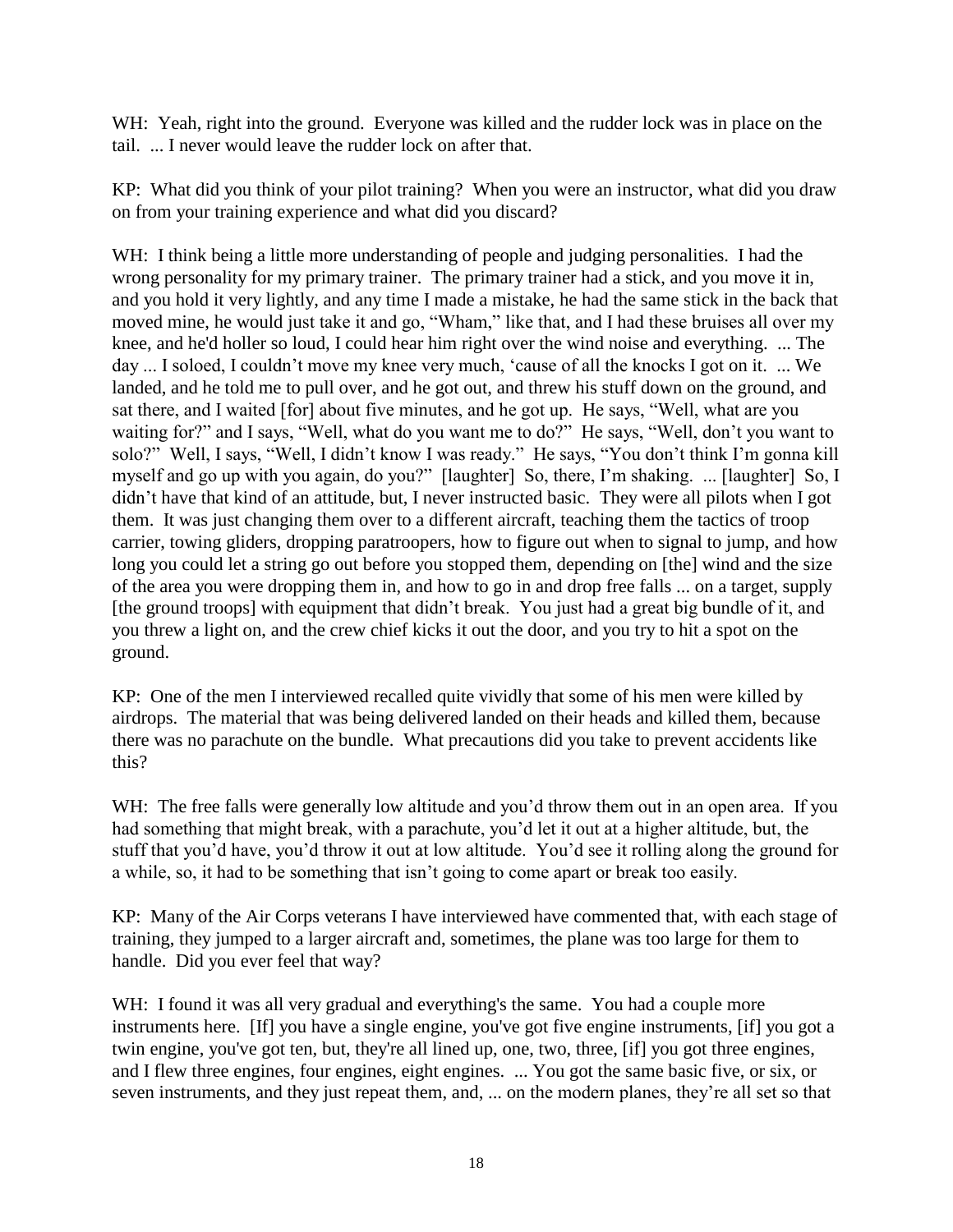all of the engine's instruments are normal when they're in a vertical position. ... So, if you see one, out of the whole twenty, thirty instruments, ... [that is] not even, you look at it and you figure out what's wrong.

KP: It sounds as if you enjoyed flying a great deal.

WH: I did. I still do.

KP: Yes, obviously.

WH: [laughter] Some people say, "Oh, you were a pilot." No, I am a pilot. [laughter]

KP: Did you ever get airsick?

WH: I did, once, in basic training, and that was in this open-cockpit Vulti Vibrator, we called it, and we had these little caps, and I just pulled the hat off. ... I didn't have to clean out the plane, because anybody who got sick had to clean the plane out, but, I put it all in my hat and I threw the hat away after I landed, [laughter] only once.

KP: You were stationed at a number of posts, such as Atlantic City, Vermont, Maxwell Field, Bainbridge ...

WH: Ocala, Florida, after Maxwell, ... Bainbridge, and Albany, Georgia.

KP: What did you think of all of these different places?

WH: ... I had a wonderful time. No, I hadn't traveled much. Of course, when I won the Ford Good Drivers League, I went to Detroit, and then, the following summer, just ... after my first year of college, I took a car from New York City to Seattle, Washington, for a Navy lieutenant. ... [He] thought he was going out on the sea with a ship in Bainbridge Island, ... the major ship building place there in the Puget Sound, across from Seattle and Bremerton. ... When he got there, they were just starting to build it. So, he wanted his car there, and a young man who was a year behind me knew him, and this man asked him to drive it out, and I had just won the Ford Good Drivers League the year before, so, ... his mother told him, "If you can get Bill Halliday to go with you, yes." So, he asked me if I would go out. So, the two of us drove the car across the continent.

KP: That must have been fun.

WH: It was, because he said, "I don't care how long it takes, up to two weeks, and I'll pay all your expenses," and we took a little over a week, but, we zig-zagged just a little bit and visited friends along the way, and then, he came back, and I stayed there with a cousin and an aunt in Tacoma and worked at ... what was it? They're building a power plant there, Bonneville Power Administration. I can't think of the name of it now, but, I got a job through the summer, and stayed there, and visited all these lonely girls out on Bainbridge Island, where this Navy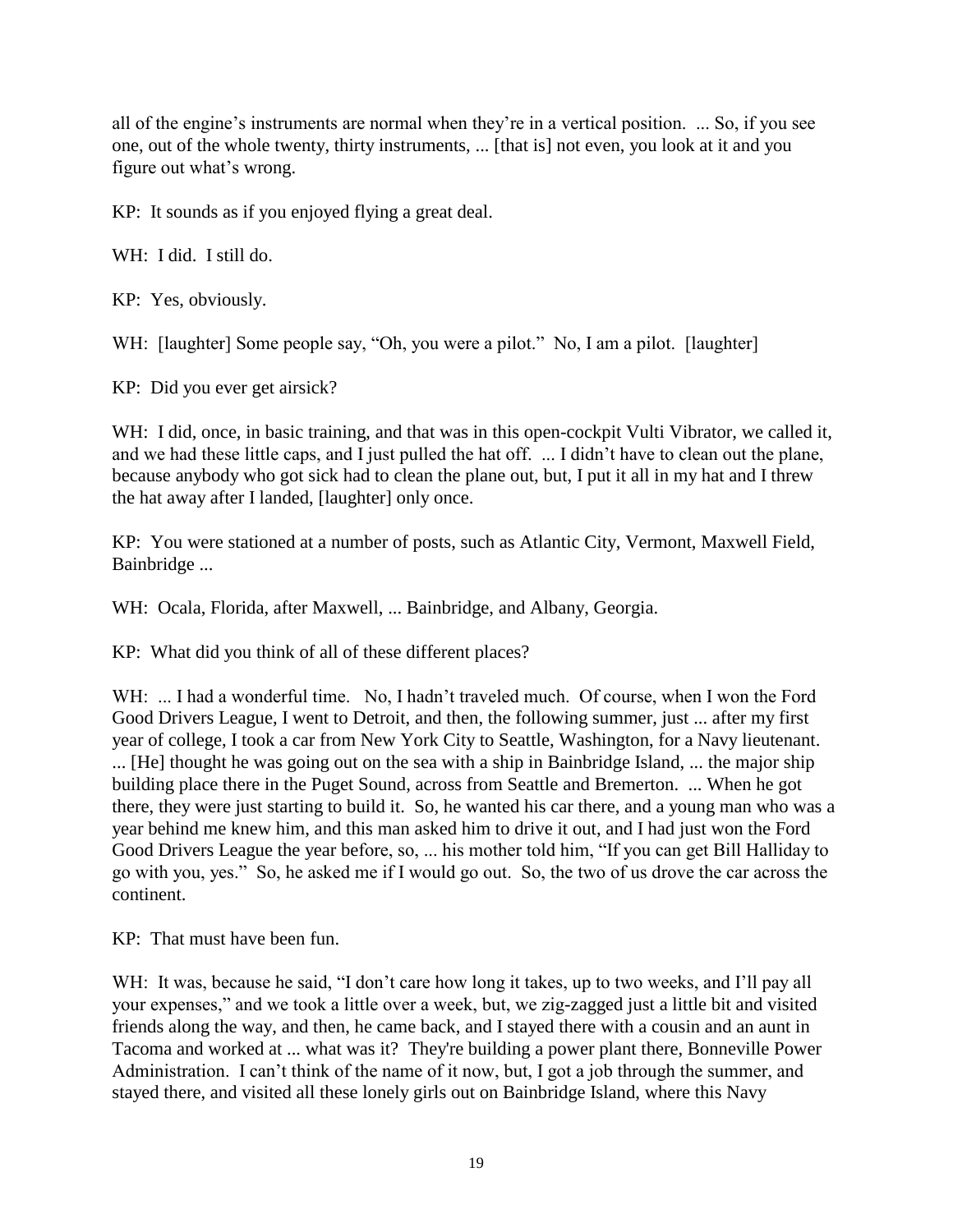lieutenant lived, 'cause there were very few men around, boys, men, ... at the time. So, I had a good summer there, made enough money to get myself through my next semester at college. [laughter]

KP: Both before and during the war, what struck you about the different regions of the country?

WH: Well, ... during the war, I didn't travel quite as much, because I spent a little over two years at Sedalia, in Missouri. ... The air base was at Knobnoster, Missouri, and it now has another name, Whitman, I guess it is, yeah. Anyway, it's quite a ways from Sedalia. So, I stayed there for a long time, and then, I was transferred down to Little Rock, Arkansas. They were going to open another training base. Then, the war in Europe was over, so, they canceled that and sent us back to Sedalia, and then, I became club officer, 'cause we stopped training, and then, they sent me to Third Air Force Headquarters in South Carolina, and I was club officer there until I retired in '46, not retired, I got a release in '46, and went back to school.

KP: Did you want to serve overseas?

WH: I was glad I was made an instructor when I was, but, I got very tired of it, and I volunteered for every overseas assignment I could get, and I tried to get out, and then, it really killed me when some of my students were coming back to be instructors as first lieutenants and captains, people I had taught through carrier, and I was still a second lieutenant. We didn't get promotions. Then, I definitely wanted to go overseas, [laughter] but, there's no way. I volunteered for everything. ... "No, you're too valuable." "Well, why don't I get a promotion if I'm so valuable?" but, I didn't want to be a hero. I would have gone if they'd sent me. I was all ready to go when I finished my month of training, ... had a crew and everything, and I was all set to go. I was the aircraft commander, and then, they decided [that] they needed instructors for the invasion, and they took about a third of our class, and made us instructors, and increased the output from Sedalia.

KP: You did have a crew, correct?

WH: Oh, yeah. I was all set to go.

KP: At Sedalia, after your training?

WH: Yeah, all set to go to Europe.

KP: What were your crew members like?

WH: I still correspond with the co-pilot, who then became a first pilot himself. ...

KP: Did he take over the crew?

WH: ... He didn't, no. They took somebody else who had just finished training as a first pilot, and he went as a co-pilot, but, he wasn't a co-pilot [for] very long. He was a good pilot, Chris Georgeff, lives in Ohio, now.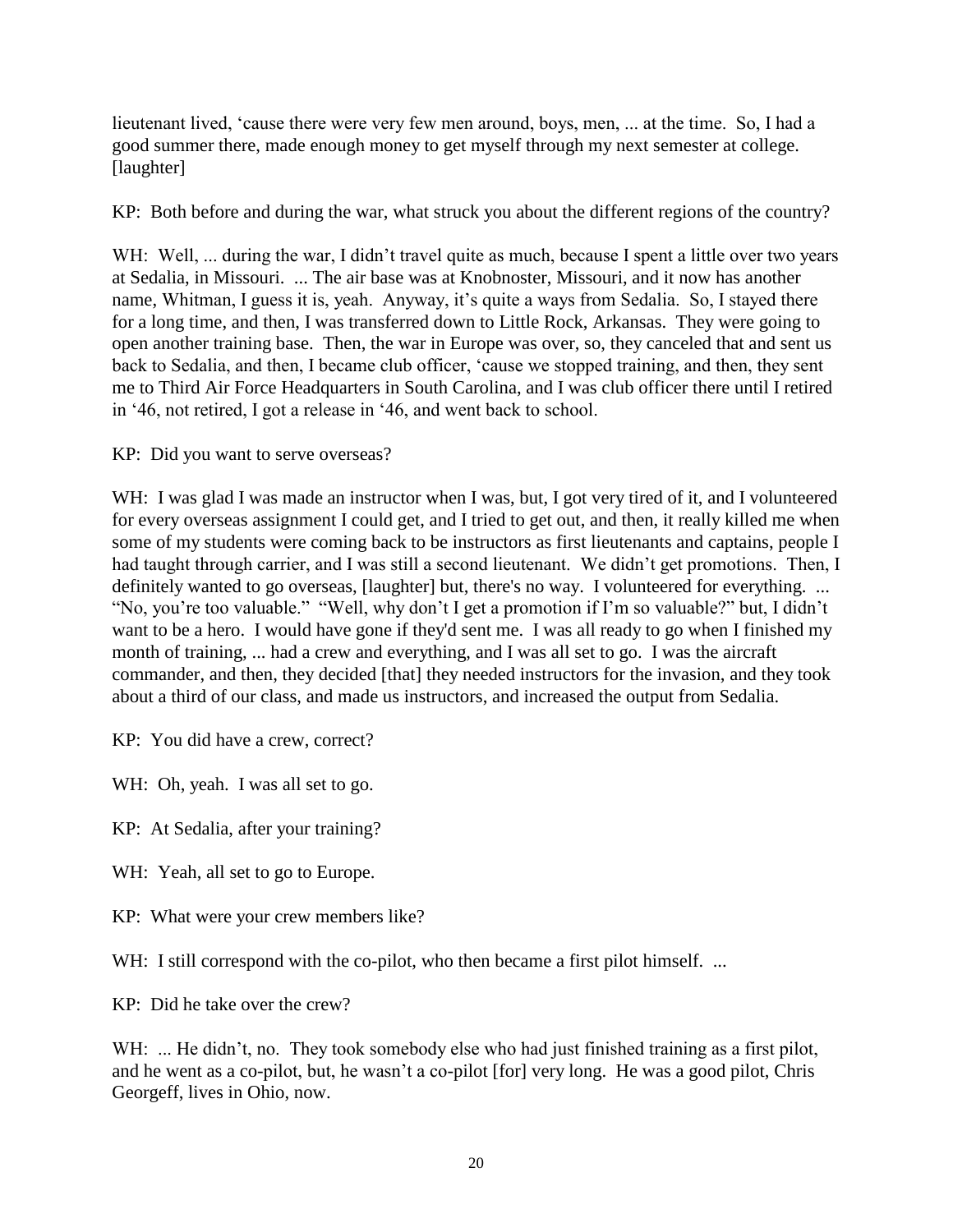KP: Did he also make a career of the military?

WH: Yes, he did, too, yeah, and then, he retired about the same time I did, and he went to a jet charter company in Columbus, Ohio, and flew with them, ... I guess, until he retired at ... age sixty-five.

KP: Do you recall anything about any of the other members of your crew?

WH: No. II don't remember the others at all. It was only a crew of three. It was the navigator, the co-pilot, and the aircraft commander.

KP: Troop carriers are unarmed, correct?

WH: The plane wasn't. The individuals, all officers, carried a .45 at that time, a Colt .45.

KP: However, you had no protection from enemy aircraft.

WH: No, no. The C-47 was the same as a DC-3, a transport plane, and the C-46, the Curtiss Commando, was about twice the size. ... It was the largest plane of its kind in the Air Force, in the world, at the time we started flying it [at the] ... end of '45, I think it was [that] it came out, [the] Curtiss Commando. It was an enormous plane, twin engine. ... Sit up in the cockpit of that and you're looking down at everything. [laughter]

KP: Would you have preferred to fly a bomber or a fighter?

WH: I had applied for twin engine fighters, which was the P-38. I wanted to fly the fighters, yes. When I got through the B-25s, I knew I wanted to be a fighter pilot and my twin engine fighter was the C-47. [laughter]

KP: What did you think of the ground crews at your various assignments?

WH: We didn't have too much contact with the ground crews. We had a crew chief and, usually, a crew chief stayed with the plane. He flew with it, and we had a good association with the crew chief, and, also, in some areas, we had a radio operator, and they were all part of the crew. ... Any time I flew with a radio operator, for many times, I would make him get up in the co-pilot seat and make sure he knew how to take off and land and I did the same thing with the engineer, the crew chief.

KP: Was that common?

WH: Some people did it. ... I have no idea how common it was, but, I always made sure that, if something happened to the co-pilot or me, they could certainly help out in the cockpit.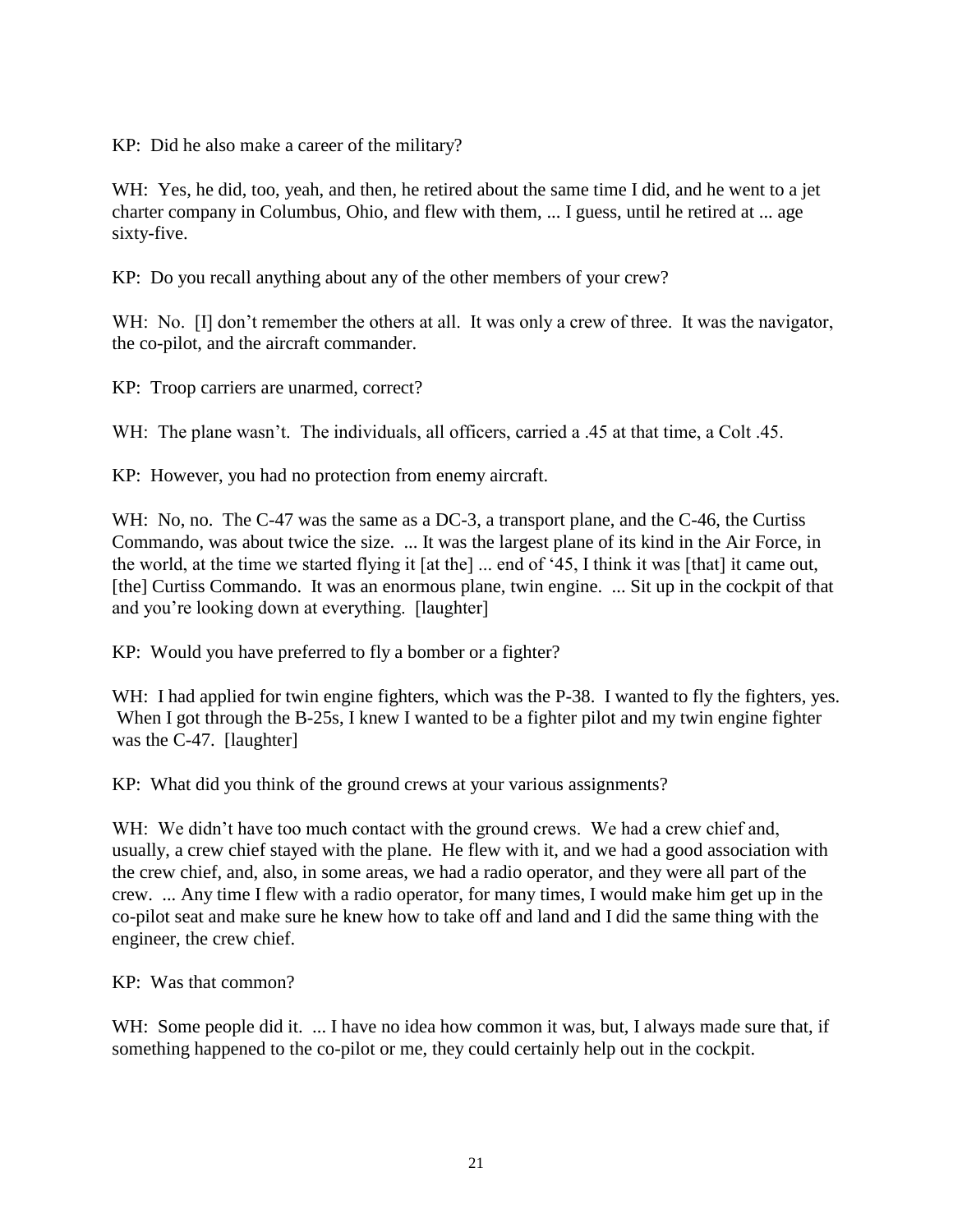KP: You are the third person who has mentioned that in an interview. I know that there was no regulation that mandated this, but, did it violate any regulations?

WH: There weren't any regulations that covered it, as far as I know, at the time.

KP: However, it was not encouraged through official channels.

WH: No, no. It wasn't in the ops manual. The one thing that they did have in those days, you could take your family up for a half-hour flight, twice a year.

KP: Did you do that?

WH: Oh, yes.

KP: Did your mother and father enjoy it?

WH: Well, my brother took my mother and father up. I never had a chance to, but, I took my wife up.

KP: What did she think?

WH: She loved it. [laughter]

KP: I have read about several pilots who took their planes on unauthorized escapades. One guy decided that he wanted to go home to North or South Dakota for the weekend, so, he flew his B-17 halfway across the country without permission.

WH: ... Well, as an instructor, we were allowed to take our students on cross-countries. Part of their requirements in this training, ... transitional and operational training in troop carrier, was to have so many landings at a strange field, and so, we could set up cross-country [flights]. This even went into SAC. We could do this training in SAC, when I was with the bombers, and we had to have training in different areas of the world, and so, we could make these cross-countries around the world, not very often, but, it was possible. ... In World War II, ... if I took two students, I could keep a plane for three days, Friday, Saturday, and Sunday, and bring it back Monday, and I had met my wife up in Detroit, and I was in Missouri. I had many trips to Detroit. Detroit had Romulus Airfield. It was a wonderful place and Detroit City Airport was a wonderful place to take students into to practice strange field landings.

KP: It sounds like your involvement with the Detroit area stems largely from your experience in the Air Corps.

WH: Yeah, yeah. Well, no. I met my uncle in '41 when I came there for the Ford Good Drivers League. My mother and Dad came with me there, it was parents [included], and my expenses were all paid, so, they stayed with my uncle. ... When I went in the Air Force, I corresponded with my aunt and uncle. I sent them a picture and my wife was their niece. So, we weren't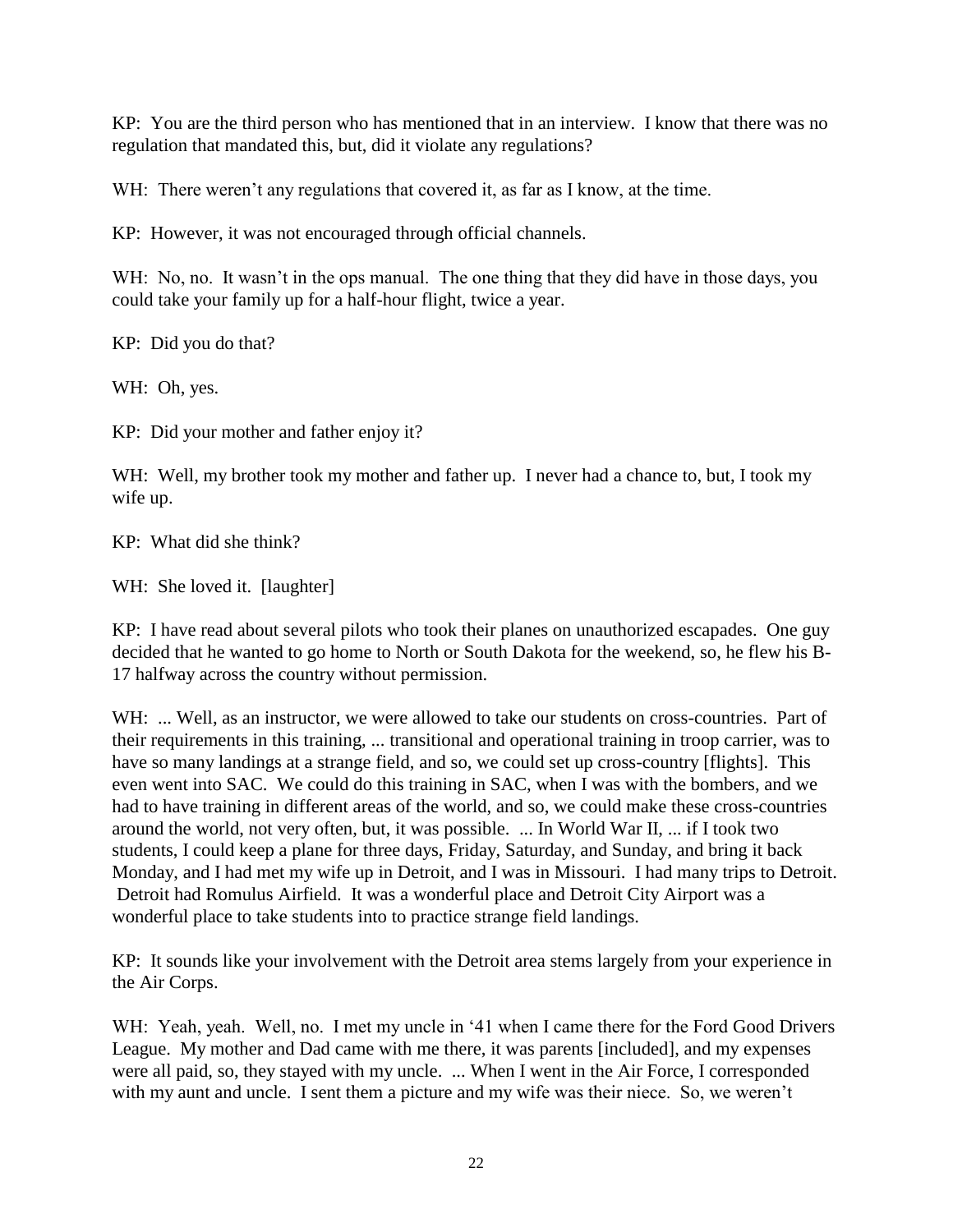cousins, though. She was the niece of my aunt and I was the nephew of my uncle, the Hallidays and the Wenzels. So, we weren't related at all, but, she had this picture of me, and she convinced my future wife that she should write to me, and, when I came up to visit her, she said that I should meet her niece, so, they got us together.

KP: It obviously clicked between you two.

WH: It did. We were separated in the end, after the kids were all away in school, and she ended up her life up in northern Michigan. I bought a home for her up there in [the] Traverse City area, because my daughter was going to Interlochen Arts Academy at the time, for the last two years of high school, and she decided that she could move out from Japan at that point without losing face, because her daughter needed somebody from the family there. ... Nancy was too young to be alone in the States by herself. My wife died of too much alcohol, and too many cigarettes, and no exercise. Toward the end, we had very little in common.

KP: You mentioned that some of the men you trained later came back from Europe and served alongside you.

WH: Yeah.

KP: Did they tell you about their combat experiences?

WH: Oh, yeah.

KP: Did you learn anything from them?

WH: Oh, yeah. There was good intelligence during that part of the war, ... not as good as during the Cold War, but, they would get these aerial photos, and they would get gun fighter photos from the wing cameras, when they were actually shooting at other planes, and bring them back, and show us the flashes of a plane going by, and we had to identify them. [They would] tell us how the fighters protected ... the bombers and the troop carrier planes, things of this sort, and some of the pilots did come back, and they were better instructors at that time, because they had all the experience of actually dropping paratroopers, towing gliders into combat areas, picking up gliders to bring them out, not with people [onboard], but, bring the gliders back out if they weren't crashed. So, they did help.

KP: I have read that glider operations were very risky.

WH: Yes.

KP: What do you remember about teaching people how to pilot gliders?

WH: Well, we only checked out in a glider, so that we would know what was going on. ... Our job as troop carrier instructors was to know what the glider pilot had to do and how he did it, so, we had to check out with a glider instructor, and the thing that they impressed on us was that no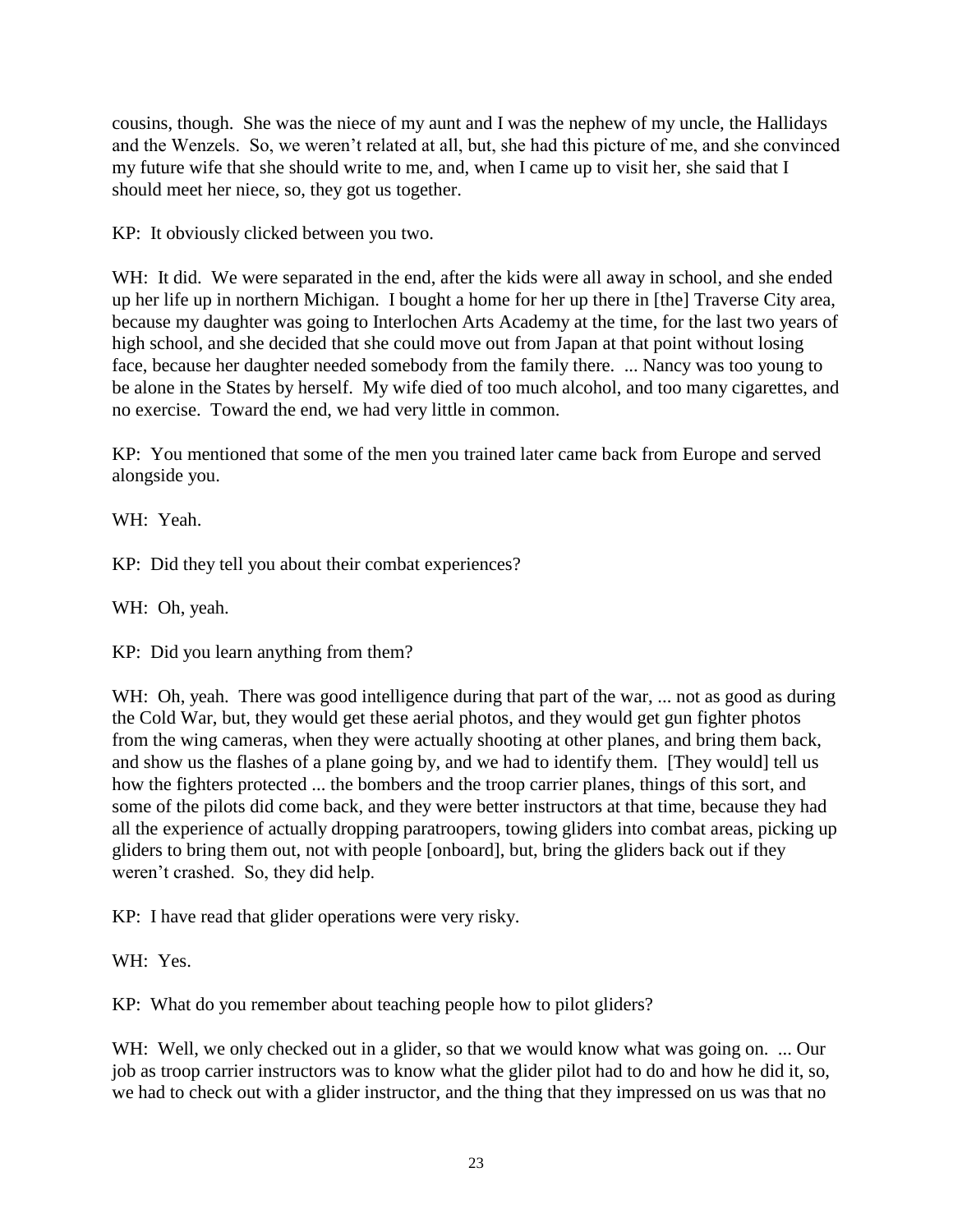matter what happens, you never cut the glider loose, because the bungee chord ... stretches, and you're going this way, and there's a great, big bolt, about this size, a ring, and a double hook that goes out the front of it that hooks on the back of the plane, and, also, on the nose. If you release the glider while still hooked up, this great, big, metal [bolt] goes right back through the windshield or over the wing and ties it up. So, they impressed us with that.

KP: They have to release the glider from their end.

WH: Yeah, and if they can't release, you land with them on. ... You just bring them back and land in tandem. [laughter] If something happens to their release, you never cut them lose.

KP: Do you remember any of the men who washed out of your training course? Do you remember why they washed out? You were instructing trained pilots at this point.

WH: Yeah. They were already trained. I don't recall that there were any that I couldn't pass on. There were some who were selected to be aircraft commanders who I recommended they move them back and get some experience as a co-pilot first, but, ... I don't think ... we had any wash out at all. There may have been some who couldn't hack it that I didn't know about, but, I don't recall any. (CC?) didn't have any.

KP: You were conducting an advanced level of training.

WH: Yeah. It was taking them from pilots to a specific mission and type of activity. We were teaching them how to tow the gliders, how to drop the free falls, how to drop paratroops, things of this sort. So, it was completely different. If they could fly a plane, they could do all the other things.

KP: I realize that you spent the war as an instructor in the United States, but, I would like to ask you about the airdrops which preceded the D-Day invasion. Many critics have said that they were not very accurate and that the pilots dropped the paratroopers too soon.

WH: Yeah.

KP: What did you know about the airborne operations for the Normandy campaign at the time? Were the misdrops seen as failures of instruction?

WH: Well, there wasn't too much in instructing there. It was the fact that the navigation charts were not good. We did have pathfinders who went out and dropped radio beacons in drop zones. ... As long as the troop carrier pilots could pick up these pathfinder beacons, then, there was no problem, but, where they couldn't find the pathfinder beacon, but, were sure they were there, then, they dropped them, and whether they were right or wrong, there were some errors. That's all we know.

KP: Did your knowledge of these problems influence your training program at all?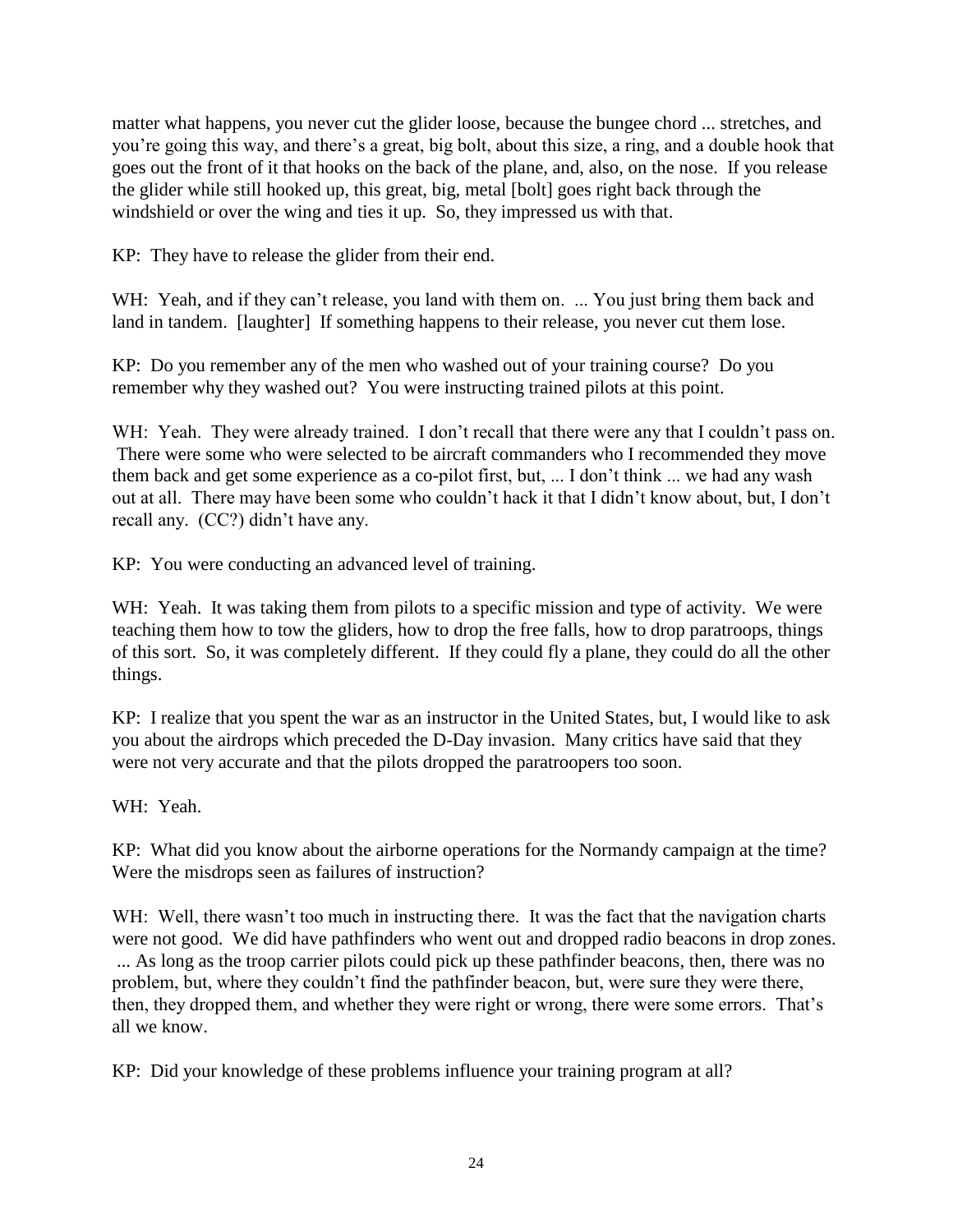WH: No, no. We never got anything back, that I remember, that would aid in locating the right thing. Navigation was very primitive back in those days.

KP: I have also learned that it was quite easy to get lost. Did you ever get lost?

WH: Yeah, above a cloud, where it was supposed to have been visual [flying] and the weather told me it was going to be a clear area. ... I got over the area, and I'm above a cloud, and there's not a break in it anywhere. ... You can't pick up a radio beacon of any sort, or, if you do, it's so weak [that] you can only pick it up for a short while. It gives you an idea of where you are, but, you aren't sure unless you have a good homing device or you can see the ground.

KP: What was your opinion on night flying?

WH: Night flying, to me, is no different from day flying.

KP: You did not see a difference between the two.

WH: No.

KP: What about instrument flying versus visual flying?

WH: It's second nature.

KP: Did you feel that way at the time?

WH: Yeah. Well, I can remember, we had the instrument landing systems on the C-47s and C-46s and that would bring you right down to the end of the runway in almost no visibility. They weren't as accurate then as they are now. I wouldn't hesitate to take my own plane down with my ILS, instrument landing system, as long as I could see the ground when I was fifty feet from it. That'd be fine for me, because I know I'm going to be over the runway if I fly the instruments properly, and I usually do in my plane.

KP: It sounds like you really took to flying. You were very comfortable in the pilot's seat.

WH: We did some foolish things. ... We'd go out on formation practice with three students and three instructors, and we were right along the Missouri River, and I can remember many times when the lead plane would start going down. The planes were out here. ... He would start going below the treetops and the two ... wing planes are over the trees. So, somebody has to be looking out for the guy below [the] treetops. ... If you were flying [on] him, you'd run into the trees. ... A couple of things we used to do that were death threats, ... near the college in Lawrenceburg, Missouri, about fifteen miles to the west, there were a couple of lovers' lanes spots [that] we soon located. ... If you put all the lights on on the C-47, you got a bunch of light going out to the front. If you turn the battery switch off, everything runs, except the lights go off. So, on a moonlit night, we'd look for a couple of cars out in this area and we'd turn the battery switch off. We'd take a nice, long glide, so [that] we'd be going at a real high speed, head right for the lane,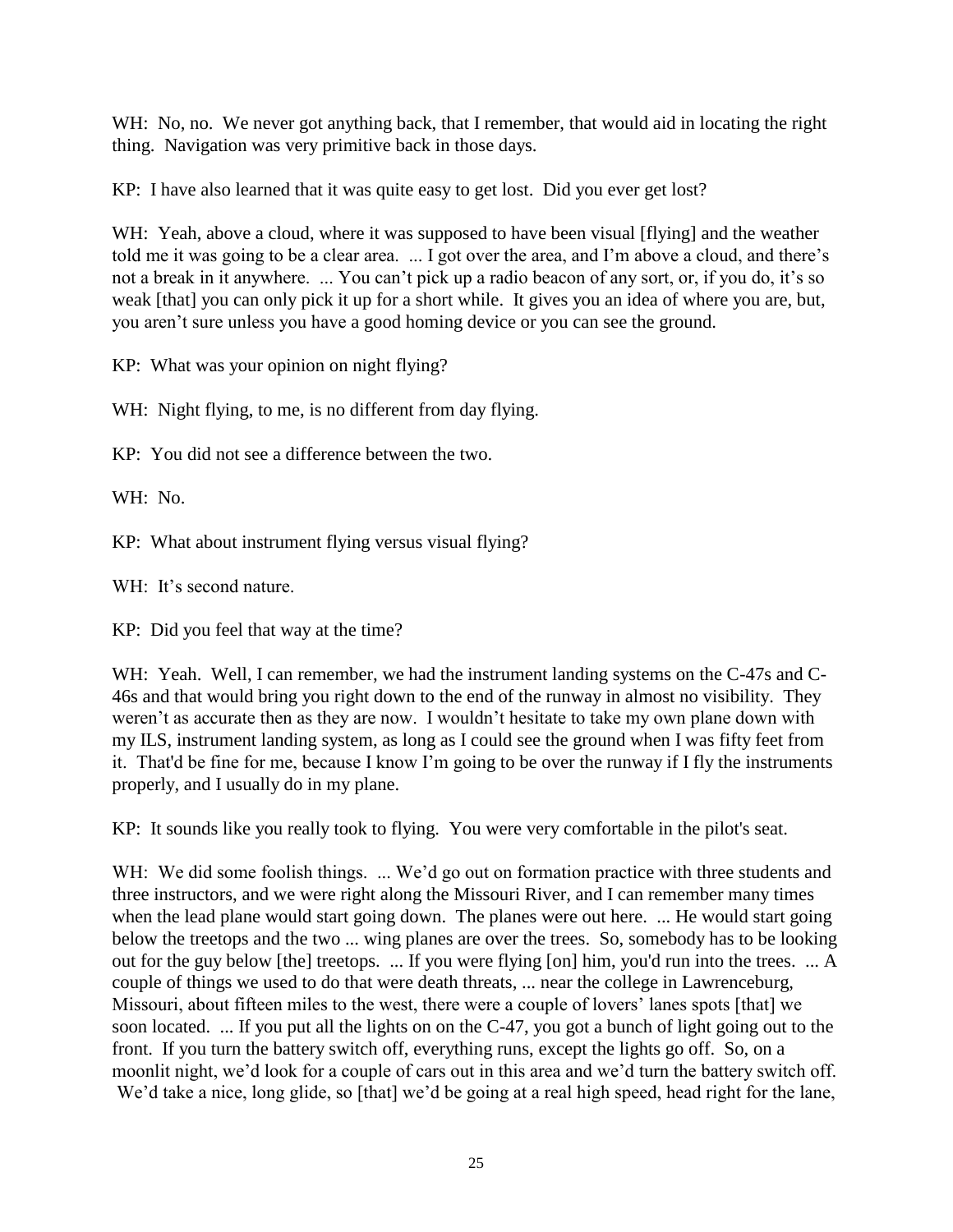and just as we got to it, we'd throw the battery switch on, on full power, or we'd dive on barges on the Missouri River, and you'd see the guys on the deck jumping up and down, shaking their fists at you. [laughter] So, we did some crazy things. ... One of my friends, (Deparadol?), ... one of the instructors, he left for Europe after that, he got so low over the Lakes of the Ozarks that his wheels hit the water. They weren't retractable gear. They came up a little bit, but, they still were there, and he clipped the water, and I guess he got the prop, too, and he had to land on the water there, and he was chastised for that. So, we did foolish things, and nobody got killed doing the foolish things, as far as I know, but, [we] let a little steam off. [laughter] You have to remember, we were only twenty-one, twenty-two years old.

KP: How old was the oldest instructor when you were an instructor?

WH: About twenty-seven. When you're twenty-eight, you were too old to fly. They'd give you a desk job.

KP: How old was the youngest instructor?

WH: Well, I was an instructor before I was twenty-one, twenty. ... Legally, I couldn't [drink]. When I came home on ... leave, with my ... wings and commission, I went into a bar. In New Jersey, to get a drink, you had to be twenty-one.

KP: Did they serve you?

WH: Well, the guy said, "Let me see your license." I said, "What do you mean? How do you think I got this far if I wasn't twenty-one?" [laughter]

KP: I have also been told that civilians, particularly women, were very impressed by Air Corps wings.

WH: Yes.

KP: Was that a fact?

WH: Yes, that, or a bar of chocolate, or a pair of nylons. [laughter] They were high priority items in the '40s.

KP: I interviewed a man who was stationed in the Chicago-Great Lakes area for about a year. He said that there were many single women and very few single men around.

WH: Yeah.

KP: In the Midwest, there were fewer men because they all went into the service. Did you notice this pattern?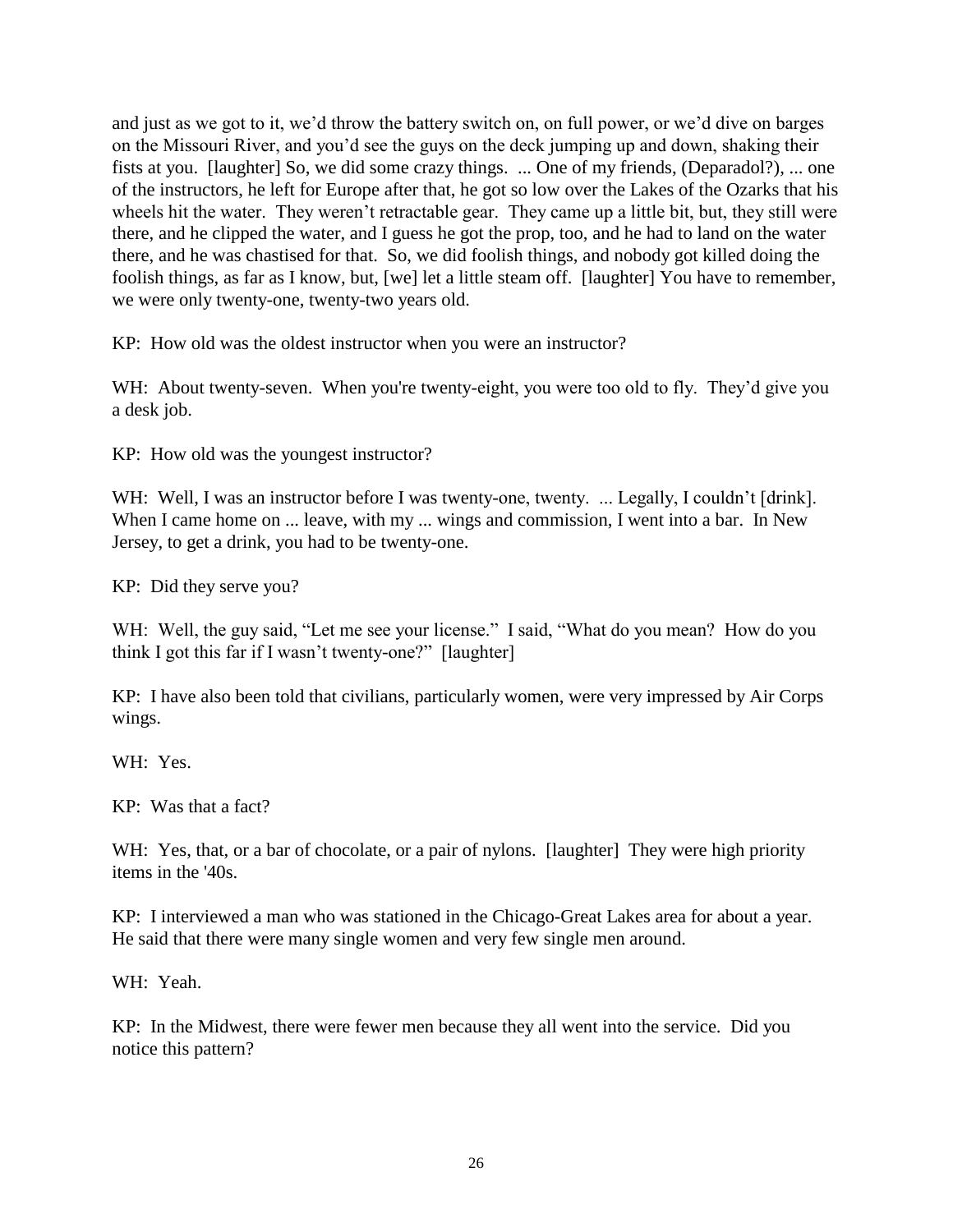WH: Well, ... when I became club officer, and what they did before I was club officer at the end of the war, we would call up one of the personnel people over at this ... Southern Missouri State Teachers' College, I think it was. We'd call up and say, "We're having a dance Friday night and how many girls do you think would like to come?" They'd tell us, and we'd send over one, two, or three buses, pick up all these girls, bring them over to the club, [get] dates for all the guys there, and, at a certain time, they'd have to ... load their buses and go back home. [laughter]

KP: When you were stationed in Missouri, how much contact did you have with the civilian population?

WH: Yeah, very little while I was instructing. Sedalia was the nearest town of any size, and Warrensburg was a little closer, and Knobnoster, as I recall it, getting off the train back in 1944, it had a sign there, "Knobnoster: 582 People." [laughter]

KP: You were in small town America.

WH: Yeah, right, but, Warrensburg was fairly close, and ... Sedalia was the big city, but, we had very little contact with the people, other than the ones who worked ... in the air base. We had civilian employees. Again, when I was club officer there, after the war, I had a lot of contact, because I had to make bank runs every day, and … hire cooks and waiters for the officers' club, and things of this sort.

KP: Did you ever interact with any WASPs, Women Auxiliary Pilots?

WH: No, none in the areas that I went in.

KP: Did you have any contact with female Air Corps personnel?

WH: Yeah, we had a few, mostly enlisted. We had one administrative Air Force officer who came and was employed by the club, and so, we did have some, and, of course, we had a lot of nurses who were officers. … There were very few women and, again, ... there were no blacks. The blacks were in their own squadron. They had Lockbourne Air Force Base. ... Columbus, Ohio, during the war, was one of the two bases that had the black squadron's pilots.

KP: Did you have any interaction with black pilots?

WH: No, no. I ran into one black. ... We were going down into Cuba on some transport missions ... after the war, taking SAC crews down to Jamaica and Havana for training, and I had met these … two men, … I think they were enlisted, at the time. I've forgotten whether they were enlisted or officers. In West Palm Beach, Florida, I teamed up with two blacks. … We went out to dinner together, and we came to this restaurant … and the waiter, or the *maitre de*, said, "I'm sorry. You can't come in here," and he says, "Why?" and he says, "Blacks can't eat here," and he says, "I'm not black, I'm Hawaiian." "Oh, okay." [laughter] So, I don't know. I think he actually was a Hawaiian. I don't really know, but, I remember that. ... There was discrimination, a lot of it, then and we had no blacks in any of the outfits I was in.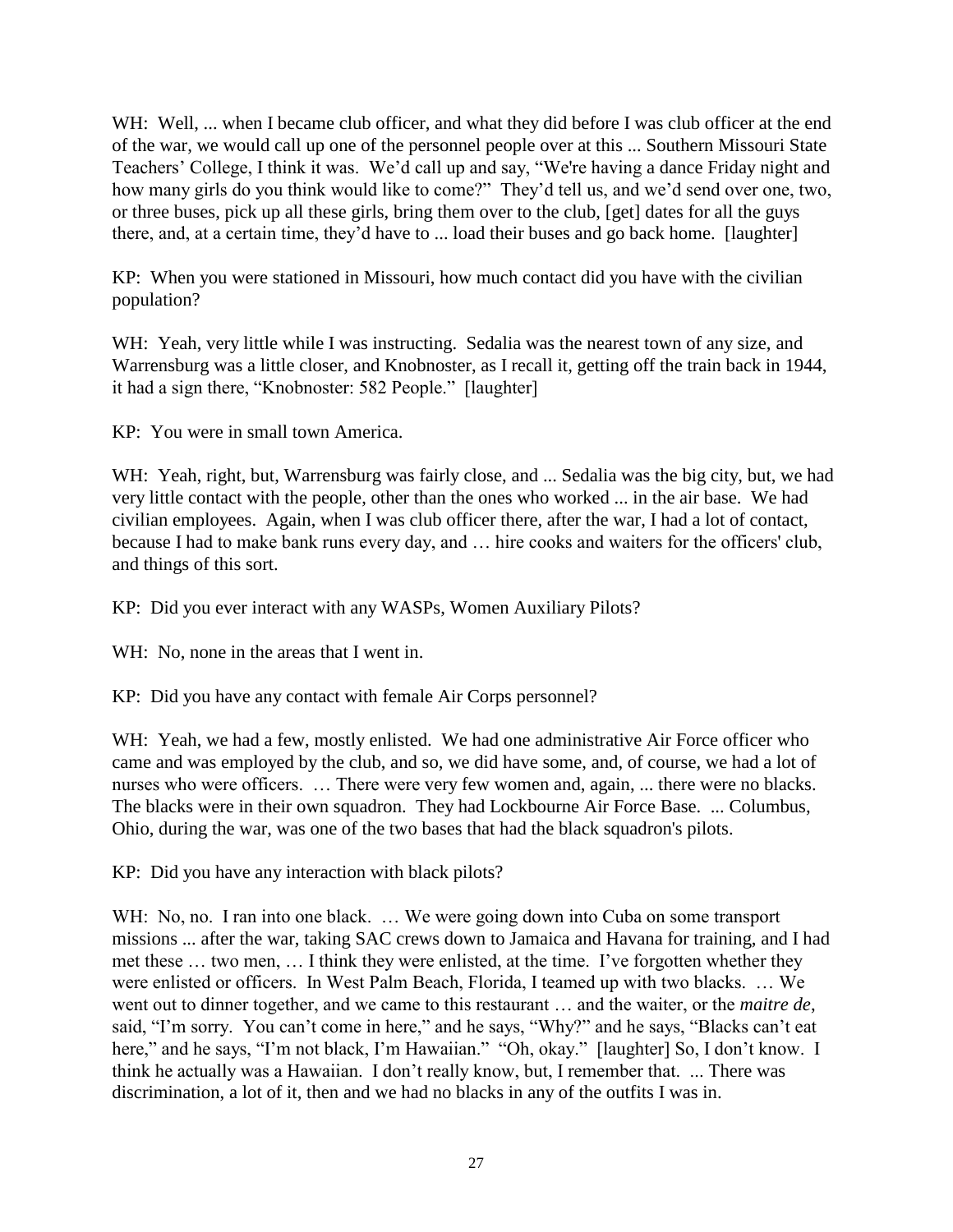KP: Since you served in the Air Force during World War II, and then, went back in during the Korean War era, were you surprised at how well integration worked in the Air Force?

WH: No, not at all. When I ended up in B-52s, in Loring Air Force Base, Limestone, Maine,we had three black aircraft commanders, and one of them was in my flight, and we got along fine. Joe Harrison, now there was a character. The first time he got to Loring and was given a crew, they went through their training, and [on] his first mission, he took off, and, after every pilot takes off, he calls back and says, "Sophomore, three, two," whatever the name of your aircraft was for that night, "is off. Everything is in the green," and Jim Harrison called back, "Sophomore, thirty-two, the jig's up." Another story, I didn't see this, but, I was told [about it later]. It was authenticated. He and his wife were in the bar in the officers' club and there were two guys two chairs down from him at the bar, pretty well liquored up, and talking. They didn't even know who was sitting besides them and one of them said, "Let's go into town, and get a black girl, and change our luck," and they say [that] Jim just calmly got up, and went between the two, and put his arms around them, and said, "I wouldn't recommend it. I've been sleeping with one all my life and it hasn't changed mine," [laughter] but, he retired. He retired shortly after I did, and he wanted to get into civilian aviation, and [he] got all the information I had and [did] what I had done, and he got a job at United, in Denver, as a simulator instructor, and so, he had himself a nice, little job after retirement.

KP: You ran an officers' club after the war ended.

WH: Yeah, as a slot machine mechanic.

KP: It also sounds as if you spent a good amount of time in the officers' club during the war.

WH: That was our ... only recreation. I probably drank too much. I never got drunk. I never have, maybe once or twice in my life, but, these officers and gentleman used to have all sorts of games they'd play in the club, after people got a little high. You'd take a whiskey bottle, and there's just a couple [of] drops of whiskey in it, and you rub it, and get it warm, and light a match, and put it in it, and you get this flame that goes down. Have you ever seen that done?

KP: No.

WH: Well, you get it lit and shove the cork in. As it heats up the bottle, ... it goes, "Pop," down behind tables. [They were] shooting corks after a party at each other. [laughter] Again, we weren't very old. [laughter] Why don't you put that on tape? [laughter].

KP: Do you think that many of your fellow officers drank too much?

WH: Yes, yeah, a lot of wives, too. ... It's very conducive to alcoholism, no question about it.

------------------------------------END OF SIDE TWO, TAPE ONE-------------------------------------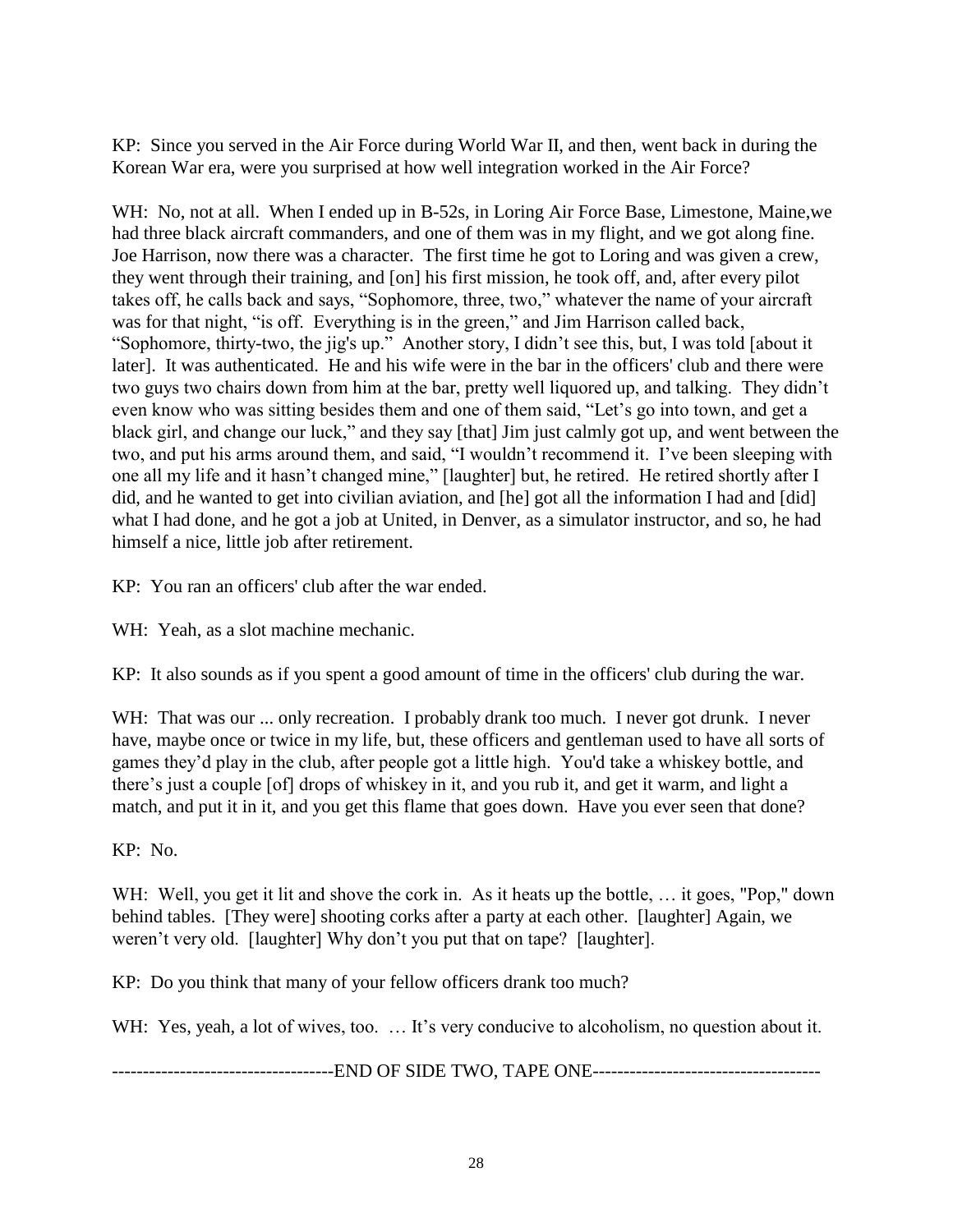KP: This continues an interview with Mr. William G. Halliday on March 9, 1995, at Rutgers University with Kurt Piehler. You were saying that military life was very conducive to drinking during World War II.

WH: More so in World War II than it is today, because ... most of the clubs will not allow alcohol to be served at noon, whereas we'd go in for lunch and have a drink ... or two, and then, go back to work. … In isolated places , ... on trips up to Newfoundland, Gander, Goose Bay, Labrador, there's nothing there. There's no town to go to, no activities, so, your activities always surround, or is involved in, the bar, in drinking and eating.

KP: During the war, had you considered making the Air Force your career?

WH: Yeah, I tried to. I applied for a regular commission, and I didn't get it, so, that's when I took my release and came back ... to Rutgers, and then, when I was recalled in the Korean War, I applied for a regular commission again. I figured, now, with a Masters degree, and teaching, and quite a varied experience in the military, that I'd get a regular commission. I didn't get that. So, I went for the minimum Reserve active retirement, twenty active and five Reserve time. So, twenty-five for pay gives me a good income for life. I wouldn't have to work or have any other investments. That and social security, I could live on, but, I don't think I want to try it. I've been very fortunate in investments and I make more in investments now than I do from my retirement salary.

KP: Congratulations. Where were you when you learned about the use of the atomic bomb on Hiroshima and Nagasaki? What were your thoughts at the time? Did you think that the bombings would end the war?

WH: ... For the atomic bombing, I was still at Sedalia, Missouri, Sedalia Army Airfield, and I was quite sure that that would be the end of it, ... after Hiroshima, and then, with Nagasaki, I was sure that there would be no more fighting, 'cause, at that time, I thought we might have to extend our training a little bit and get some more help down in the Pacific, but, fortunately, it was over. I'd like to make one comment on that. There's a lot of talk today about the good and the bad of the bombing, and, … working for Japan Airlines, I got to know a lot of middle-aged people who had been in Japan during the war and after, and the majority of these people say that they are glad the atomic bomb was used. If it hadn't been, there would be a Northern Japan and a Southern Japan today. There's no question about it. The Russians already were in the Kurils and the four northern islands north of Hokkaido, and they were ready to march right on down, and the bomb stopped the war and stopped the Russians from invading Japan. So, the adult, conscious people are very aware of the results. ...

KP: Since you had applied for overseas service earlier in the war, did you think that you might be sent to Japan?

WH: No. At the time I wanted to go overseas, ... there was very little in the Pacific. It was mostly in Europe, and, yeah, there was a war in the Pacific, and ... my brother was down there, but, I was more concerned about [the] activity in Europe.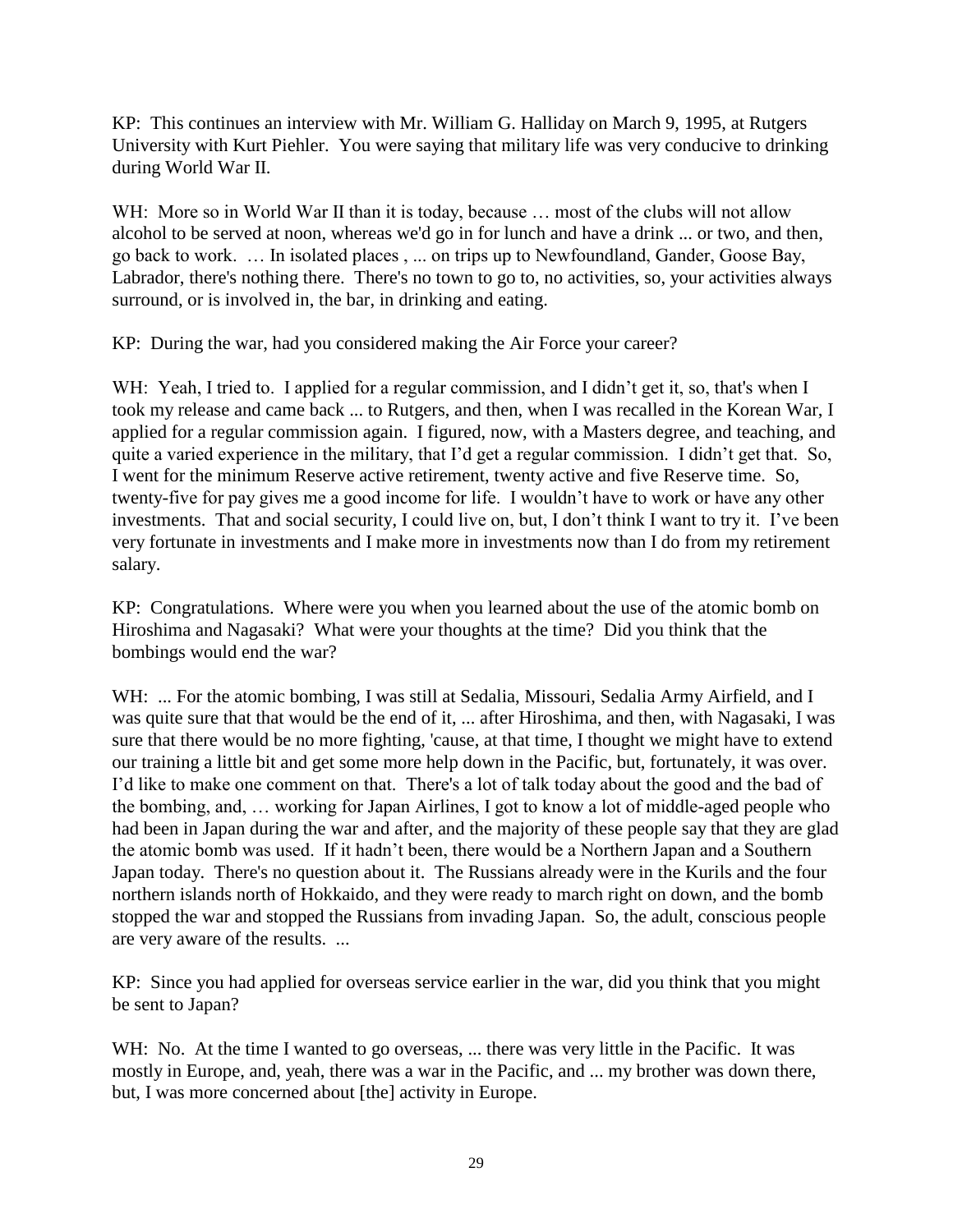KP: Why Europe?

WH: That's where all the troop carrier [action was]. ... [In] the battle in the Pacific, there was no place for troop carrier [activities. There is] a five-hour fuel supply on a troop carrier plane, six or seven on the C-46. There's no place you could go out there.

KP: You felt that you were going to end the war in training.

WH: Either that, [or], ... somehow or other, I'd get into Europe, yeah.

KP: After the war ended, you were transferred to South Carolina, I believe.

WH: Yeah.

KP: That was your last assignment.

WH: Yeah. I was separated in South Carolina, from the officers' club. It was [the] headquarters [of the] Third Air Force.

KP: What was it like to run an officers' club?

WH: It was very pleasurable. It was a social type club, after the war. ... There's a lot of social activity going on. There was a lot of responsibility. The slot machines drew in a heck of a lot of money and I had to make bank runs every morning. Usually, I did it myself, ... not that I didn't trust anybody else, but, I wanted to make sure the money got in the bank. The slot machines were the biggest source of income and we were able to get all sorts of bands and entertainment in. The entertainment was fabulous. A lot of these large entertainment groups would go [and play] for low fees, just for the military. ...

KP: Which acts did you get?

WH: Yeah, the biggest one was Bob Hope. That was all volunteer. We ... set up standing room [only] in a hangar for Bob Hope, but, I can't think of any of the names of [the other] individuals. … The USO had a large following, but, we'd get local bands for the club, for our dances at the club, a lot of times.

KP: Did you book Bob Hope in Missouri or South Carolina?

WH: That was in Missouri, Sedalia, Missouri.

KP: What was it like to see Bob Hope during the war? Do you have any memories of the Bob Hope show?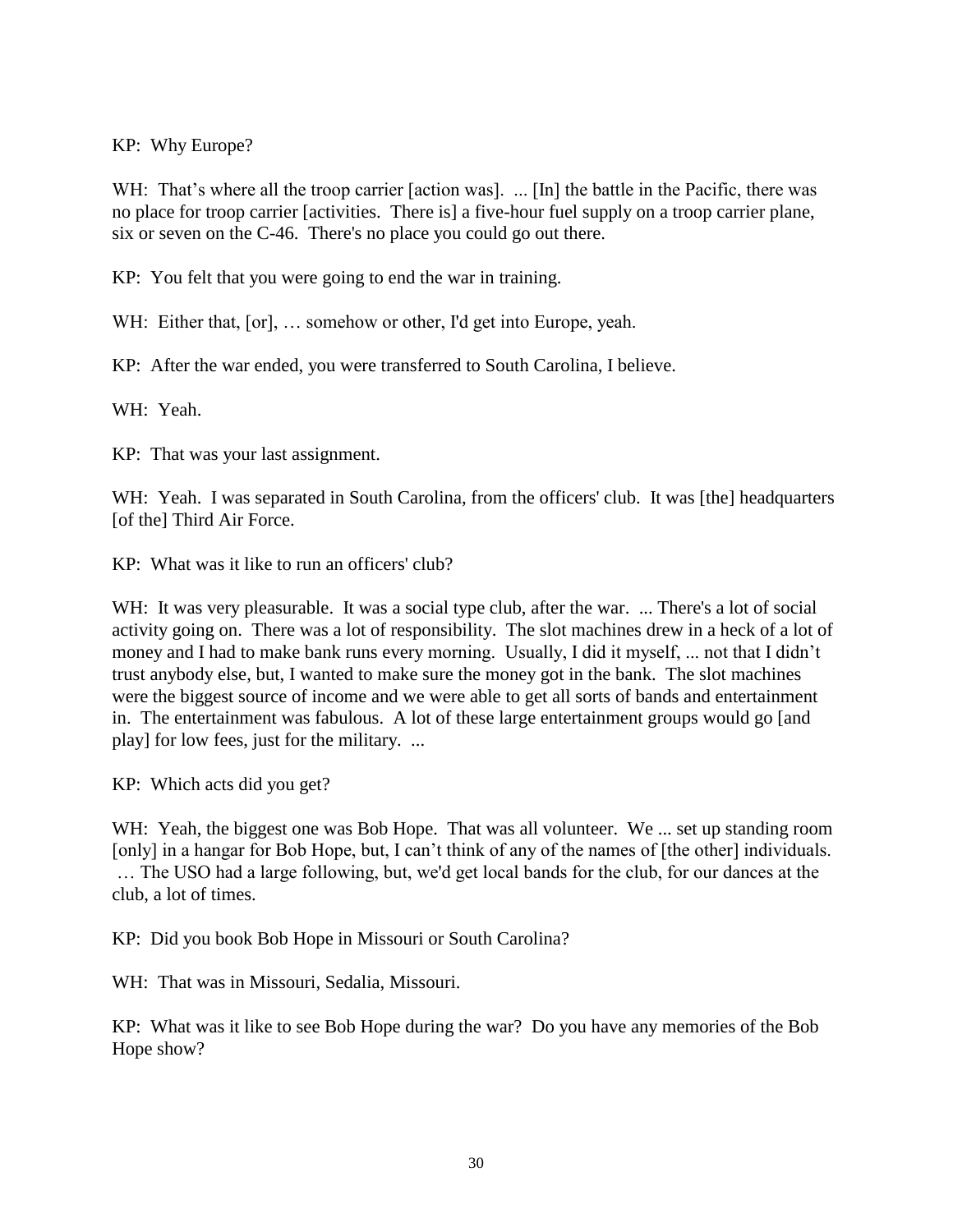WH: No memories, other than there was a mass of people there, and they all were cheering, and Bob had to go real slow, to wait for the noise to drop off, before he could go on with his next line, but, to see Bob and the beautiful girls he brought along with him was fantastic. Of course, I was married then, so, I wasn't really looking. [laughter]

KP: You mentioned that the slot machines were very popular at the officers' clubs that you ran. There were very few places where gambling was legal at the time, except in ...

WH: Officers' clubs, yes, and the NCO club, too, yeah, and [the] base [club], yes.

KP: How much money did they take in on, say, an average weekend?

WH: It's a relative thing. ... I was always amazed at ... a weekend's deposit, [the] deposit [on] Monday morning, and, at that time, I was a first lieutenant. Then, a first lieutenant would be making about seven, ... eight thousand, and so, I would say it was probably up in the thousands.

KP: Was it that much?

WH: I would think so, yeah, but, ... again, that amount has slipped. I could be way off on that.

KP: It was a large enough amount to really matter though.

WH: It was a sizable amount to me, yes.

KP: When did you get married?

WH: '46.

KP: 1946?

WH: ... It was after the war in Europe, I guess, June, '46, yeah, after the war in Europe. ... No, the war was over in [Japan, too.] I guess ... it was completely over then, yeah, right, yeah.

KP: Were you still in the service when you got married?

WH: Yeah. We stayed together, 'cause we got married at Sedalia, Missouri, and two or three months later, I was transferred to South Carolina. We went to South Carolina. We were there for several months, and then, I got out in November or December of '46, yeah, and then, we came back to Rutgers. I lived over in a little upstairs apartment, in a place that had a summer camp, a Jewish summer camp, mostly [people] from New York, ... out here to the southeast someplace. ...

KP: Near East Brunswick?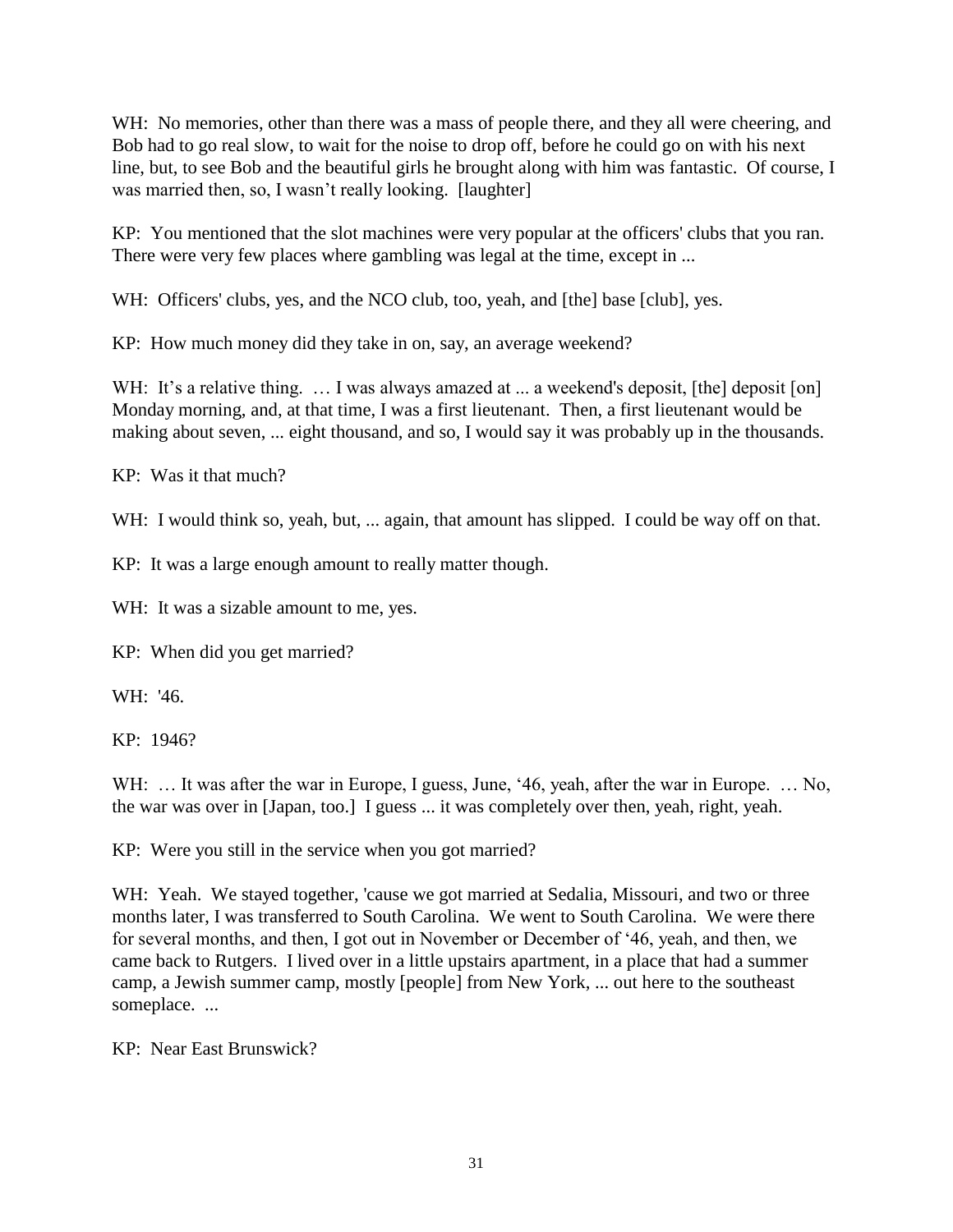WH: It was south of there. I can't think of the name of the town, Old Town. If I had a map, I could probably pick it out. ...

KP: Spotswood?

WH: No, closer than that. ... It was just across Highway 1.

KP: Somerset?

WH: No, ... southwest.

KP: How long did you live there? Was it more than a year?

WH: No, just for a matter of two or three months, and we got the trailer housing over on the west campus.

KP: The trailer campus, which is now called Busch Campus, was called University Heights.

WH: Yeah.

KP: I have been told that it was very Spartan.

WH: Oh, yeah. [laughter]

KP: Did you have indoor plumbing?

WH: No. These [trailers] were about twenty feet long, double bed in the back, a small kitchenette, and we had to carry a bucket of water in to do the dishes, and then, it ran out of the bucket. … I'm not sure if we dumped it through the trailer on the ground or [if] we carried the bucket out. I think we carried the bucket out, but ...

KP: ... It was very Spartan?

WH: Yeah.

KP: How did your wife like this arrangement?

WH: Well, we were in love. [laughter] It was a home. It was a home, yeah.

KP: Was the trailer park the best available option?

WH: On the GI Bill, it was ... the only affordable housing. [laughter]

KP: I know that the housing situation at the time was very tight. Finding an apartment was next to impossible.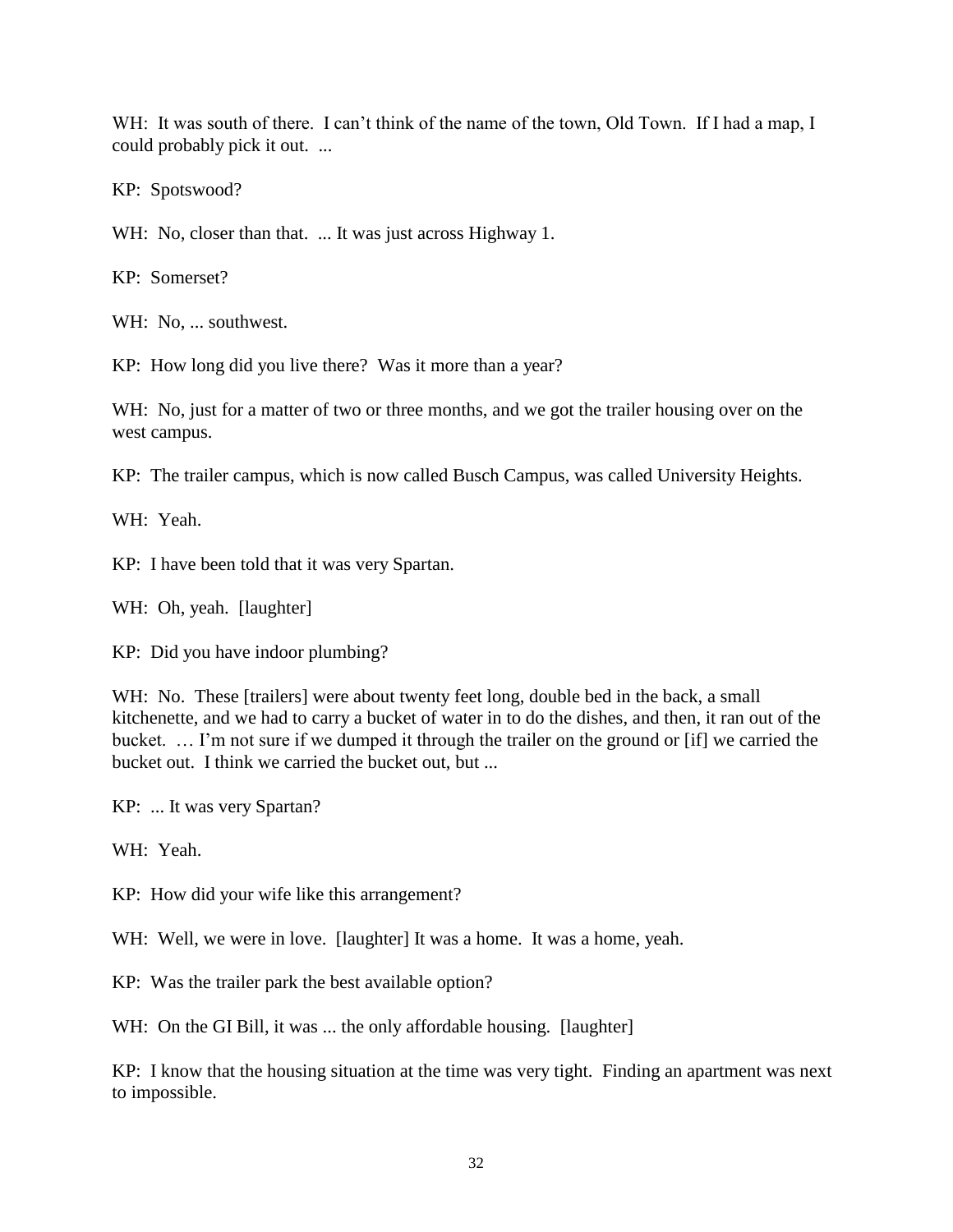WH: Yeah, yeah, yeah, and you couldn't get a car without getting all loaded down. They sold every car that came in in '47, and because my father had always bought cars from the Chevy dealer in Ridgewood, I got a ... Chevrolet Fleet Line Deluxe, new, with only a radio and a heater in it, for eleven hundred dollars.

KP: It sounds like you always had a fondness for automobiles.

WH: Yeah, I've had my share, including a TR-3, when we lived in England, [which] I bought new. … In Japan, after my son, ... my oldest son, graduated from high school, and I thought he was going in the Navy right away and wouldn't be driving it, I bought a Fair Lady-Z, which is the same as a Datsun 240 Z, only it had a ... 1990 CC engine, instead of the 2500, because, in Japan, anything over 2000 CCs has double taxation, at that time. So, they made it in Japan. It was the same as the 240 Z, except the smaller engine, but, it had a five-speed shift. So, it was just as peppy, and the wheel's on the right hand side, and then, when I was ... recalled, I started out with another Chevy, and then, when I was stationed in Columbus, Ohio, we needed a new car. So, I bought a ... Packard Clipper, which was the smaller of the Packards. ... We fell in love with that. … We found out that they were stopping to make Packards two years later, when we wanted another one. So, we got a year old [model], the last real Packard that was made, the Packard Patrician, and we had that until I left in '59 for Europe. ... That was a boat, zero to sixty in about six-and-a-half seconds, a five-thousand pound car, had that torsion suspension and levelizers that would level it. While you're driving along, you use up five gallons of gas and you [would] hear the motor come on, lower the rear end a little bit. Anybody get in the car and you [would] hear the motor changing the torsion bar, electric shift. [There was] a little button on the wheel. You'd press the buttons. If you're going forward, hit reverse, it wouldn't go into reverse until you came to stop, and then, it went into reverse. [laughter] [Additional sports car: In May, 1998, my second son gave me a 1971 Datsun 240 Z. It was just Nissan factory restored with a one-year factory backed warranty. That son had learned to drive in the Z in Japan.]

KP: Your studies improved after you returned from the service.

WH: Oh, yeah, yeah, maturity. Oh, yeah, I was much more mature. ... Well, not really. I was a little more mature. [laughter]

KP: Why did you put it that way? Is there a story there?

WH: Well, I know we had a lot of sociability. ...

KP: At the trailers?

WH: At the trailers, yeah. We had a hall there, and we had meetings, and ... we were a community, and we had activities. We had dues and had parties. … Yes, I'd say I wasn't quite grown up. We had about five trailers of very religious, [now], I'm religious, but, very religious people who didn't believe in dancing, or alcohol, or anything, and always voted down any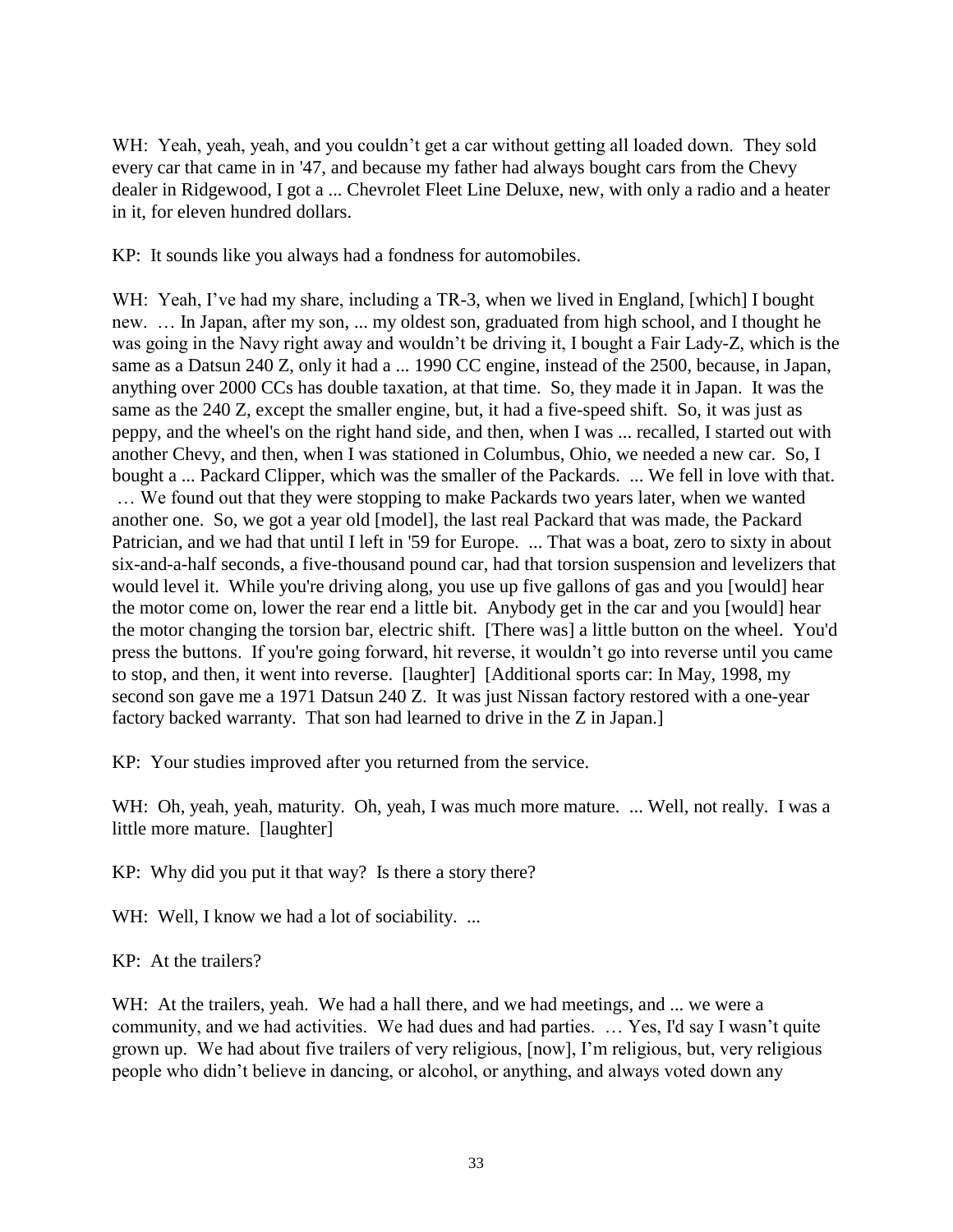alcohol at our parties. So, somebody got some grain neutral spirits and put it in the punch and those real religious people had the best time of any of the parties. [laughter]

KP: They did not know what hit them.

WH: No. They just were having a good time. [laughter] So, I [say] we weren't completely grown up, but, … I was more studious, and I got all As and Bs, and then, in graduate school, I had all As, except for ... one or two Bs. I don't remember now.

KP: You described University Heights as a community. Was there a division between the Heights Campus students and the main student body? Were there any tensions between the two groups?

WH: Yeah. We weren't really [a part of the college society]. We never felt we were part [of their community]. This is why we had such a good community, because we felt that we had to have our own community sociability. We were all married, we were all returned veterans, and we were a much more homogenous group than the campus in general, and so it was. We didn't have very far to go to the stadium, either, [laughter] football games.

KP: You went to a lot of football games.

WH: Yeah.

KP: I understand that football formed the cornerstone of the campus social life. The games were well attended.

WH: Yeah, oh, yeah. There were a few students who would rather sell their tickets and weren't really that interested, but, they were in the minority.

KP: I also understand that students in this era did not express their political views very often.

WH: No.

KP: It sounds as if the Heights Campus community discussed everything, but, politics.

WH: Yeah. I don't recall ... anybody [who was] really interested in politics at the time. I voted for every election, but, ... I don't recall, until recently, being with people who were really ready to discuss politics and express their opinions on it. You find an occasional few. …

KP: Your father was a Republican in the 1930s.

WH: Always, yeah.

KP: He stayed loyal to the Republican Party even during his hard times.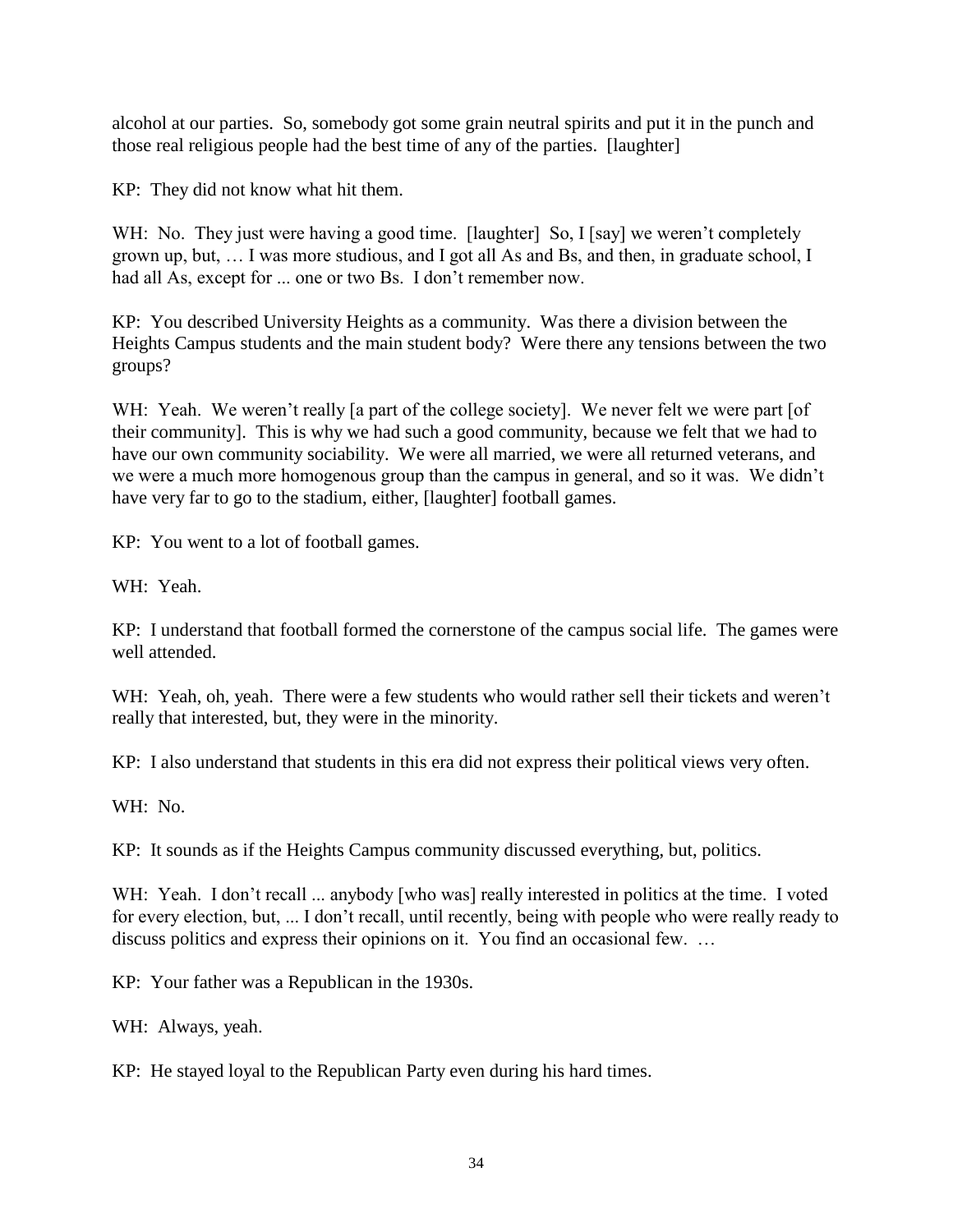WH: Yeah.

KP: What about the Rutgers student body, both before and after the war?

WH: Before the war, we had a few people who were very outspoken in the Communist and Socialist areas. I can remember a discussion with one and my only retort was, "Why should a guy who decides he just wants to sit on a fence and whittle get the same pay that the guy gets for doing the plowing and the farming?" and they didn't have an answer. [laughter]

KP: Was there any change after the war?

WH: Again, being ... in the Hillside community, we didn't get involved with the other people and we all had the same idea, "We had a job to do, we went and did it, now, let's get on with life." [laughter]

KP: You were eager to finish your degree and move on.

WH: Yeah, yeah.

KP: How did the professors treat the returning veterans?

WH: They were mostly very, very lenient towards the veterans, trying to help some of them. Some of them had had no college at all, and [they were] helping them get in line, and, I remember, ... one of my professors had been a buck sergeant during the military and was back now and teaching, and a lot of the ex-GIs wore parts of their uniform, and, of course, the officers had very distinctive, woolen clothes, what they called the pink shirt, and the dark green pants. ... They wore forever, and so, I was in this class with this ex-GI, and I had my pink shirt on, and he's lecturing. All of a sudden, he looks at me and he says, "Is that an officer's shirt?" and I said, "No, it's mine." [laughter].

KP: Many alumni from the postwar classes have expressed mixed feelings about Dean Crosby and his attitude towards the returning veterans. Do you have any feelings on this subject? Also, what did you think of mandatory chapel?

WH: Yeah, I never got to know Dean Crosby at all. I listened to him and I'm afraid that there was a little negativism in my attitude toward him. His appearance, his speech, grated on me to a certain extent. So, other than that, I had no other opinions on him, and then, the chapel, I mentioned that, before the war, the entire freshman class met in the chapel and [there were] lots of seats left over. My sophomore year, again, the entire sophomore class had meetings there. When I came back, there was no way you could get even one of the colleges in [to] the Kirkpatrick Chapel, so that the ... size was amazing to me, the amount of change in five years.

KP: Did you miss the old Rutgers of 1941 and 1942?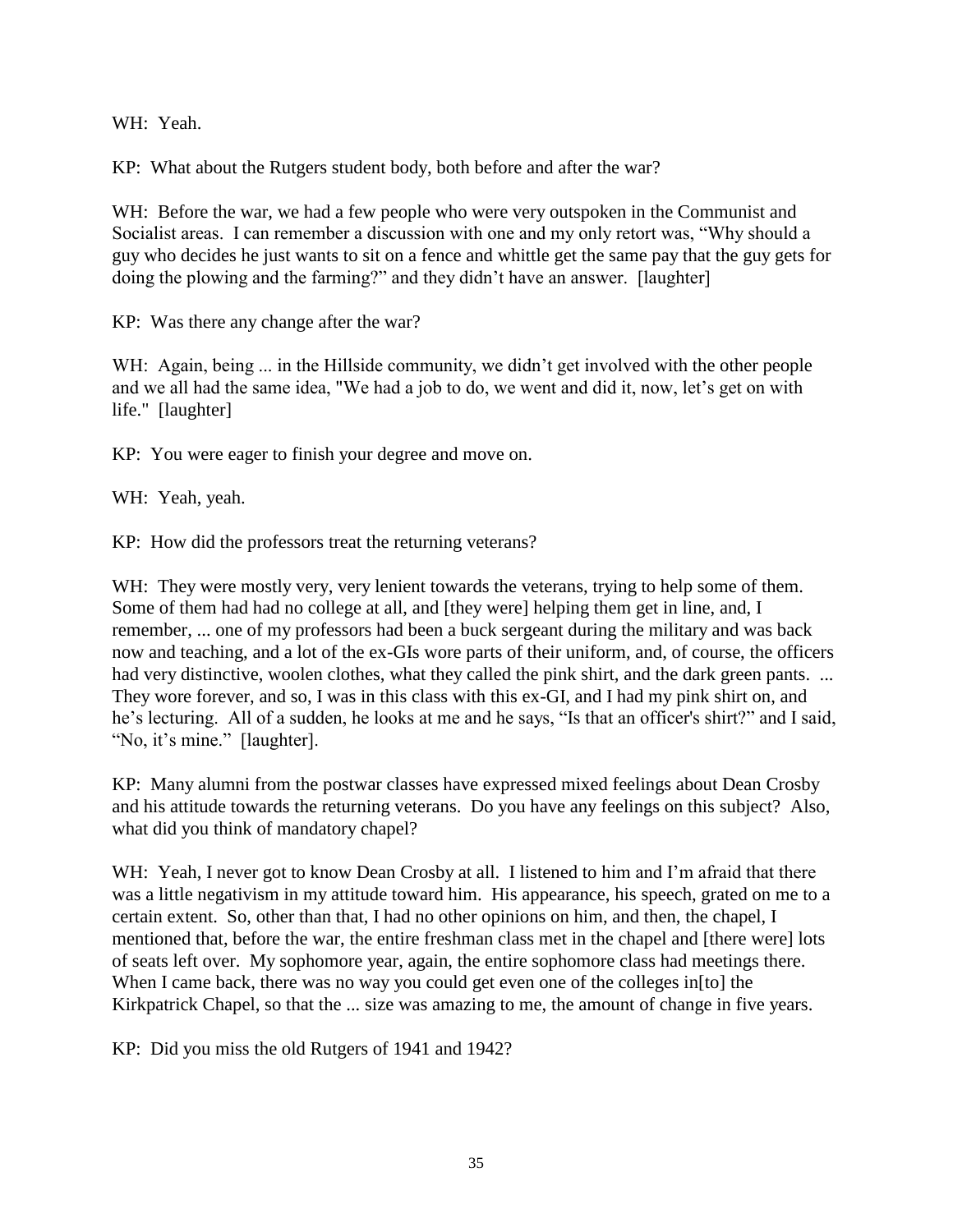WH: ... There wasn't any separation, really, ... or any real close connection between the Ag campus and the main campus. It wasn't a separate college, but, when you're on the Ag campus, [you are separate]. The activities and the classes were what I wanted, on the other side, they were requirements, so that I did feel a lot of closeness to the Ag campus, even though it was all Rutgers College at the time. … I can see the need for changing it and having a separate college, but, at that time, it was all just a college and the university. … Of course, it was my interest. To me, all of the instruction and all of the activities on the Ag campus were much better and meant for me than the activities on the main campus.

KP: Was there any tension between the "Aggies" of the Ag School and the Rutgers College student body?

WH: I don't think so. I don't recall any tension, no.

KP: When you came back, did you still aspire to become a horticulturist?

WH: Oh, yeah.

KP: Were your professors surprised at how well you did in class after the war? Did Professor Helyar ever comment on your newfound dedication?

WH: ... After my first semester back, I saw. I met him, and he said just that he was real happy to see that I was a little more mature and able to handle myself in college, something to that effect, but, [he] made me feel good, and most of my contact was with Dr. Davidson, in the floriculture greenhouses.

KP: You mentioned that he was your favorite professor.

WH: Right.

KP: What impressed you the most about him?

WH: I think I was impressed, mostly, with his knowledge in all fields of horticulture, floriculture. ... People who can retain that sort of information amaze me. I can't. [laughter] ...

KP: Was your graduate school education financed by the GI Bill?

WH: Yes. I was still on the GI Bill, because I had four years, and I only had two-and-a-half at Rutgers, and I had two more at Michigan State, and, with the semesters, it came out less than the four years, and I was given a teaching assistantship, which cut my expenses down considerably. … I was married. I was able to maintain a family. ... We started out in a trailer there, when I first went to Michigan State, and, there, the trailers were older than the ones at Rutgers, and we found out that, after moving the couch out from the wall, … there were mushrooms growing behind our couch. … We checked with a few other families and almost every other trailer had mushrooms growing ... behind the couches.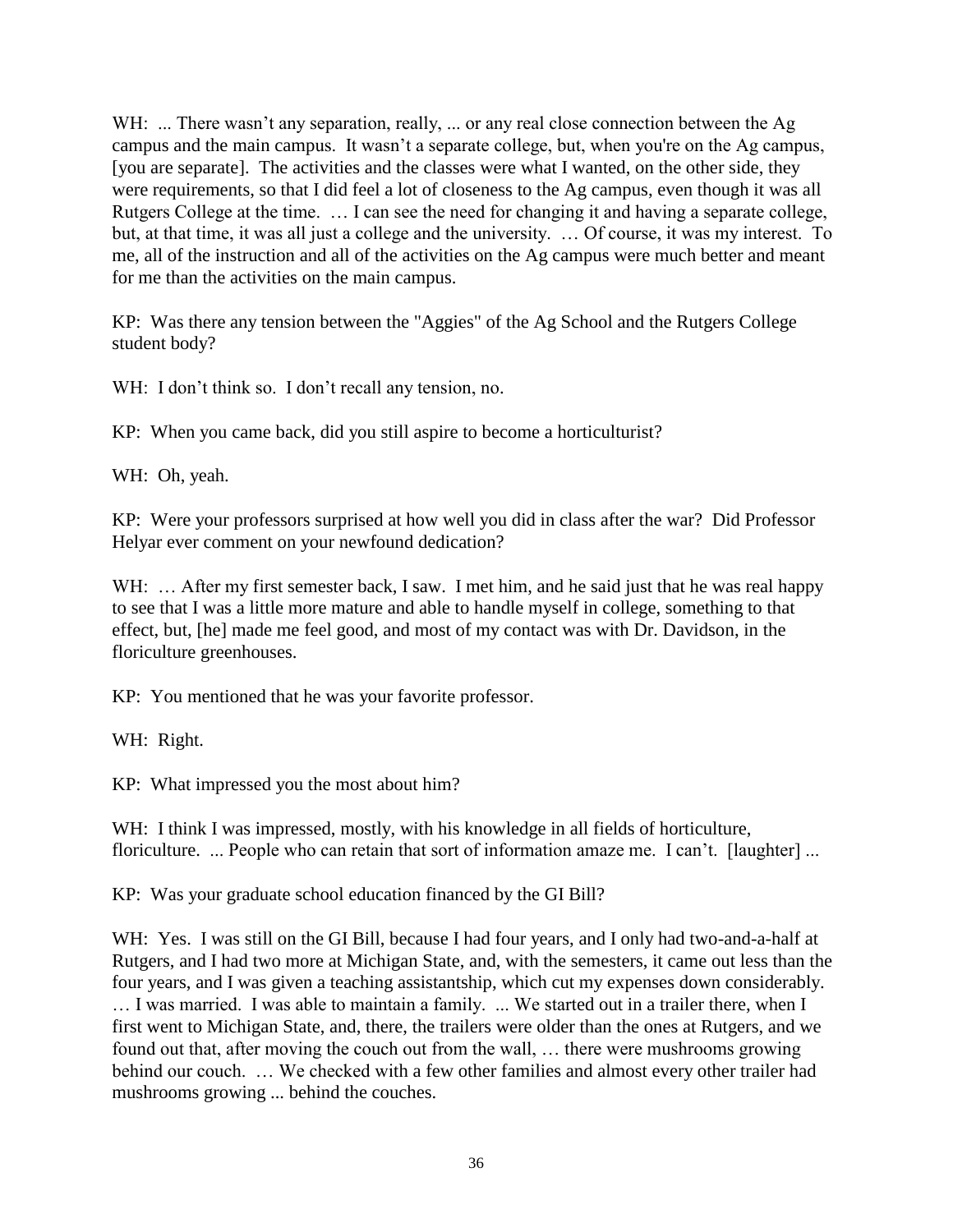# KP: At Rutgers?

WH: No. This is at Michigan State, yeah, and I was only in that for six months. ... In the teaching assignment, I was … made the director of the floriculture short course, and I kept up my research and my classes, and taught ... the two-year students. They came to campus for six months of classroom work, and then, I had to locate them … out in the marketplace, in a greenhouse, working, or in a flower shop, arranging, or whatever their interest was. They worked for one year, and I had to go around the state and visit them regularly, and then, they were back for six months. So, I had that job for little over a year. Then, I got my notice for recall and I had been planning to go for a doctorate. … So, I had enough free credits for a Masters, and I got my [advisor], Dr. Watson, got my committee together, and, in two months, we set up the orals. ... I finished up all my research and went off in the Air Force, and, a year later, I had my thesis finished, and the degree was conferred a year later, in '52. I was recalled in April, '51. In '52, spring, I got my degree.

KP: What was Michigan State like? You mentioned that it was a bigger school than Rutgers at the time?

WH: Yeah. Again, Rutgers was so much bigger after the war, and then, I went to Michigan State. At the time, I think Rutgers was something like five thousand. Michigan State was almost twenty thousand. ...

KP: It was closer to the size of Rutgers today.

WH: Yeah, and the thing that took me to Michigan State [was], while I was in my last year at Rutgers, I found out that Michigan State had gotten some tremendous amount of money, at the time, for new greenhouses. So, I was going up there to get all the latest in experimental greenhouses, where we could control the temperature in small sections, and the humidity, and everything else. That is all automatic now, but, it gave me a beautiful platform for my research.

KP: Did your decision to go to Michigan State have anything to do with your wife hailing from Michigan?

WH: No.

KP: Michigan State had more to offer you.

WH: ... I tried several of them. They were the only one that offered me the teaching assistantship.

KP: That influenced your decision.

WH: Yeah, right, that and the greenhouses.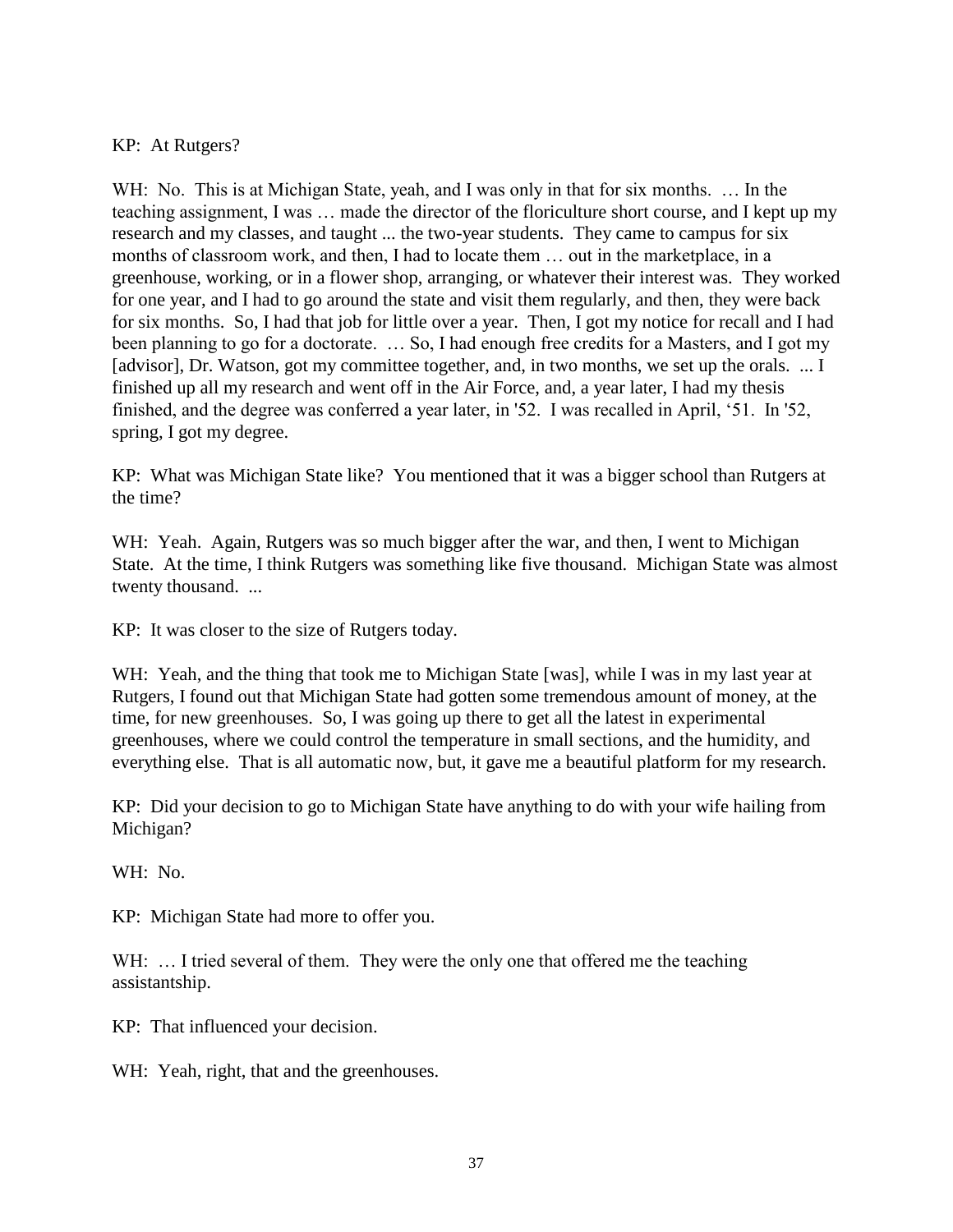KP: Did you enjoy teaching?

WH: Well, I have been a teacher or a student all my life. I instructed in the Air Force ... during the war. I instructed at Michigan State for a year and, when I got recalled into SAC, I was an instructor ... in a simulator for five years. I was an instructor in the B-52 for co-pilot checkouts. When I went into the airlines, after two years experience in ... the 727, I became an instructor in the 727 line, … where I take ... the co-pilots who are ready to check out as a captain, and let them fly the left seat on the routes that they are going to be given their check on, and give them the experience on that, and techniques, and things of that sort. So, I've either been a student or an instructor all my life. I enjoy it. ... Now, I give lectures on Earthwatch expeditions ... and [I] show] slides from all of the Earthwatch expeditions I have been on. So, that's fun.

KP: If you had not been recalled, do you think that you might have gone on to teach at the university level?

WH: No. I was using that as a stepping stone to owning my own greenhouses.

KP: That was your goal at the time.

WH: Yeah. My goal when I went back to ... Rutgers, and then, to Michigan State, was to get a job … teaching long enough to build up enough money, and enough experience, and enough contacts, so that I could afford to buy my own greenhouses and be a manager of my own greenhouses. The Air Force changed my mind. [laughter]

KP: Why did you remain in the Reserves?

WH: Free flying.

KP: You continued to fly.

WH: Oh, yeah, right. We had the North American Texan, the AT-6, at Newark Airport, and we were an aerial reconnaissance outfit, and we had some beautiful cameras. … The photographer would sit in the back seat, open the sliding canopy, and take ... hand held pictures out [the window]. ... We flew the AT-6, and then, when I got to Michigan, I joined the Reserve at Selfridge, and they had C-46s, which I had already been instructing in. So, I came in [and] was a squadron commander in the Reserve and an instructor. So, I could go out there every weekend, from Michigan State, and fly almost all over the United States.

KP: Was it a shock that you were recalled during the Korean War?

WH: No, it wasn't. I had gotten a lot of *esprit de corps* in the Reserve unit and, about six months before we were recalled, I got a letter from the Department of the Air Force saying that I was being released from the Reserve unit, because of my position. I was susceptible to ... a relief from recall because of my instructing position in the college and I checked it out with some lawyers and a few people ... in the military and found out that [I could stay in] if I would make a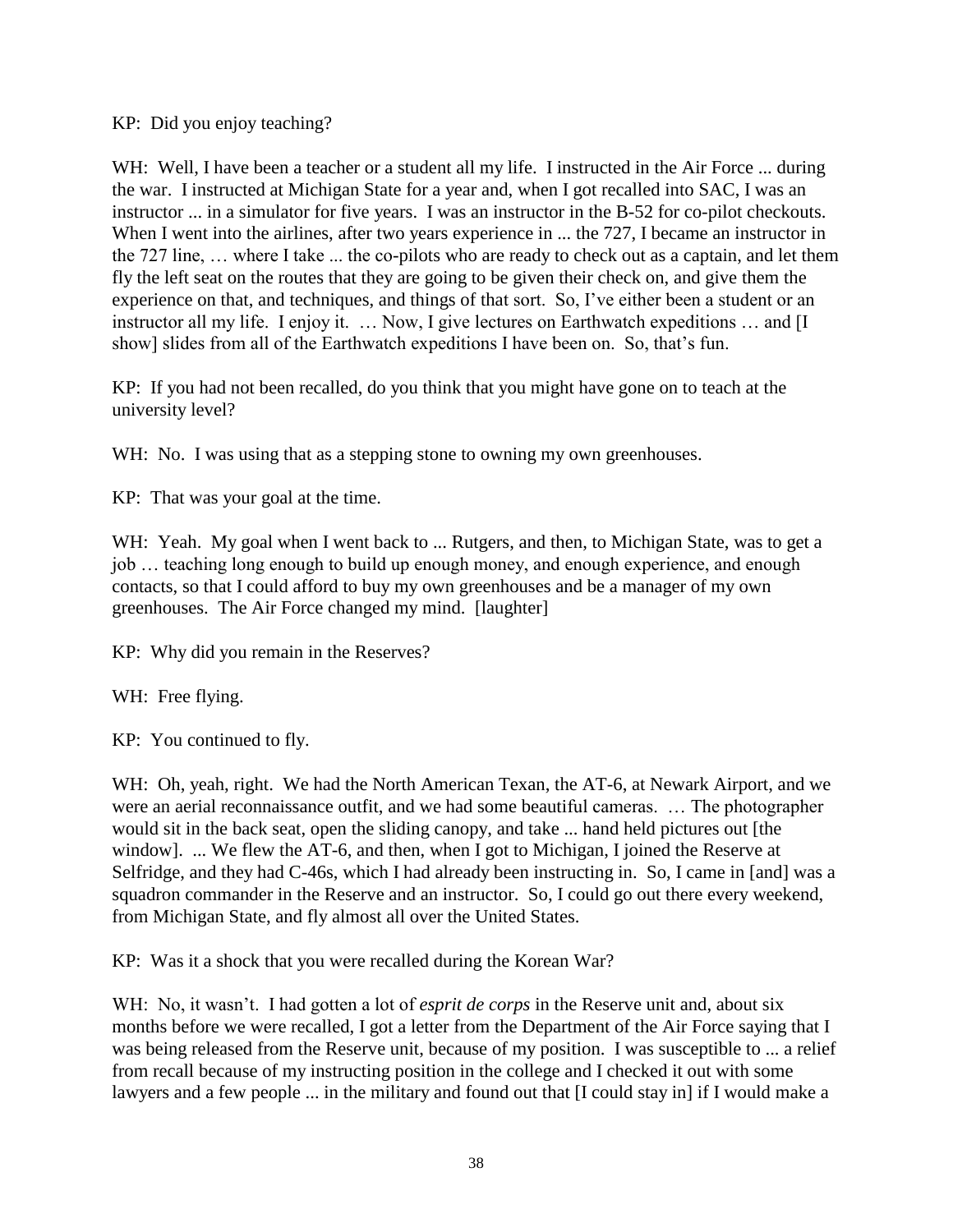statement that I would refuse to accept a deferment from the college, I would not ask for one, if our unit was called up. We had a good unit, a troop carrier unit. "If our unit is called up, I'll go." So, they let me stay in. So, they recalled our unit for one day and, after we arrived there, they divided us up among [the] Strategic Air Command bases.

KP: Did this move disappoint you?

WH: Definitely.

KP: Most of the people I interviewed who stayed in the Reserves commented that their Reserve unit did not amount to much.

WH: Ours did, at Selfridge.

KP: Your unit was actually able to conduct training operations.

WH: Yeah. ... We had a lot of pilots. We flew. I had a friend at college, who lived near me, who was in the Naval Reserve, and I took him out in his uniform, and he went on one of my cross-country trips with us. [laughter]

KP: They recalled this unit that you had nurtured and led, and then, broke it up after one day.

WH: Yeah.

KP: What was your initial assignment?

WH: I was assigned to Strategic Air Command, El Paso, Texas, Biggs Field, and they had B-50s there. It was a new version of the B-29, four engine props, and they didn't need me. I was real disappointed. They had, really, ... no job [for me]. They had no place for me. I'd fly along and Dr. Hannah was in charge of War Manpower, something. He went from the university to War Manpower. I wrote a letter to Dr. Hannah, it was a personal letter, telling him that, a former teacher, I was called up because I was needed. I wasn't being used properly. I was being taught how to cheat on tests, so [that] I always got a hundred, and I felt that there was something better for me. … To my disappointment, Dr. Hannah turned it over to the military channels and I got a real strong reprimand, down channels, for going out of channel.

KP: You went way out of channel. Were you disappointed by the response?

WH: Yeah. ... I definitely was. He knew. I can't believe that he was that ignorant of the military. He could have written back and said, "I wish I could help you, but, in my position, there's nothing I can do," but, to turn it over to the military [was wrong of him].

KP: Were you surprised that he did that?

WH: Yeah.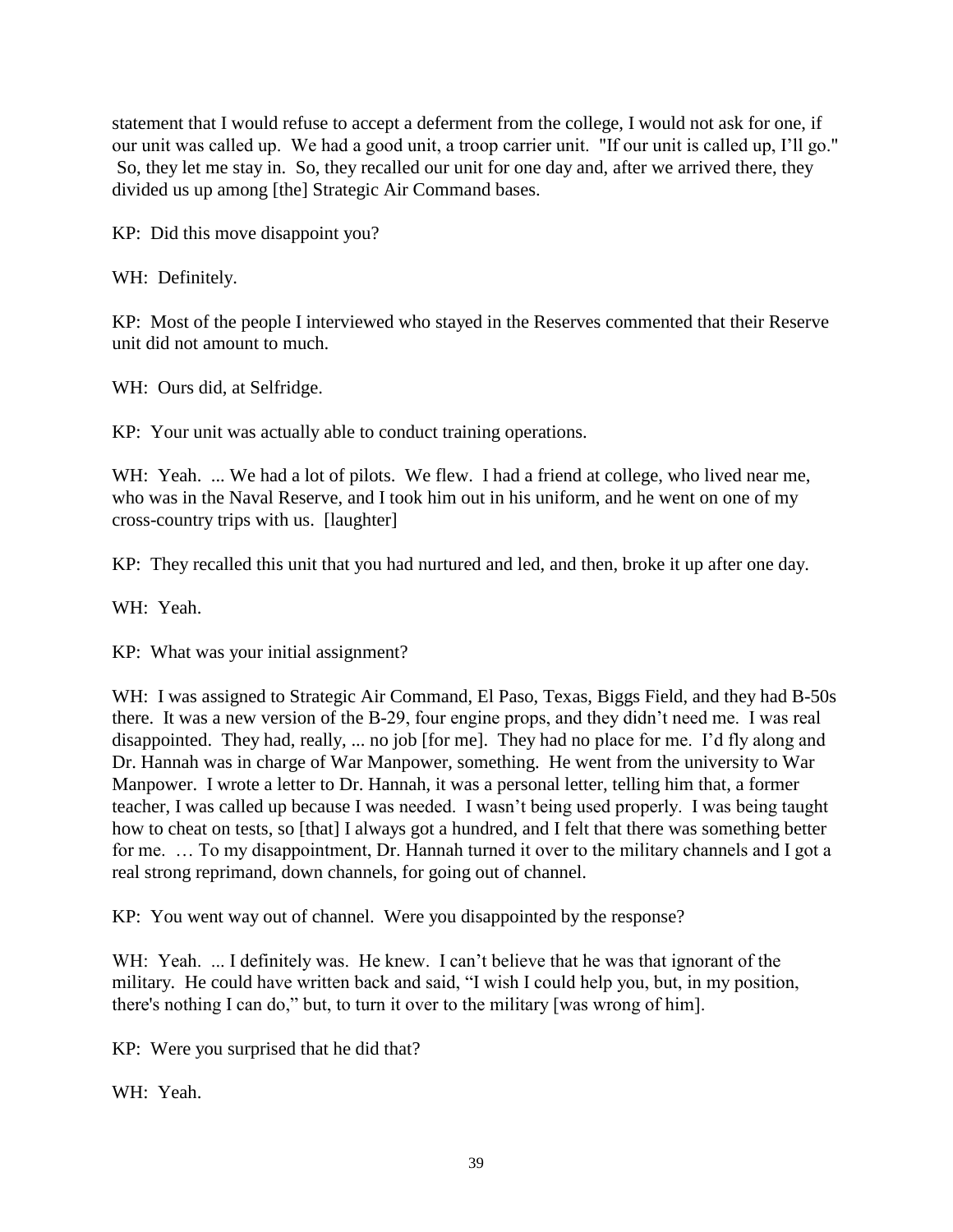KP: You were reprimanded. How did that affect your career?

WH: Well, ... I think it prevented me from getting [the] assignments I wanted, and, again, I had almost nothing to do for ... about a year, and then, … by going through background, they picked me to go into this B-47 training. They called it the "Four-Headed Monster." SAC was just starting up. They had ... B-45s, and they were coming into the B-47s, and Curt LeMay wanted all three crew members to be able to perform any one of the functions, aircraft commander, co-pilot, navigator, ... and bombardier. The navigator was also bombardier, and so, … this is one good assignment I had. I had a year's vacation, 'cause schools in the military were easy. I went through navigation school in Texas. I went to bombardier, radar operator, and, I guess, yeah, the three, bombardier, radar, and navigator schools. ... I was a navigator, a trained navigator, and a bombardier, and a pilot, and so, they called us, "Four-Headed Monsters," and, of course, ... he felt that we should be rotated, the positions, but, that wasn't practical. So, I ended up as co-pilot, initially, and then, I became a simulator instructor for four years at Columbus, Ohio.

KP: You had originally enlisted in the Army Air Corps, which was a very independent, but, still subsidiary, branch of the Army. When you were recalled, the Air Force was a separate branch of the Armed Services.

WH: The Army Air Corps was originally started and carried up into ... '49, and then, the Air Force was separated. I couldn't remember what year it was. I thought it was after I was recalled. I was recalled [in] '51. That was the Air Force then, yeah.

KP: Were there any differences between being a part of the Army and being an independent organization?

WH: No. The only difference that I could see, and that was strictly philosophical, was that there's no way I could be put into an infantry regiment, if I lost my flying status. I would always be in the Air Force then and have some other job in the Air Force.

KP: During World War II, were you ever concerned that you might be transferred into the infantry?

WH: Yeah. ... They could transfer you at the time. It was no problem there, yeah. It wasn't a fear, but ...

KP: ... It was in the back of your mind.

WH: Yeah.

KP: It was not unheard of.

WH: Yeah. ... Some of the cadets who washed out, I believe, went into the infantry.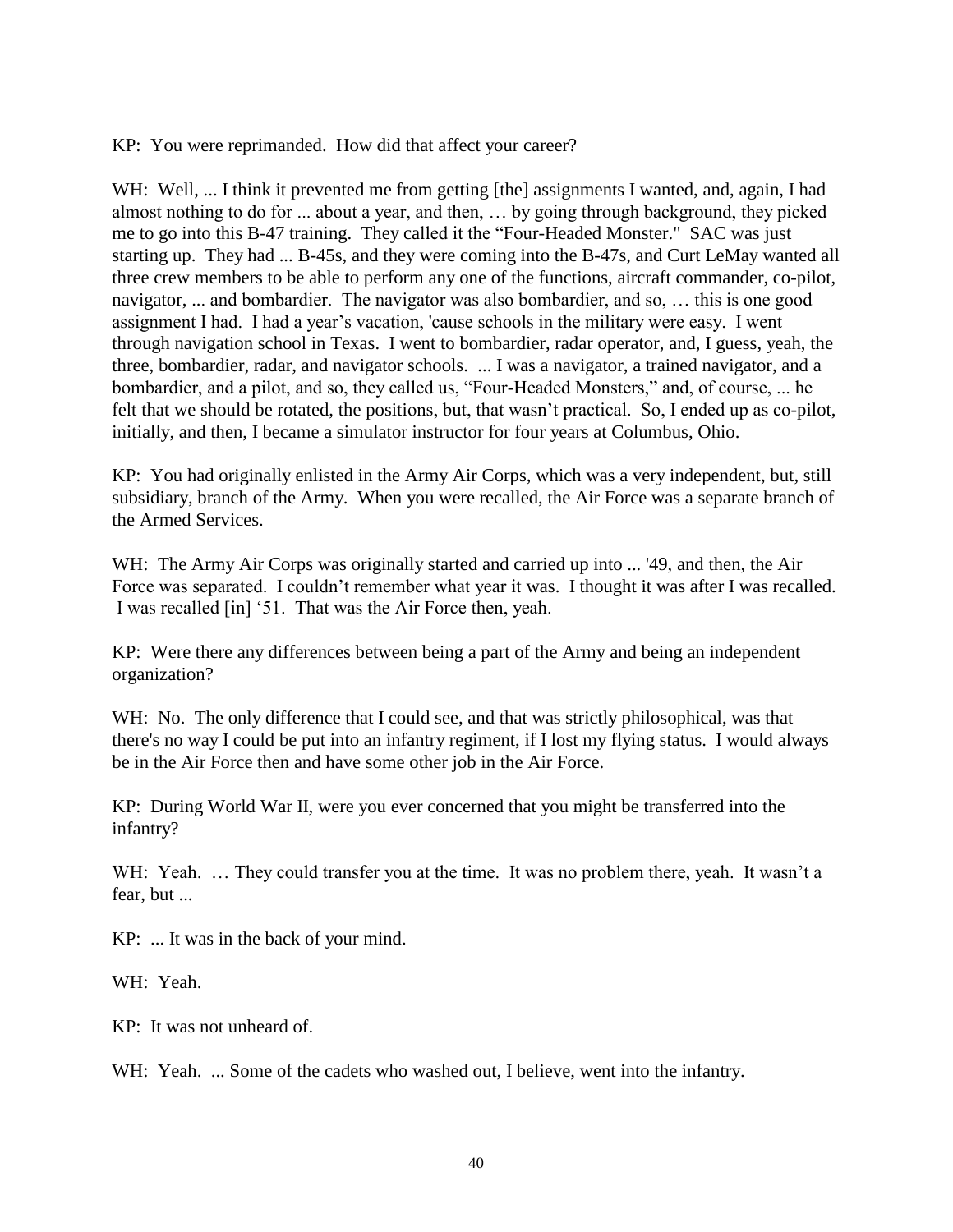KP: Were there any other changes? You mentioned that you were shocked when you got to El Paso by the cheating on exams.

WH: Yeah, yeah.

[Tape Paused]

KP: You were not pleased by the cheating you witnessed at El Paso.

WH: No. ... I think this was just the idea that Strategic Air Command demanded a hundred percent and there's nobody [that] can make a hundred percent all of the time. So, [there is] only one way you can do it, and that's [to] take an exam, but, let people discuss it, and, coming from a college atmosphere to this, it irked me.

KP: Did you want to go to Korea? Since you had not seen combat in World War II, did you see this as your opportunity to serve in a combat zone?

WH: Yeah. ... When I had a crew at ... Loring, Maine, I wanted to get them to volunteer. Of course, we were getting into the Vietnam War then and, at Lockbourne, ... there's no way we would get involved in the Korean War. They weren't using jets over there, but, in the Vietnam [War], they were, and I never could get a unanimous decision there, and I volunteered to go, if they needed anybody, but, they never used [me]. I was in the G Model at Loring and they never used the G Models in combat. They used the Fs, and they used some of the earlier ones, but, the G was kept out of Vietnam, but, I got to Vietnam in a 727, as a civilian pilot. [laughter]

KP: You were flying as a civilian.

WH: Delivering the *Stars and Stripes*, the military newspaper, supplies, personnel.

KP: Were you working for an airline at the time?

WH: Yeah, World Airways, initially, for the first two years, over in Japan.

KP: You are the second pilot I have interviewed who got to Vietnam that way.

WH: Yeah. ... We flew into Da Nang, Cam Ranh Bay, Saigon, Pleiku.

KP: What was it like to be involved in the creation of SAC, the Strategic Air Command?

WH: SAC started before I got out in '46, in Lincoln, Nebraska. They had the B-29s, and started out SAC there, and I was connected with them, before I retired, in ferrying crews from Lincoln, Nebraska, to the training bases in the Caribbean, Jamaica, Vernon Airport, and in Cuba and Puerto Rico. So, I did a lot of ferrying down to [the Caribbean]. ...

KP: You were there almost from the beginning.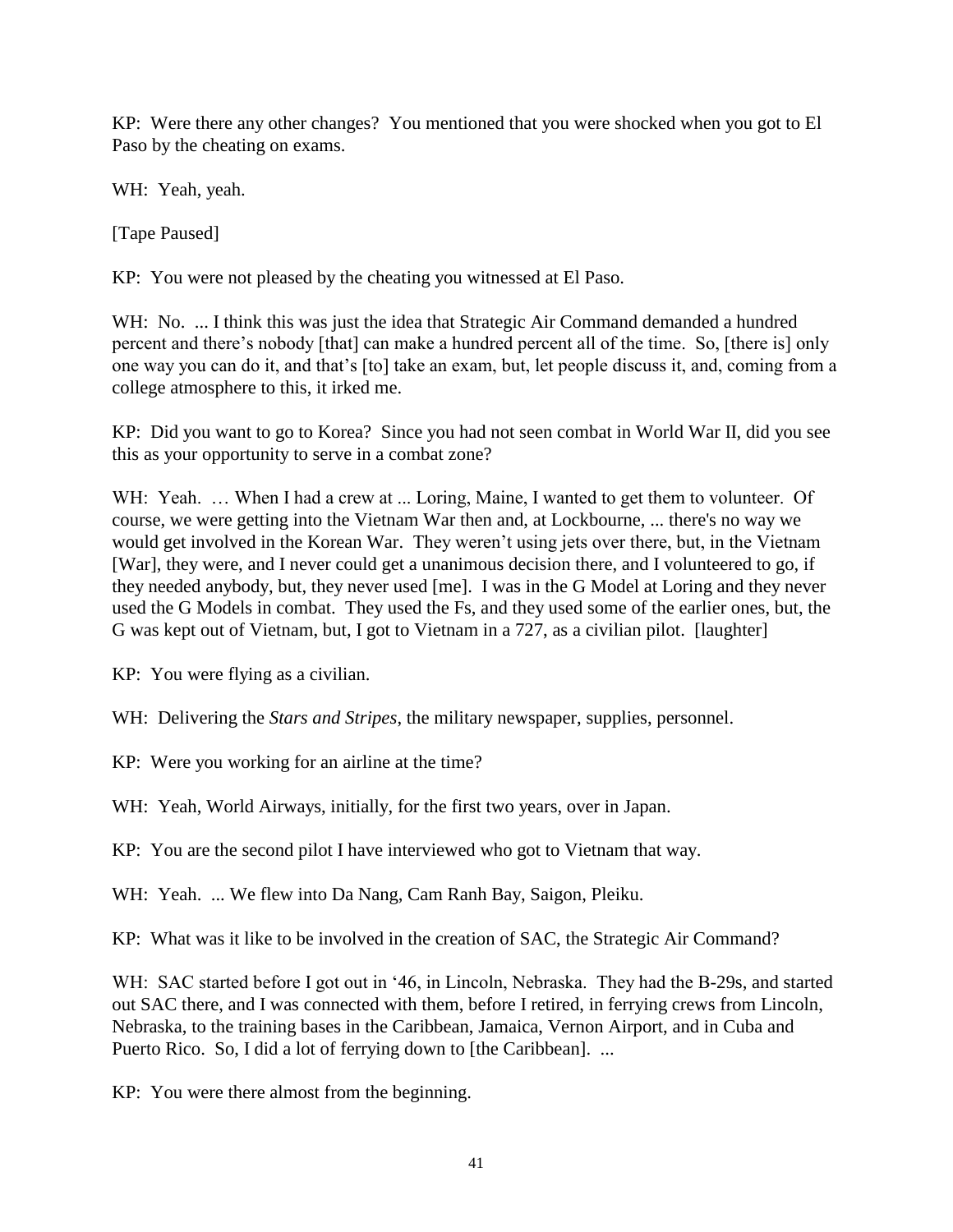WH: Yeah. We were just a service, getting the crews down there, the extra crews and the ground personnel, to run their operations out of the Caribbean, and then, when I was recalled in '51, that was six years later, five years later, I was in SAC, and it was going strong, but, [they were] just getting started with the jets.

KP: What did you think of SAC's mission to launch a nuclear attack against the Soviet Union?

WH: I think it was fantastic and I think it saved ... the world from a third world war. We flew airborne missions over Thule, Greenland, … to monitor ... the sites for transmissions and possible launches coming over the Pole, any atomic blasts anywhere, and we also flew the Mediterranean from Loring, Maine, and so, we did a lot of airborne alerts.

KP: Did you think that it was inevitable that we would use nuclear weapons or did you have a different view of the potential use of nuclear weapons?

WH: No. I felt that we were going to have to go and drop them at some time. I really did. We were ready.

KP: You would not have hesitated if you had been ordered to launch.

WH: No, no. Every time a message came on, training, you hope it's a training mission and a training order. ...

[Tape Paused]

KP: Did you ever have any contact with Curtis LeMay?

WH: No. ...

KP: He became a very controversial figure.

WH: Yeah. I think he was ... the main push behind SAC, but, I think ... he used his power beyond reason. He felt that he was a god, I believe, and people were going to do what he said, whether it was good, bad, or indifferent. ...

KP: Did your fellow pilots share this view?

WH: Yeah. I mean, the joke that fits ... the situation perfectly, Curtis LeMay walks up to a plane with a cigar in ... his mouth, smoking, and … one of the crew chiefs says, "Gee, he should be told not to smoke there. The plane might blow up." The guy said, "It wouldn't dare." [laughter]

KP: You were with SAC during the Cuban Missile Crisis.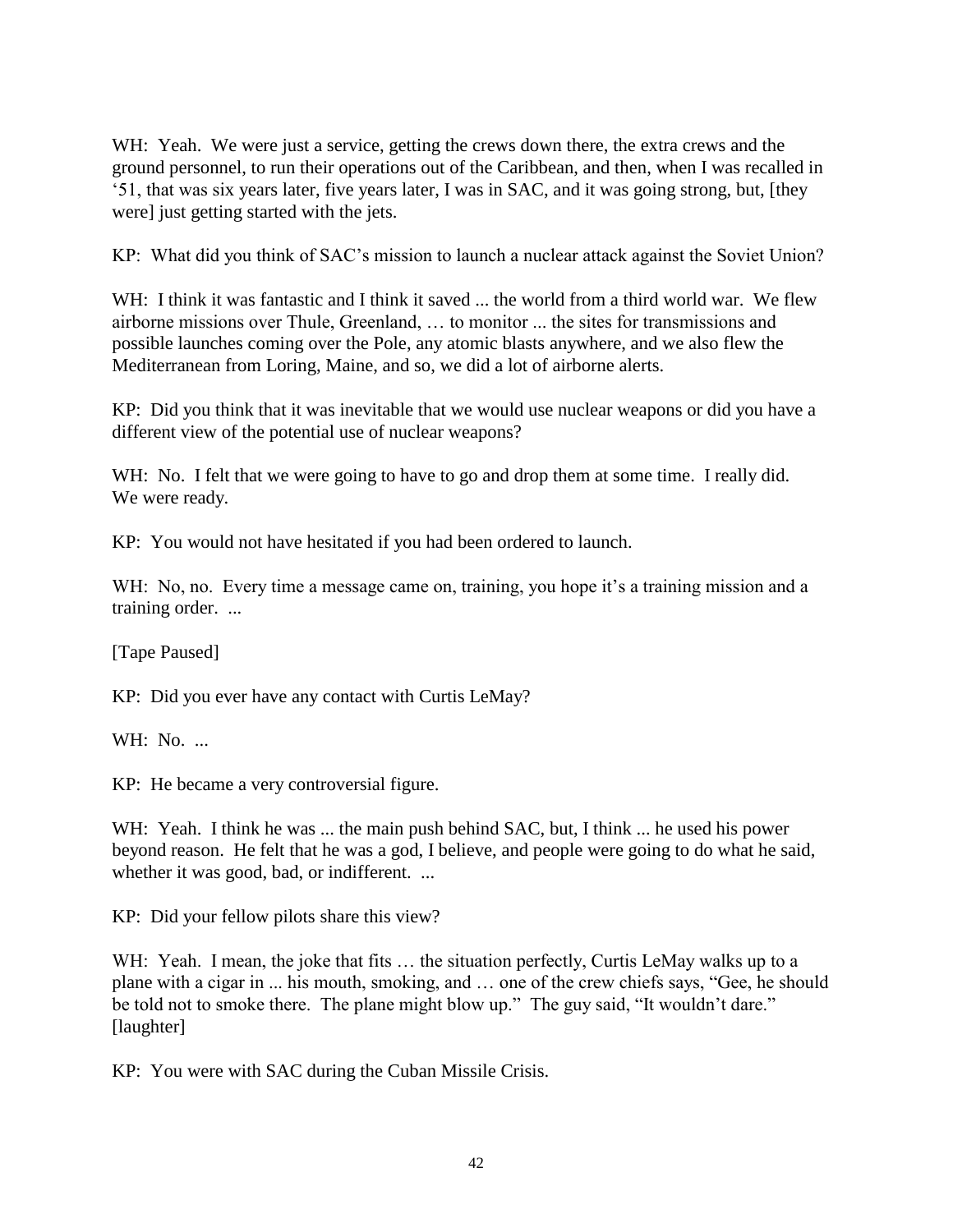WH: Yeah.

KP: Were you put on alert?

WH: No. I was in training. What year was that?

KP: 1962.

WH: Yeah. I was still in training, in checkout in the B-52s, then. I was quite sure I was.

KP: Were you with SAC at the time?

WH: That was SAC, yeah.

KP: However, you were not assigned to an active crew.

WH: No. It was strictly a training base. We were just getting ... organized and I was in an aerial reconnaissance, ACM reconnaissance, outfit, anyway. ... We started, probably, [in] '53, actual activity there and running on training missions, but, it was strictly getting checked out in the equipment and the planes in '52, when the missile crisis went on.

[Somehow, this got out of order. In 1952-1953, I was in checkout on the B-47.]

KP: Since you were in the Air Force during World War II, Korea, Vietnam, and the Cold War, how effective did you think the Air Force was in each conflict? What did you think of Air Force doctrine?

WH: The Air Force was right and did a good job all of the time. ... [laughter].

KP: How effective were the bombing campaigns in World War II, Korea, and Vietnam?

WH: Well, I wasn't involved ... in the Korean War, because I was in SAC and the bombers, and we never got over there. Some of our planes did go up and do ECM work along the coast of Russia, and some were detected, but, most of them got in and out and never were detected. ... As far as we know, they were never detected. So, we got electronic information from those flights, but, that's as far as we were involved in it, and I never took part in any of those, 'cause, at that time, I wasn't on a crew anymore. I was running ... the simulator.

KP: The Air Force was segregated during World War II.

WH: Yeah.

KP: When you were recalled, the Air Force had been integrated. Did you notice any problems with integration from the standpoint of efficiency?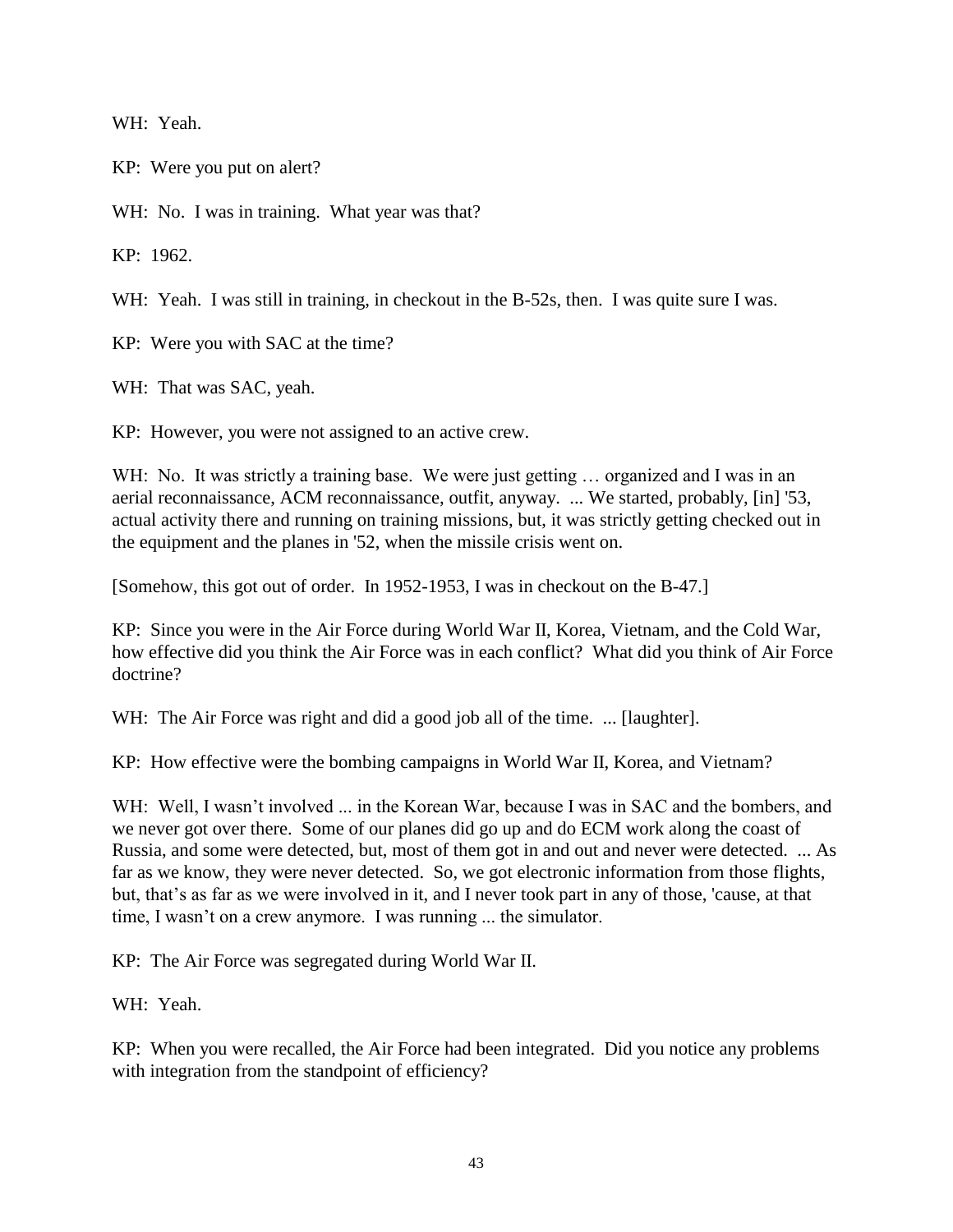WH: I didn't see any problems at all. [In] the areas I was in, there were no problems. However, there was one problem that I saw with the commander of ... [the] Eighth Air Force in Massachusetts. We had a Negro captain who was accused of making love to a white wife. It was mutual. ... He was cashiered out, and yet, the same general had commanders, that I know of for sure, who were setting him up with wives while the husbands were away, when he went to visit [their] bases. So, it was all right for him [to commit adultery] with white [wives].

------------------------------------END OF TAPE TWO, SIDE ONE-------------------------------------

KP: Was the cashiering of this black officer the only case that you know of a black airman being treated unfairly?

WH: Yeah. That's the only one that I know of, but, to me, it was so blatant. He was gone so fast. ...

KP: It was common for this general to commit adultery with the wives of other officers.

WH: Yes, right. ... He had several, I know. The base commander that we had ... was setting him up when the … husbands were away on TDY. He had several wives that he could set up for the visiting generals and this general, the head of [the] Eighth Air Force in the 1960s. ...

KP: Was he a Southerner?

WH: Not that I know of, yeah.

KP: What did you notice about the changing role of women in the Air Force during your long career?

WH: [I] noticed that there were more of them and there was almost no problem in the Air Force, that I saw, integrating women in. Of course, there were no women pilots until after I left, but, other than that, they were in all phases of the activities.

KP: It sounds like there was a great deal of mutual respect between ground crews and flight crews during World War II. How did that relationship change over time?

WH: Yeah. ... It was a more personal feeling in World War II. You were working with each other. There was a lot more professionalism in SAC, in the ground crews. ... It wasn't quite the same as civilian flying, where you let the ground crew do everything. In SAC, we had to check up on everything the ground crews did. We had to know how to change flaps, how to change tires. … We had to ... make a complete inspection on a B-52 that took two hours before a flight, and most of this stuff was just checking up on [them], making sure that the ground crews had done a good job, and, as far as I'm concerned, they did a beautiful job. … In the airlines, you walk up and go up in the cockpit, and the ground chief comes up, and hands you the paperwork, and tells you what he's done and how everything is, and you say, "Fine, thank you," and you take it, and you go fly.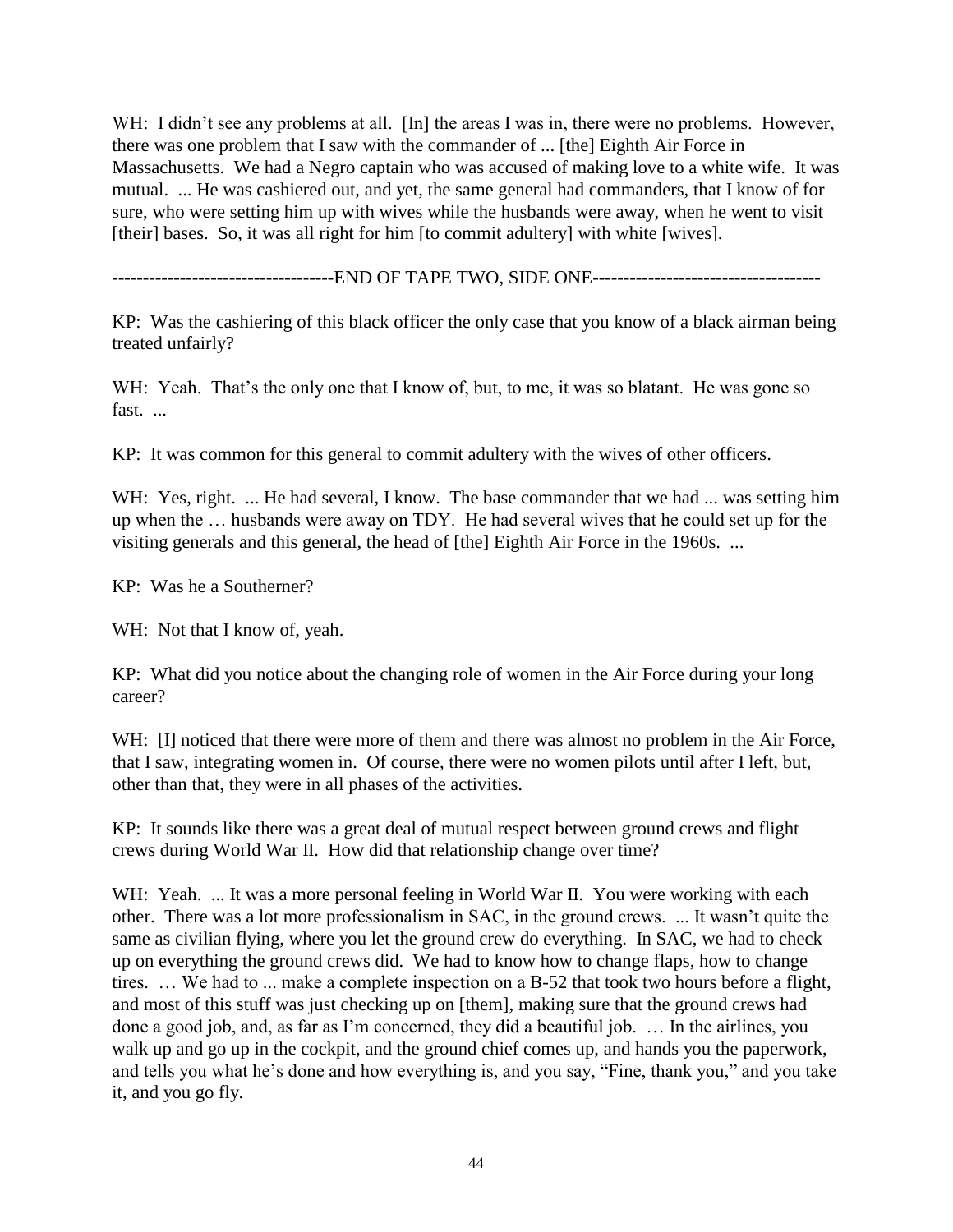KP: However, there were different rules in the Air Force.

WH: The flight crew made a complete inspection of everything, even though the ground crews had gone completely through it. I trusted them completely, but, … we had to do our own preflight then, after they finished.

KP: Did you ever find any problems?

WH: No.

KP: The quality of maintenance remained high.

WH: Yeah, I think so. I think we had excellent maintenance, aircraft facilities, everything. I was very happy with everybody who took care of me.

KP: Overall, it sounds like you had a very fulfilling career in the Air Force, except for your assignment in El Paso.

WH: Yeah. I sat around and did nothing.

KP: Were you reluctant to leave the Air Force after you finished your twenty years?

WH: No. I was very anxious to get out when I had finished my twenty years. I could see no future in it for a Reservist. … They wanted me to extend, and [they said that] they needed me and all this sort of stuff, and I said, "No, I've got my twenty in. I'm going to leave," and I did it at the right time, and I was in the right place at the right time, right up through my final days on a 747.

KP: When you worked for World Airlines, even though you were now a civilian, your mission was largely of a military nature.

WH: It was, yeah, and almost all of the pilots were ex-military, and ... those of us in Japan were on a military contract flight. We had three 727s and about fifty crew members, and we were all based in [the] Tokyo area, and we all flew [to] the same general areas. We had charter flights in different areas, where we'd go up to Korea and pick [up] Korean soldiers to fly them down to certain bases in Vietnam. We had this one daily run with the *Stars and Stripes*. They'd put personnel, or baggage, or cargo, or animals for medical testing, on the flight and seeing eye, not seeing eye, but, sniffing dogs and their handlers. … We'd go, everyday, from (Yukota?), Japan, to (Kadena?) [Air Force Base], Okinawa, to Manila, to Cam Ranh Bay, and then, over to Bangkok. … At Bangkok, the crew that took it down would go and rest for twenty-four hours and the crew that had been in rest for twenty-four hours would pick up the plane [and] go from there to Saigon, to Pleiku, to Da Nang, to Taipei, and back to Yukota.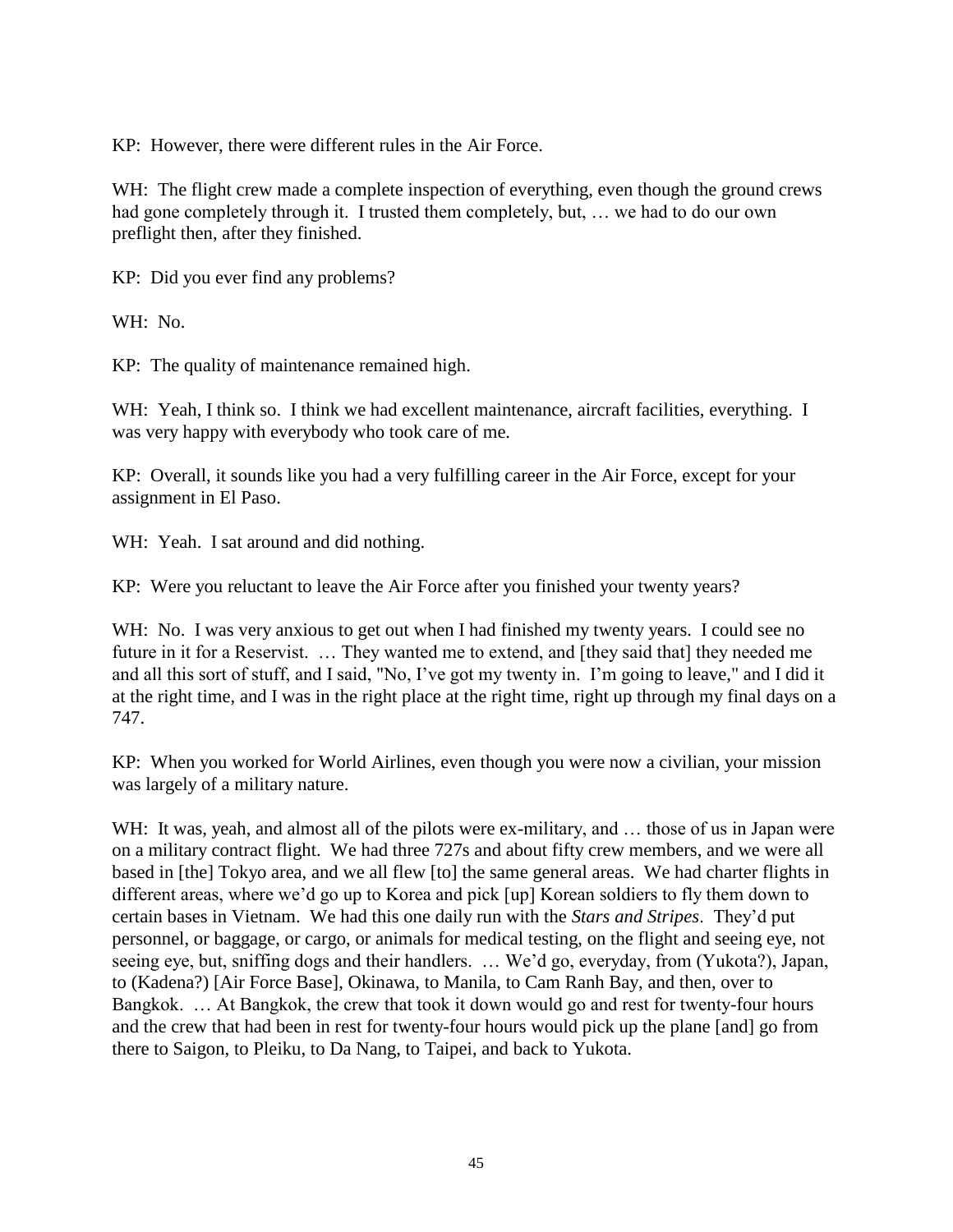KP: How much time did you actually spend in Vietnam on these flights? Did you simply land and take off?

WH: Yeah, and, in Pleiku, with the Communist lines very close all the time, very short. We usually would have all of the ... cargo right at the back of the cargo bay, where we could dump it right out, and the operations was on the west end of the field, on the north side, and the runway went east and west, and the Communists were out there, on the west, mainly, and we would always land to the west. … As soon as we got on the ground, the engineer would get up out of his seat, have everything all set. He'd go back to the back door. As soon as he heard the brakes set, we'd pull into the operations area, … he'd lower the aft stair, he'd run out, open the cargo door, throw the baggage and the papers out that belonged [there], close the cargo door. As soon as we saw the light go out on the stairs, we'd taxi out and take off to the east, as the engineer's running down to get back in his seat. We could do it in about three-and-a-half minutes on the ground. [laughter] Da Nang, and Saigon, Cam Rahn Bay, we were not in as much of a rush.

KP: Did you ever have hostile fire directed at your plane?

WH: Oh, yes, frequently.

KP: You finally got to see some combat, or at least you had people trying to harm you.

WH: Yeah. Going into Saigon, we frequently saw small arms fire. Going into Da Nang, we would frequently see rockets coming in over the airport, or in the approach area, from the mountains to the west of us.

KP: Did you have any close calls?

WH: Not for me. No, we never had any. Pan Am got hit by a rocket once, ... in the tail area, and … World Airways got a few holes in the wings, or the tips, from small arms fire, and some of the other aircraft did, too, but, I never saw anything. ... I could see shells going up at times, but, [I] never got hit.

KP: Were you ever scared?

WH: No. [laughter]

KP: You were both in the military and a civilian during the Vietnam War. What did you think of the war at the time?

WH: ... I have always objected to the rules and [I felt] the same within Korea. Our fighters couldn't go beyond a certain line. They couldn't go into China and chase the fighters. ... If you're going to fight a war, let's fight it. Let's get it over with. Let's drop the A-bomb, if necessary. I can see no reason in letting them come back and fight again if you can knock them out of the air. I didn't think that the theory was very good on either of those wars.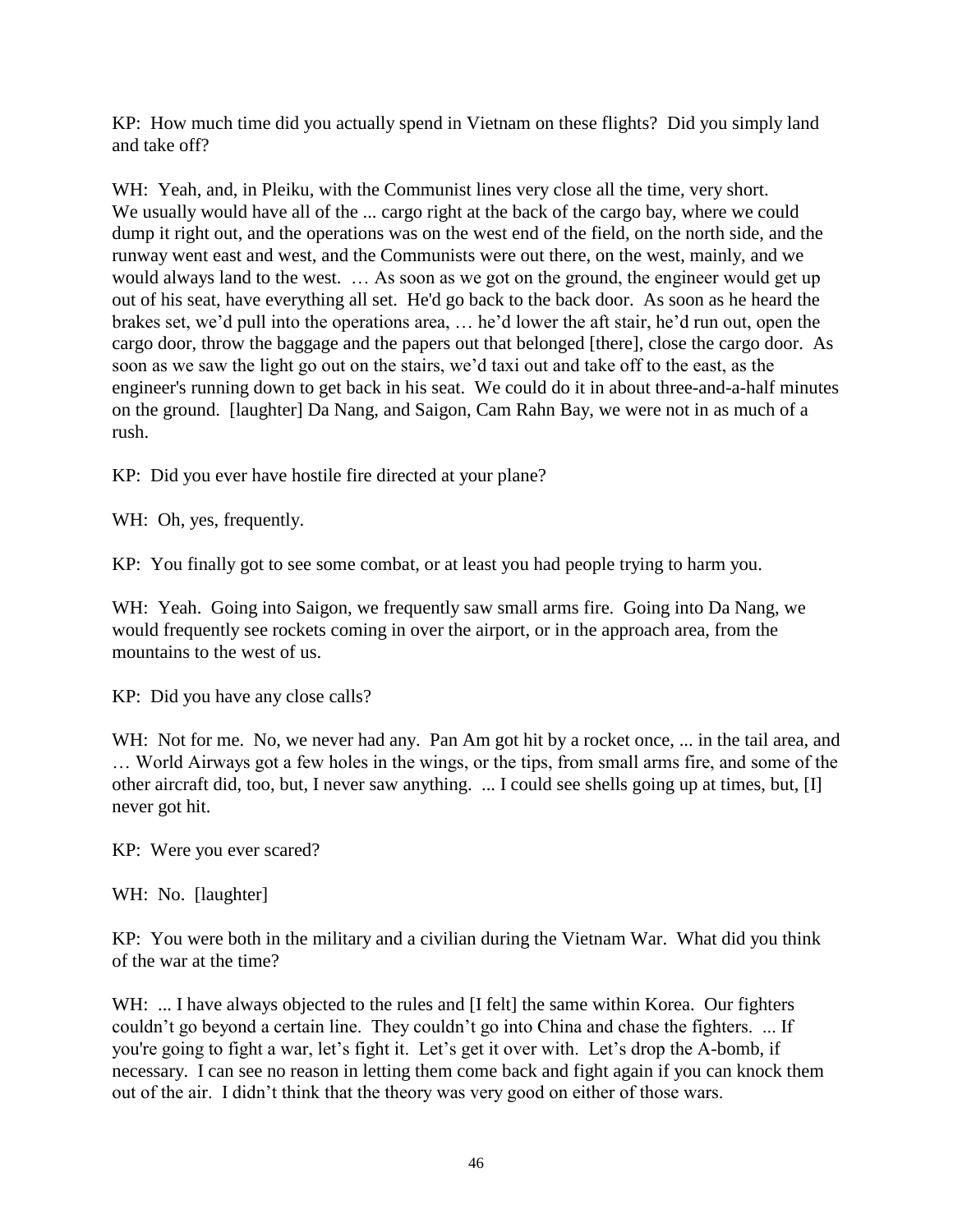KP: Your son served in the Navy during the Vietnam War.

WH: A short while, yeah.

KP: Did he serve in Vietnam?

WH: No. ... He went into Navy training, and then, he went into ... a submarine unit, but, the submarine was in dry-dock ... in Virginia, and they lived on a scow alongside it, and he had a little discipline problem, because … he wanted to go out on the submarine. They went out on two training missions in a year, on another sub. They didn't even own [the ship], and the whole crew went out, and he ... had a few discipline problems and was asked to leave. [laughter]

KP: Why did you leave World Airways?

WH: ... Two things, I got fed up with Ed (Daley's?) personnel policies, the way he handled the airline, the way the people would tell you to do things on your own, and, if it didn't turn out right, "I never told you to do that." ... [Also], Japan Airlines needed some fully qualified 727 captains, at a lot more pay and a lot more respectability, and I was able to pass their line check and go right to them from World.

KP: During World War II, if someone had said to you, "Twenty years from now, you will be flying for Japan Airlines," what would you have said?

WH: No way would I want it. I got so used to flying where I wanted to go and how I wanted to go, and, to me, at that time, flying an airline was, ... you set your clock, and you take off from this airport at two minutes after the hour, and you go up, and you go to here, and you turn here, and you land there, and you do this day, after day, after day, the same thing, over and over again. I would not have believed it, but, it wasn't quite that way when I flew for Japan Airlines. We had varied routes, we went all over, and they treated you like a king and paid you like one, too.

KP: Given the hostility towards the Japanese during World War II, did working for the national air carrier of Japan strike you as strange?

WH: No, no. I got real friendly with one of the Japanese instructors. He and I, then, ... at first, were instructors of the 727 together. He was my age. He had flown Navy.

KP: In World War II?

WH: In ... World War II, and he had been a DC-2 pilot, and I was a DC-3 pilot. [laughter] So, we had a lot in common and … he never did get into much combat. He was only, usually, service and ferrying people around.

KP: You could relate to that.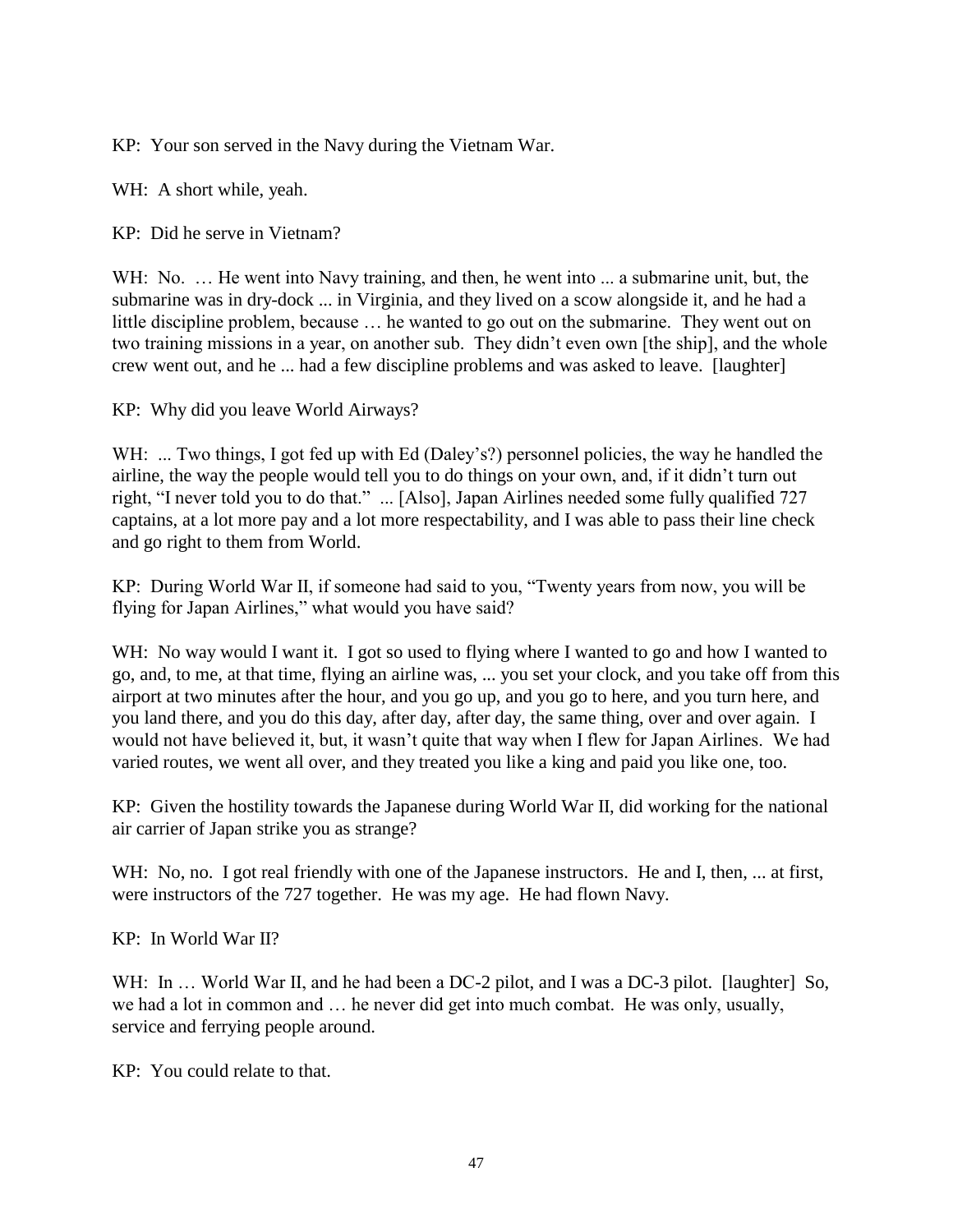WH: Yeah, right, and one of our Japan Airlines pilots had actually bombed Hachiogi. He was on a bombing mission over Tokyo and it was ... overcast. He couldn't find it, so, his secondary target was Hachiogi, right near where we lived at (Yakota?). So, he had bombed Hachiogi. No, there wasn't any animosity. There were a few co-pilots who objected to the foreigners there, because they thought we were preventing them from upgrading to captain and keeping them from going, but, they couldn't handle it. They had a tremendous washout rate, co-pilots trying to upgrade to captain. They just didn't have the experience, and so, we actually were helping. We were instructing them.

KP: You were paving their way to a captaincy.

WH: Yeah, right, doing more good ... than they realized.

KP: Your brother had served in the Pacific and had almost been killed at Pearl Harbor. Did he wince a little at your decision to work for Japan Airlines?

WH: No. He had mellowed on his feelings towards the Japanese quite a bit. In fact, after he retired, he worked for a travel agent and they were setting up McDonald Travel Agency, a major chain. ... He was in Dayton, Ohio, and he actually set up flights for some of the companies that he worked for, for business meetings and things, in Japan and in Hong Kong, and so, he was going back and forth, setting up all the arrangements for transportation, hotels, and accommodations. ...

KP: Did your brother ever visit you in Japan?

WH: No. We only got together when he and his wife took a vacation and came over and visited me. ... He was never there in the areas where I was at the time I was there and he was always so busy. He'd stop at one place, and get all his meetings, and hop on a plane, and go to another place. So, we did get together over there, on a vacation.

KP: What was it like to live in the Japanese society?

WH: It was difficult, but, I enjoyed it. I got along very well with most of the Japanese, even though I never became fluent in Japanese. All of the people I worked with at Japan Airlines had to speak English, and promotions ... for the cabin crew and for the cockpit depended on their ability to converse in English, and so, they wanted to practice their English all the time.

KP: That probably hindered you from learning Japanese.

WH: Yes, it did.

KP: When you started at Japan Airlines, Japan was doing well, but, it was still not the economic superpower it became by the early 1980s. Are you surprised by how well the Japanese economy has performed?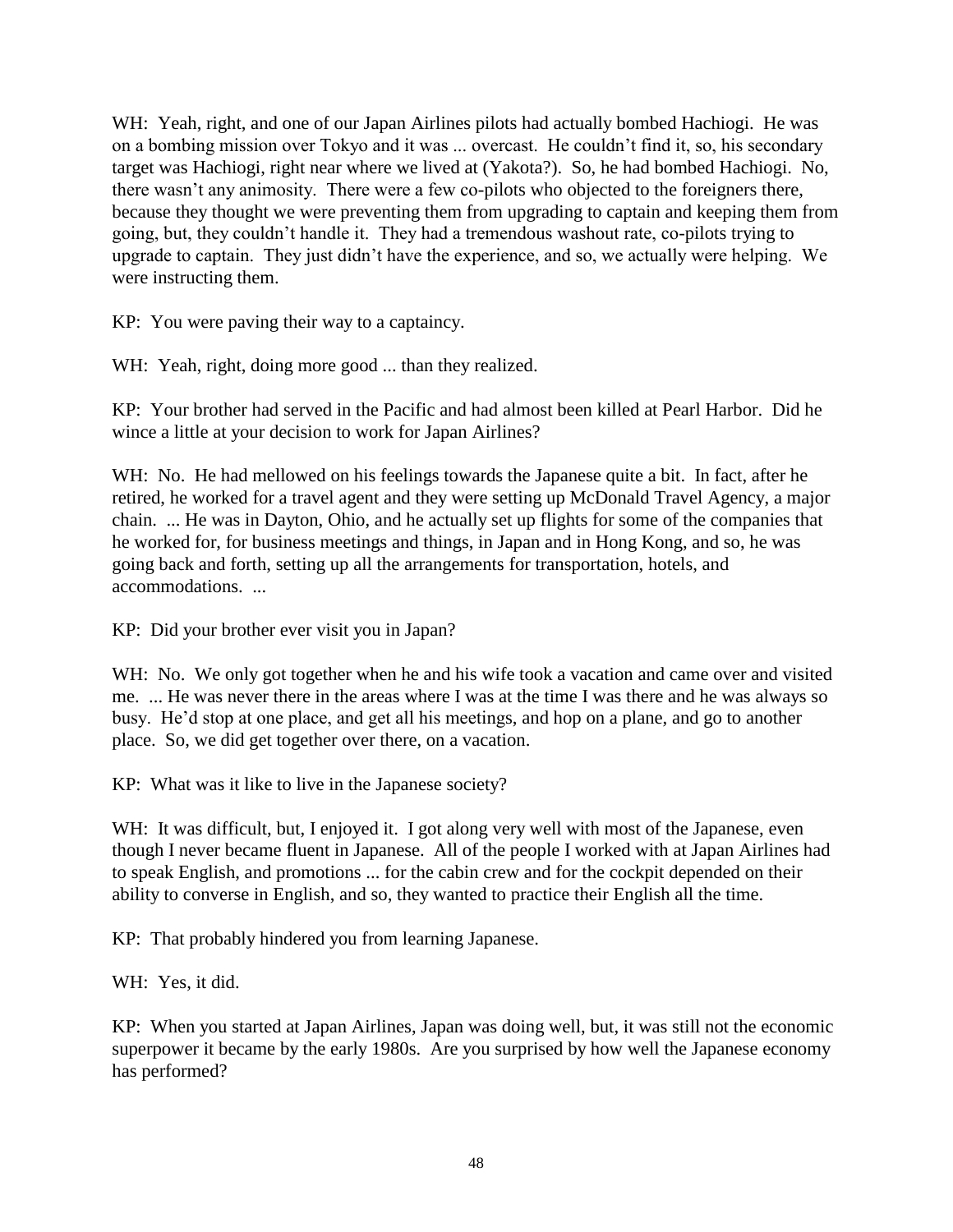WH: I'm surprised, because, when I went over there, it was 360 yen to the dollar. Now, it's ninety. I was just back there in August, and the yen has increased almost four fold in value, and the prices have gone up, naturally, with their increased economy. A decent hotel in the Japanese market is three hundred-and-fifty, four hundred dollars a night, but, because I'm retired Air Force, I can go to the military hotel for fifty-two dollars a night, a first class hotel. [laughter] Yeah, the prices are outrageous there, now, when you have to convert dollars to yen.

KP: However, you have quite a different memory of Japan. You could probably buy anything that you wanted, within reason.

WH: Yeah, right. ... The dollar went down to three hundred yen to the dollar before I left, maybe even 280. I've forgotten exactly where it was, but, we were given a yen revaluation twice a year, ... based on the yen per dollar and our income. We were given this lump sum twice every six months to make up for the change in the value of the yen. So, there was no hardship at all and who would have thought of accepting a job in Japan by being paid in yen. The company that set up this insisted that it be paid in dollars.

KP: You would probably want it the other way now.

WH: [laughter] Yeah. I was not paid in yen.

KP: Many American observers have examined the Japanese methods of running a corporation. Since you worked for a Japanese company, how accurately do you think Americans have assessed the Japanese corporate culture?

WH: ... They don't understand it and it has changed. It's becoming more like the US all of the time. As I go back, I see these changes. When I was still there, two college graduates, one female, one male, could be hired by the same company [and] go into the same department. The woman would not be given as much to do as the man, but, she was in charge of making ... the tea, serving it, picking up the utensils, taking them back. She didn't have the time to do the work and she was not paid as much as the man. Another area, I think this is changing a little bit, too, you went into any office, if you can get in before the doors open, the bank, I did it in the garage where I had my car worked on regularly, at the start of work, they all gather, everybody, and the president of the company or the director of the office makes a little company speech, a pep talk to the people. They all sing the company theme song and, "Banzai," and then, they all go to work.

KP: Did you have similar gatherings at Japan Airlines?

WH: No. We didn't have it in the crews. The cabin crew did, yes. ...

KP: Your crew would have a similar gathering.

WH: The cockpit crew, we had nothing like that. Now, whether some of the Japanese captains did, [I don't know]. I never did see anything quite like that, but, I've seen some of the real high ranking pursers, the male pursers, [do it]. There were no women pursers at the time I started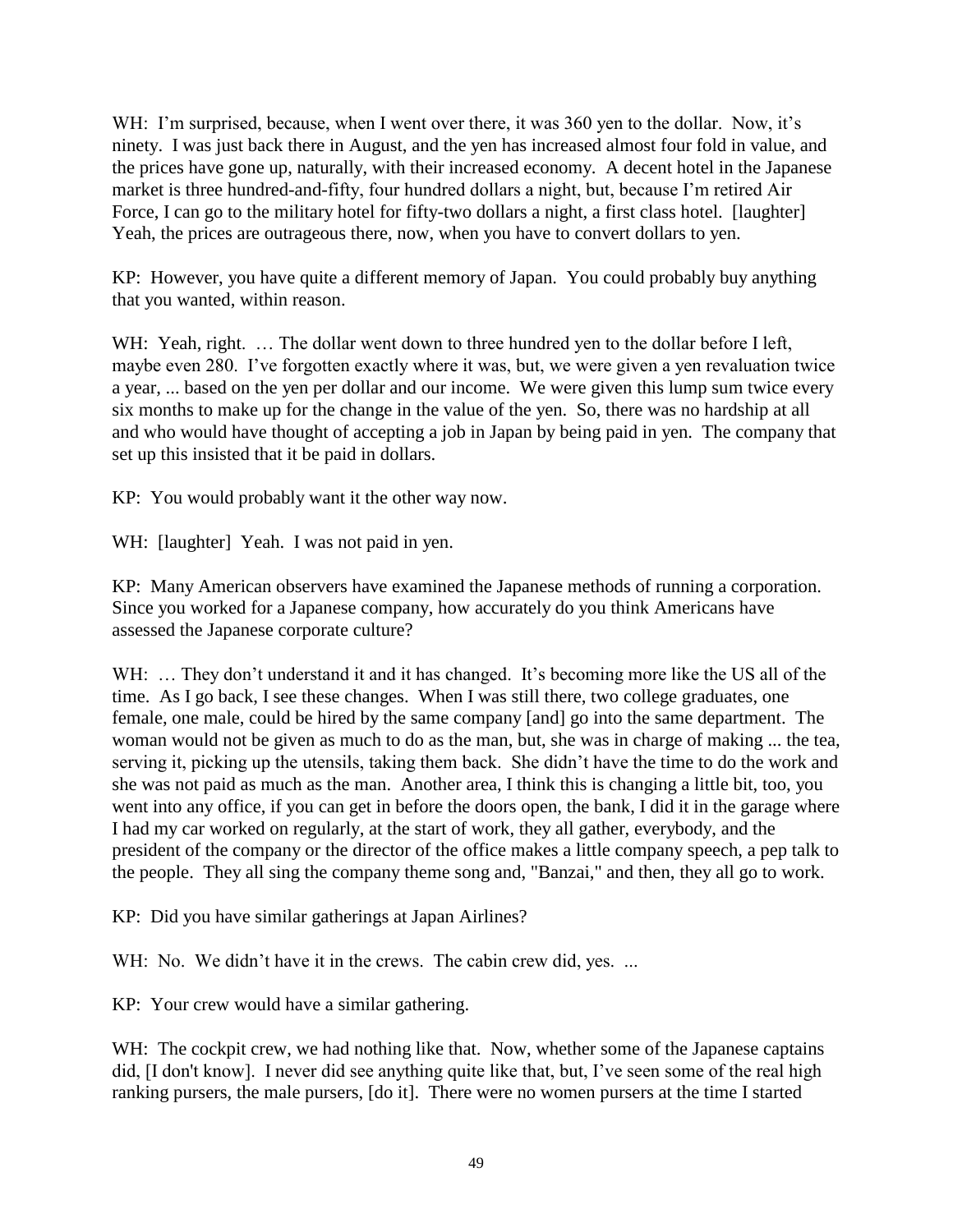flying with them. Now, there are women [of] equal rank with the male pursers, but, I've seen the male purser get up and give directions to his crew, before they got together with the captain, copilot, and engineer, and they were ... quite rough on the females, but, that is changing and is changed a lot now.

KP: You mentioned that your wife did not adapt well to your career in the military.

WH: Yeah. ... She got tied up in the club and the alcohol and it's unfortunate. ... She lost an awful lot in life, I'm afraid.

KP: Was this common among military wives or was she an exception?

WH: No, no. I would say probably half of the wives ... over drank and the kids didn't like it. They didn't like her smoking. ... I quit in '60, and the kids didn't like the smoke, and my wife would never quit.

KP: Smoking was a real part of the military culture. What prompted you to quit?

WH: Yeah. Two things, I'm Scotch and I figured out how much I was spending a year and what I could do with it. The other one was that, when I was over in Spain, I was working in the command post, where we had fifteen hour night shifts and nine hour day shifts, and I would go on a night shift with four full packs of cigarettes, maybe one open, and I was so dependent on them, I could see me ... going back on a crew and getting forced down in enemy territory. I would have risked my life to steal cigarettes, I know.

KP: You consciously thought this out.

WH: Yeah, yeah, and how could ... an intelligent being like me let anything control me? and I just threw them away. Sex, I don't mind controlling me, but, cigarettes, no. [laughter]

KP: You mentioned that you wish that you could still fly for Japan Airlines.

WH: Yeah. There's no reason to have an airline captain retire at sixty, universally. You're ... looked at by someone at least every two months throughout your whole career. You get a physical every six months. As long as the medical man, the doctor doing the examining, is conscientious, he knows if there's something going wrong. You're given simulator checks twice a year, where your knowledge of the systems has to be accurate and your reactions to indications in the cockpit have to be precise and instantaneously. If you're slipping at all, you're going to be found out. There's somebody riding with you on a flight at least every four months, five months, sometimes even more frequently. The Aviation Bureau, or the FAA in the United States, can get on any plane at any time, after take off, give the stewardess his card, and say, "I'd like to get to the cockpit," and they have to let him in, unless they have an emergency in progress, and there's no reason [to retire people early]. There are a lot of men who are too old to fly at forty. ... If a person can pass all these tests, if they want to change it from a physical every six months, make it every three months, if they think there's a chance, [then do that]. … According to statistics that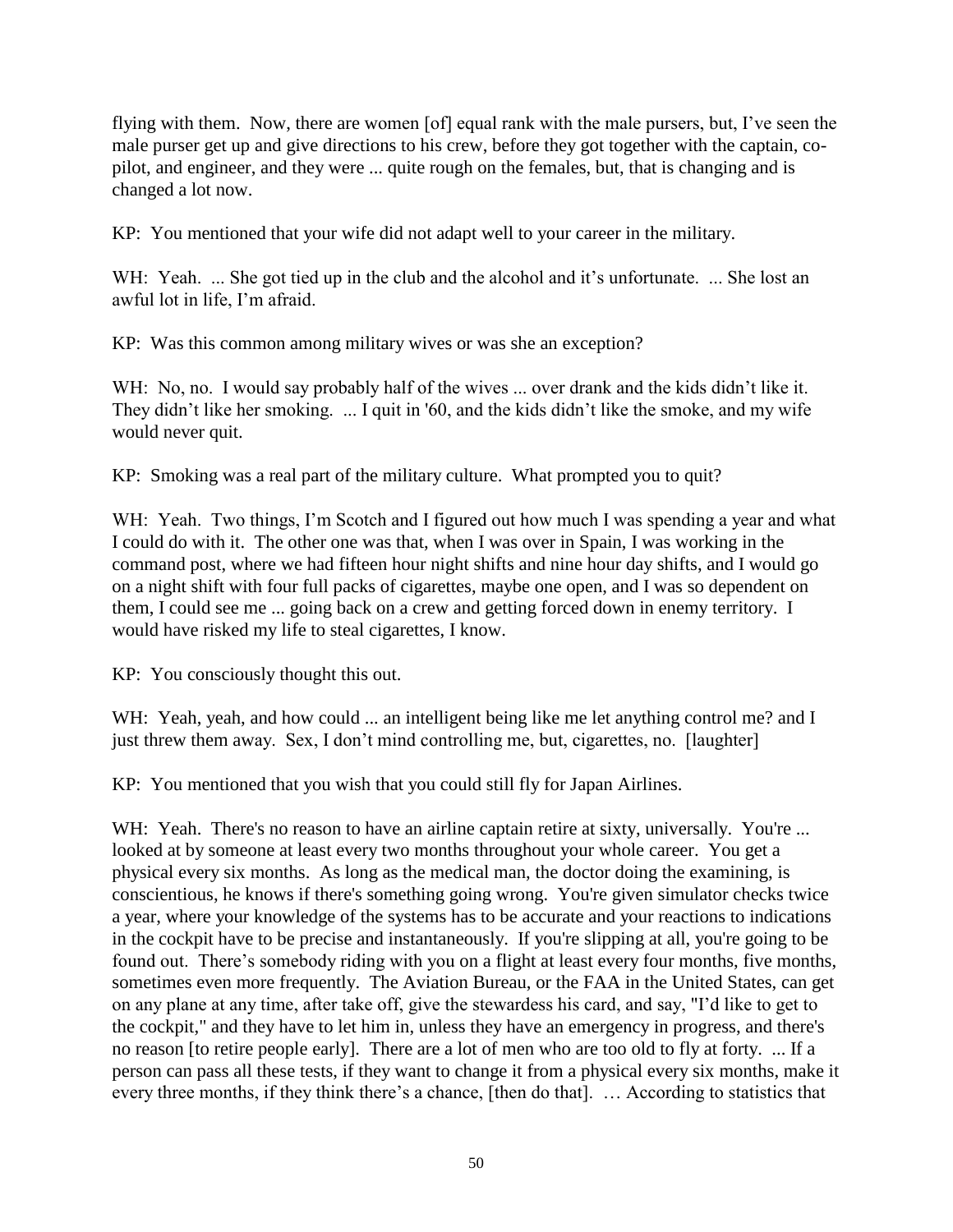have been compiled on pilots, the incapacitation of the pilot in the cockpit occurs more in the twenty-five to forty age group than it does in the forty and up age group. … The younger people are so interested in getting to the top in the flying [game] and getting the big bucks and the big aircraft that if they find something wrong, they don't tell their flight surgeon, their regular doctor, they go anonymously to another doctor and get it checked out, whereas a person who's been a pilot any length of time is more conscious of his responsibility and tells the flight surgeon when he has some symptoms or something. … Things are found out before they get to the point where ... a guy is incapacitated in the cockpit. So, why retire people at sixty … if they still have all their wits, and have their physical ability, and they ... can retain the knowledge of the aircraft, pass all these written tests, the flight simulator, the physical checks? [There is] no reason to retire at sixty.

KP: You were probably sympathetic to Claude Pepper's efforts to strike down most of the mandatory retirement age regulations.

WH: Yeah. You cannot ... have any discrimination by age in the United States, but, the FAA says you have to retire as a ... scheduled airline pilot at sixty. So, there's two branches of the government that are diametrically opposed.

KP: I have been struck by how dangerous flying was during World War II. However, I have been equally awed by how safe flying has become, particularly airline travel. Do you have any other comments on airline safety?

WH: Yeah. The best statistics [are], in the United States, on any holiday weekend, more people are killed in automobiles on that one weekend than are killed in aircraft accidents in the world in a year.

KP: What do you think has been the driving force in making commercial air travel safer, the airlines themselves, agencies like the FAA, or technological improvements introduced by the manufacturers?

WH: I think it's a combination of all of them. I don't think there's any one that can take credit for it.

KP: Is there any aircraft, civilian or military, that you particularly liked or disliked to fly?

WH: Yeah. The B-52 G was a big piece of metal with enough power to force it through the air. It didn't feel like an aircraft. It had no ailerons. It uses spoilers, which decrease lift and produce drag. So, instead of ailerons going up and down to make you turn, out of the wing comes this big spoiler, comes up like this, and it adds drag and slows you down, but, it also forces that wing down.

KP: The B-52 stayed in our arsenal for a long time.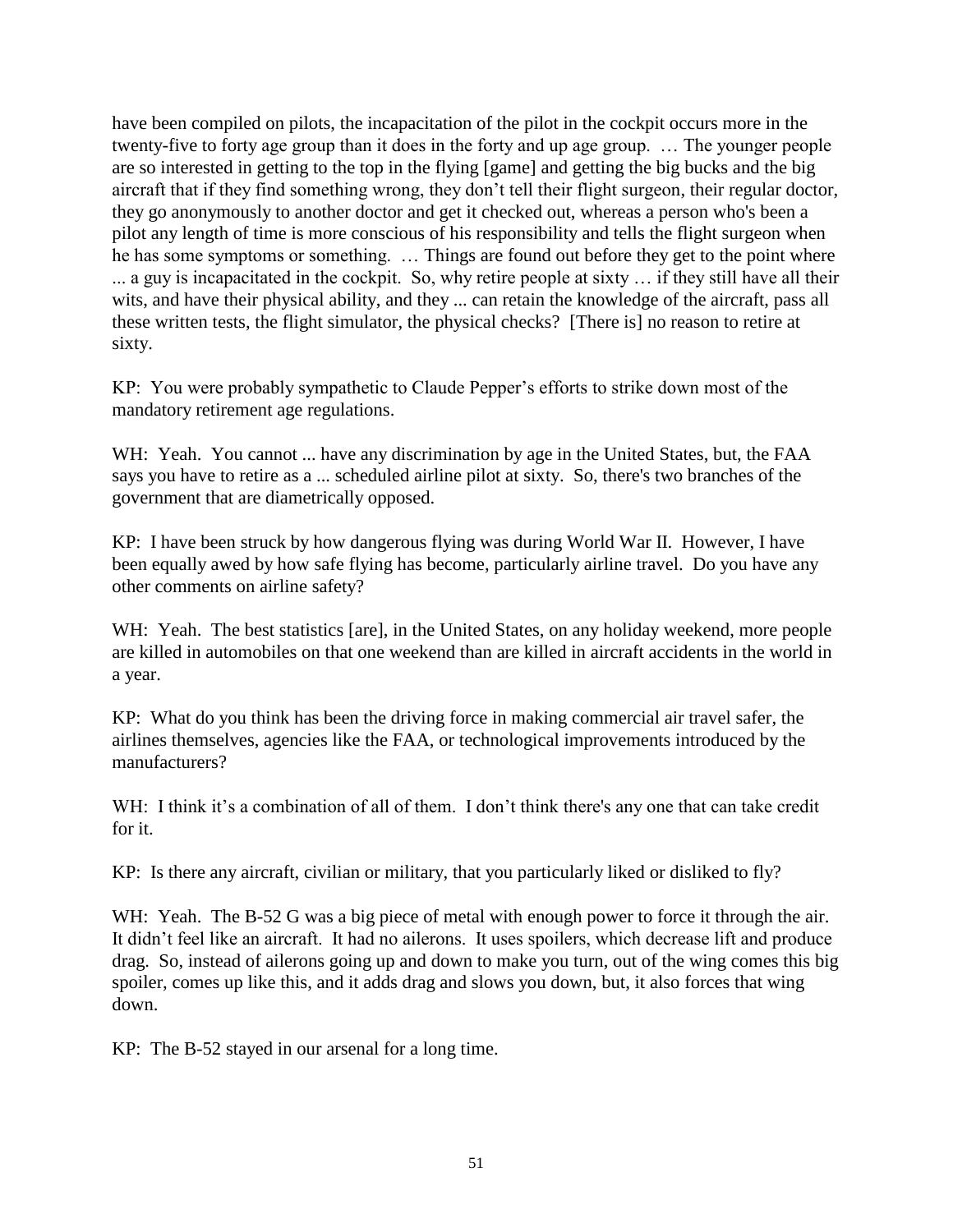WH: It was old in ... 1962, when I went to it. [laughter] [In 2000, the B-52 is still our number one bomber!]

KP: I remember reading about B-52s in the early 1970s.

WH: Yeah, right. The most pleasurable one would be either the T-33, the single engine jet, same as the F-80, or the 727. The 727's a fighter plane. It's hot. It's fun to fly.

KP: Later in your military career and as you moved into commercial air travel, did you develop the feeling that flying was a lot more fun during World War II?

WH: Yeah, no regulations, do what you want. [laughter] It had its advantages, but, it also had it's disadvantages. We weren't concerned about the accidents or the people who got killed as much as we are today. … "Get 'em trained and get 'em out in combat."

KP: Do you wish that your son, who was in the Navy, or any of your other children had made a career of the military? Are you disappointed that none of them did?

WH: No. As I said earlier, I always felt that it was better for them to pick something they liked to do. ... If they asked my advice, yeah, I'll tell them what I think, but, it is much more important to get something that you enjoy doing at less pay and be able to enjoy life for the rest of your career.

KP: At Rutgers, your chosen career path had been horticulture. You strayed into aviation, but, you ultimately returned to your interest in science through your involvement in Earthwatch. How did you initially get interested in Earthwatch?

WH: I saw a television article on one of my trips to the States, when I was still flying for Japan Airlines, on one of these Earthwatch expeditions, and I thought, "Now, this is a thing for me to do when I retire," and I'd forgotten the name, and I couldn't find it. It took me about four years before I found out who Earthwatch was and where they were and got started. ... So, seven years ago, in '87, ... [was] the first year I went on an Earthwatch expedition, and they ... have them in forty-three different countries this year, and [there are] a hundred-and-fifty different scientists that they're aiding. … People like me pay all their own expenses to get there, plus, a payment to Earthwatch to do it, and you work like a slave, and you get a lot out of it, and meet very interesting people, and feel like you've accomplished something. You're aiding scientists in gathering data in ecology, conservation, [doing] basic research on species like the platypus, ... [which there is] very little known about, and yet, they think they're decreasing and might be endangered. … They need to find out how they live, how they breed, when they breed, how long it takes before the egg is laid, how long it takes for the egg to hatch. They don't know any of this, so, they're trying to get data on it. … The echidna, the other monotreme, ... they have a lot of information on that. It's not a nocturnal animal. It does do some work and walking around at night. It's mostly during the day and you can see 'em. They're slow. You can catch them. [laughter] They're on the land. So, they've learned a lot more about the echidna in the last ten years than they have on the platypus, and Earthwatch goes … [to] over fifty different countries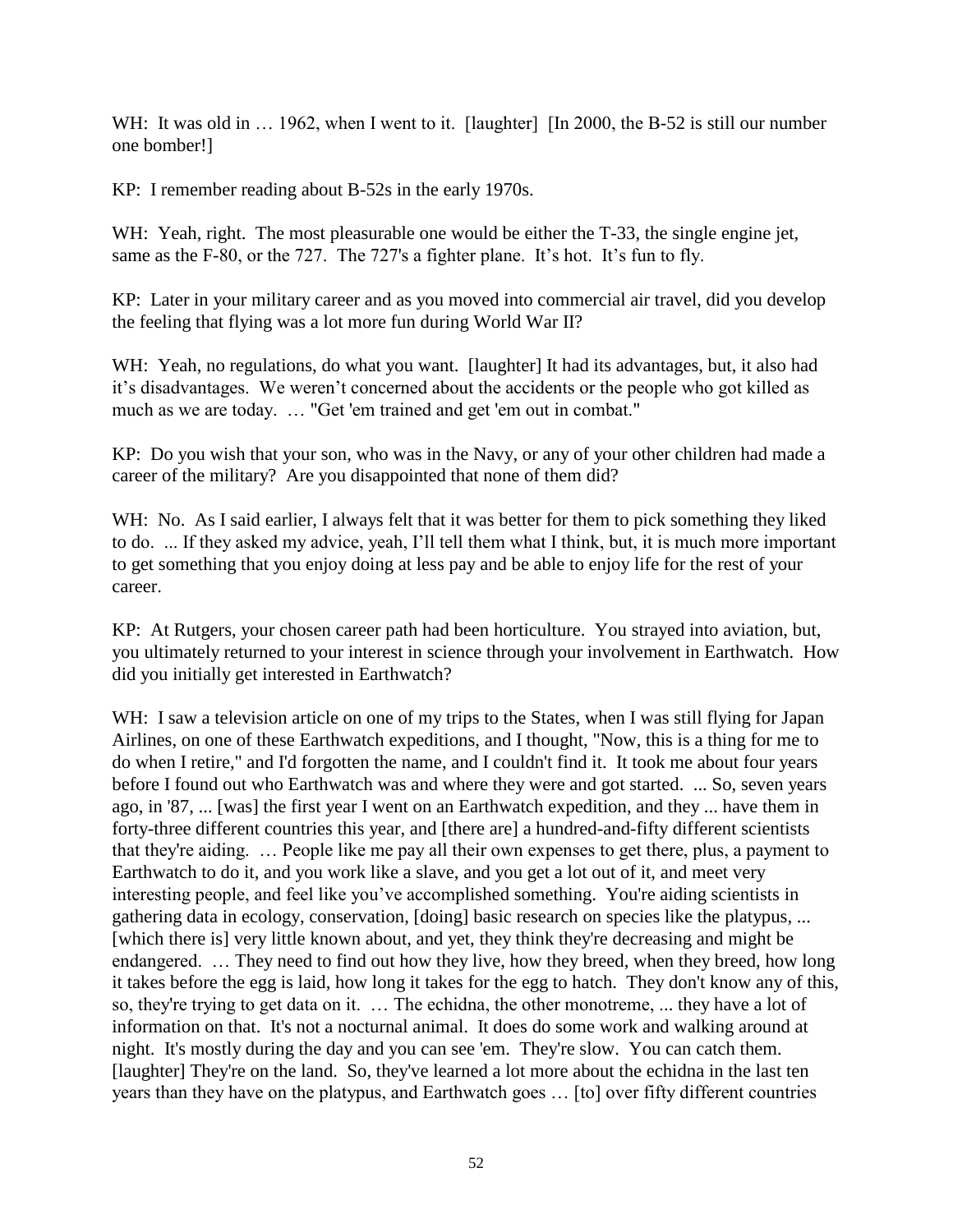this year, and [they cover] almost every scientific field you can think of, from agriculture to zoology. [I just finished my twenty-third expedition in September, 2000, with "Zebras in Kenya."]

KP: Do you garden?

WH: Well, as I say, I have two degrees in horticulture, and I don't do anything with it, but, I have beautiful yards everywhere I live.

KP: The whole reason this interview took place at this time is because you live quite a distance from Rutgers, in Rochester Hills, Michigan, but, you came to town to visit your current girlfriend.

WH: Yes.

KP: If you do not mind, could you reflect on how you know each other, since it goes back to Rutgers and the trailer park?

WH: Yeah. I started school in the Spring of '46 and lived in the Heights, in the trailer, married housing, and my friend and her husband, freshly married, came in in September of '46. They moved into the trailer next to us and we have been friends ever since. We have three children each, about the same ages, but, opposite sexes, and we talked of getting them all married and keep it all in the family. ... Orie's husband was an alcoholic. He was an engineer, had his own surveying company, ... a civil engineer, and my wife was an alcoholic, and we maintained contact and visited all throughout the years. … Around, oh, [the] early '80s or late '70s, her husband and she got a divorce. My wife and I were separated, and she died in '83, and I was flying for Japan Airlines, and I got to see her a couple of times before my wife died, and then, when my wife died and she had her divorce, we became very close friends, and we've maintained a close friendship. So, I get to New Jersey maybe once every month, six weeks, and she ... comes out to Michigan and visits me ... at least once a month.

KP Do you ever reflect on how long you have known each other? Does it just seem natural?

WH: It just seems natural, right. We were always close friends, all four of us, and it's strange how things turn out. ...

KP: Was her husband also in the military?

WH: Yes. He was in the infantry and went through [on] the GI Bill. ... They were just married in the Summer of ... '47 and we were married in June of '46.

KP: Have you stayed in touch with anyone else from the University Heights group?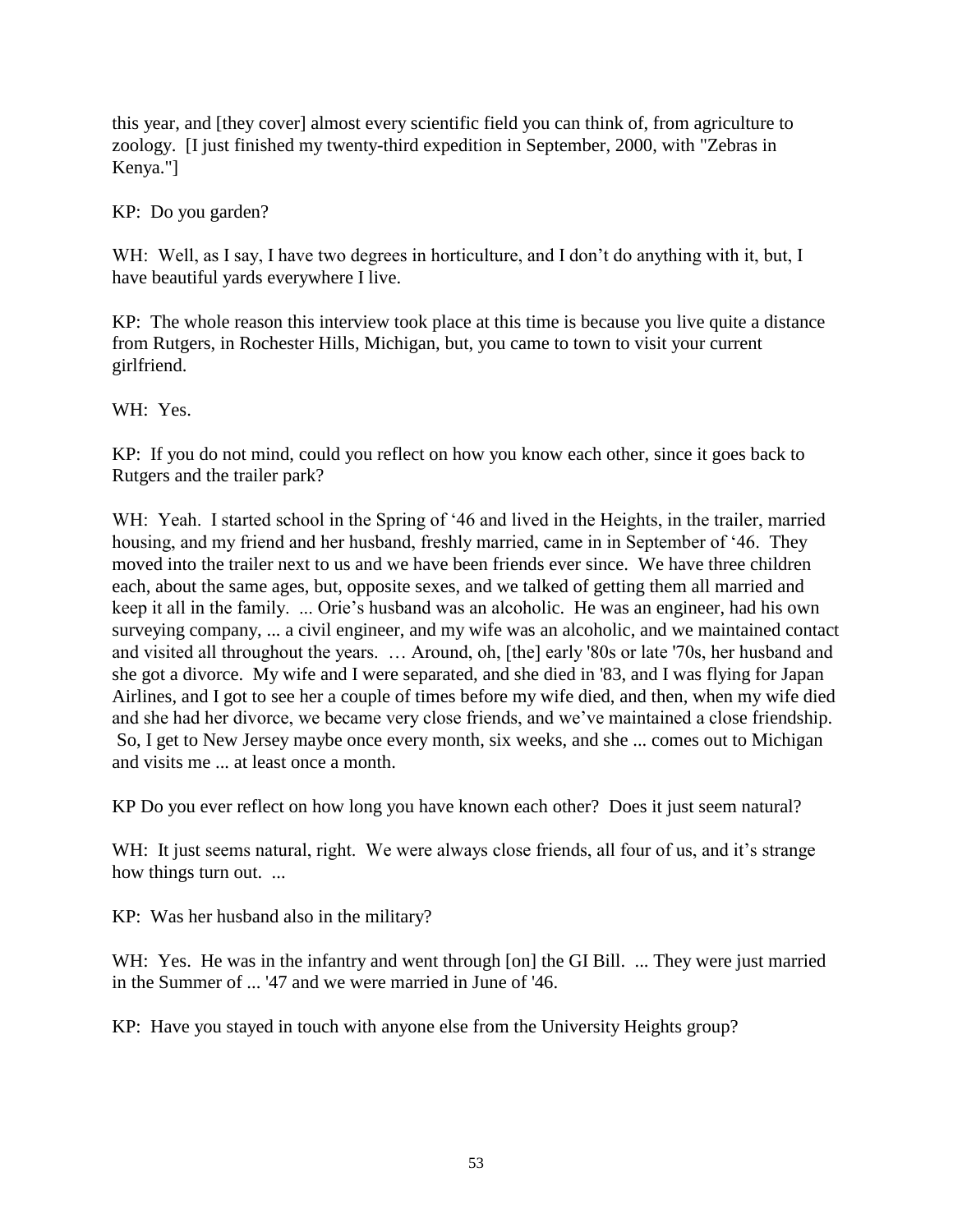WH: Nobody else from University Heights, but, [I have] one good friend from the same class at Rutgers who was in soils, Jack Griggs. He and his cousin, Jean Griggs, lived out here along the canal. ... Jack and I have been friends and gotten together quite frequently through the years.

KP: When did you first begin to talk about the war? Did you not want to talk about it at first?

WH: No, because I didn't have any bad experiences in it. So, I have always talked about it and my brother, although he had many bad experiences, … was quite able to talk about it. ... So, I learned more about the war in the Pacific from my brother than I did anywhere else.

KP: Did you think that you had one of the better assignments for getting through the war?

WH: Yeah.

KP: It sounds like your brother had a lot of close calls.

WH: He had ... many, many, yes, right. He was on many bombing missions in the Pacific, in the [B]-17, and had quite a few harrowing experiences, and he lived through it, fortunately.

KP: He also made the Air Force a career.

WH: Yes.

KP: Were you ever stationed near each other?

WH: Yeah. He was stationed at Wright-Paterson while I was stationed at Columbus, Ohio, and, when I first got there, we didn't have any planes yet, and I would go over to visit him, and I would go fly B-47s with my brother, fly co-pilot for my brother at Wright-Paterson, which my commander didn't think much of, and my brother's commander thought this was wonderful. He didn't have enough pilots.

KP: Of all of the Armed Forces, I get the sense that the Air Force was the least hierarchical. There was less of a distinction between officers and enlisted personnel in the Air Force than in the Army or the Navy.

WH: ... I only had one incident, in 1945 or '46. Before I was married, I was flying some of the troops, ... at the end of the war, from SAC down to the islands, and ... we had a staging base at Palm ... Beach, West Palm Beach, and I met a very nice female sergeant, and we talked a couple of times, and, one time, I invited her out to dinner. … Of course, ... you had to wear a uniform all the time. So, we were walking downtown and went to go in this restaurant, and an MP came up and told the woman he wanted to talk to her, and I stood there, and he took off ... around the corner, and I saw another MP, and they took her, and put her in a car, and came back to me, and I said, "What happened?" and he says, "Well, she knows better than to associate with officers. You should know better, ... too, sir."